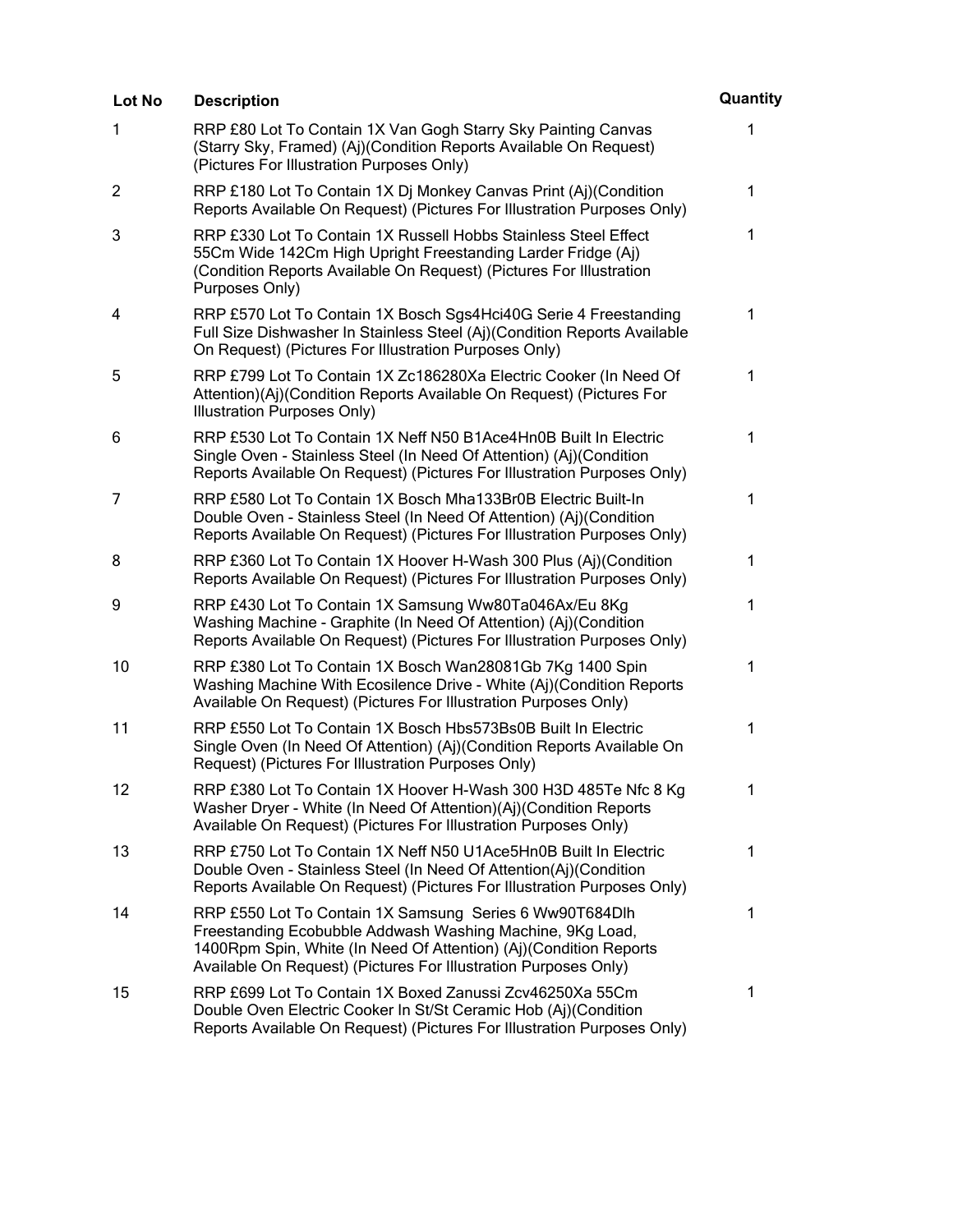| Lot No | <b>Description</b>                                                                                                                                                                                                                               | Quantity     |
|--------|--------------------------------------------------------------------------------------------------------------------------------------------------------------------------------------------------------------------------------------------------|--------------|
| 16     | RRP £300 Lot To Contain 1X Smeg Df13E2Wh Freestanding<br>Dishwasher White (Aj)(Condition Reports Available On Request)<br>(Pictures For Illustration Purposes Only)                                                                              | 1            |
| 17     | RRP £500 Lot To Contain 1X Boxed Bosch Serie 2 Kgn34Nleag 50/50<br>Fridge Freezer - Silver (In Need Of Attention) (Aj)(Condition Reports<br>Available On Request) (Pictures For Illustration Purposes Only)                                      | $\mathbf{1}$ |
| 18     | RRP £620 Lot To Contain 1X Boxed Bosch Serie 4 Kgn36Vleag 60/40<br>Fridge Freezer - Silver (In Need Of Attention) (Aj)(Condition Reports<br>Available On Request) (Pictures For Illustration Purposes Only)                                      | 1            |
| 19     | RRP £350 Lot To Contain 1 X Aeg Steambake Bes355010M Single<br>Built-In Electric Steam Oven, A Energy Rating, Stainless Steel<br>(Damage On The Front) (Aj)(Condition Reports Available On Request)<br>(Pictures For Illustration Purposes Only) | 1            |
| 20     | RRP £400 Lot To Contain 1X Samsung Washing Machine<br>Ww90Ta046Ax (Damage On The Front) (Aj)(Condition Reports<br>Available On Request) (Pictures For Illustration Purposes Only)                                                                | 1            |
| 21     | RRP £1500 Lot To Contain X1 Simba Blush Sleep King Size Bed (Aj)<br>(Condition Reports Available On Request) (Pictures For Illustration<br>Purposes Only)                                                                                        | 1            |
| 22     | RRP £1100 Lot To Contain 1X Unboxed Simba Sleep- Orion Fire Basic<br>(Simba)-Fossil King Size (Grey) (Aj)(Condition Reports Available On<br>Request) (Pictures For Illustration Purposes Only)                                                   | 1            |
| 23     | RRP £1500 Lot To Contain X1 Unboxed Simba Blush Sleep King Size<br>Bed (Aj)(Condition Reports Available On Request) (Pictures For<br>Illustration Purposes Only)                                                                                 | 1            |
| 24     | RRP £240 Lot To Contain 3X Box Containing Venice 01 Wardrobe With<br>Sliding Doors 183X202X60 Cm (W X H X D) (Aj)(Condition Report<br>Available Upon Request) (Pictures for Illustrative Purposes Only)                                          | 1            |
| 25     | RRP £150 Lot To Contain 1X Boxed Brookhaven Bed Frame In Antique<br>(Tr)(Condition Reports Available On Request) (Pictures For Illustration<br>Purposes Only)                                                                                    | 1            |
| 26     | RRP £130 Lot To Contain 1X Boxed Set Of 2 Conklin Upholstered<br>Dining Chair In Ivory (Tr)(Condition Reports Available On Request)<br>(Pictures For Illustration Purposes Only)                                                                 | 1            |
| 27     | RRP £150 Lot To Contain 1X Boxed Zinus Eleanor Platform Bed<br>Double (Tr) (Condition Reports Available On Request) (Pictures For<br>Illustration Purposes Only)                                                                                 | 1            |
| 28     | RRP £1000 Lot To Contain 1X Simba Bed Only (Tr)(Condition Reports<br>Available On Request) (Pictures For Illustration Purposes Only)                                                                                                             | 1            |
| 29     | RRP £400 Lot To Contain 1X Culina Static Integrated Fridge Freezer<br>(Tr)(Condition Reports Available On Request) (Pictures For Illustration<br>Purposes Only)                                                                                  | 1            |
| 30     | RRP £200 Lot To Contain 1X Beko 45Cm Slimline Integrated<br>Dishwasher (Tr)(Condition Reports Available On Request) (Pictures For<br>Illustration Purposes Only)                                                                                 | 1            |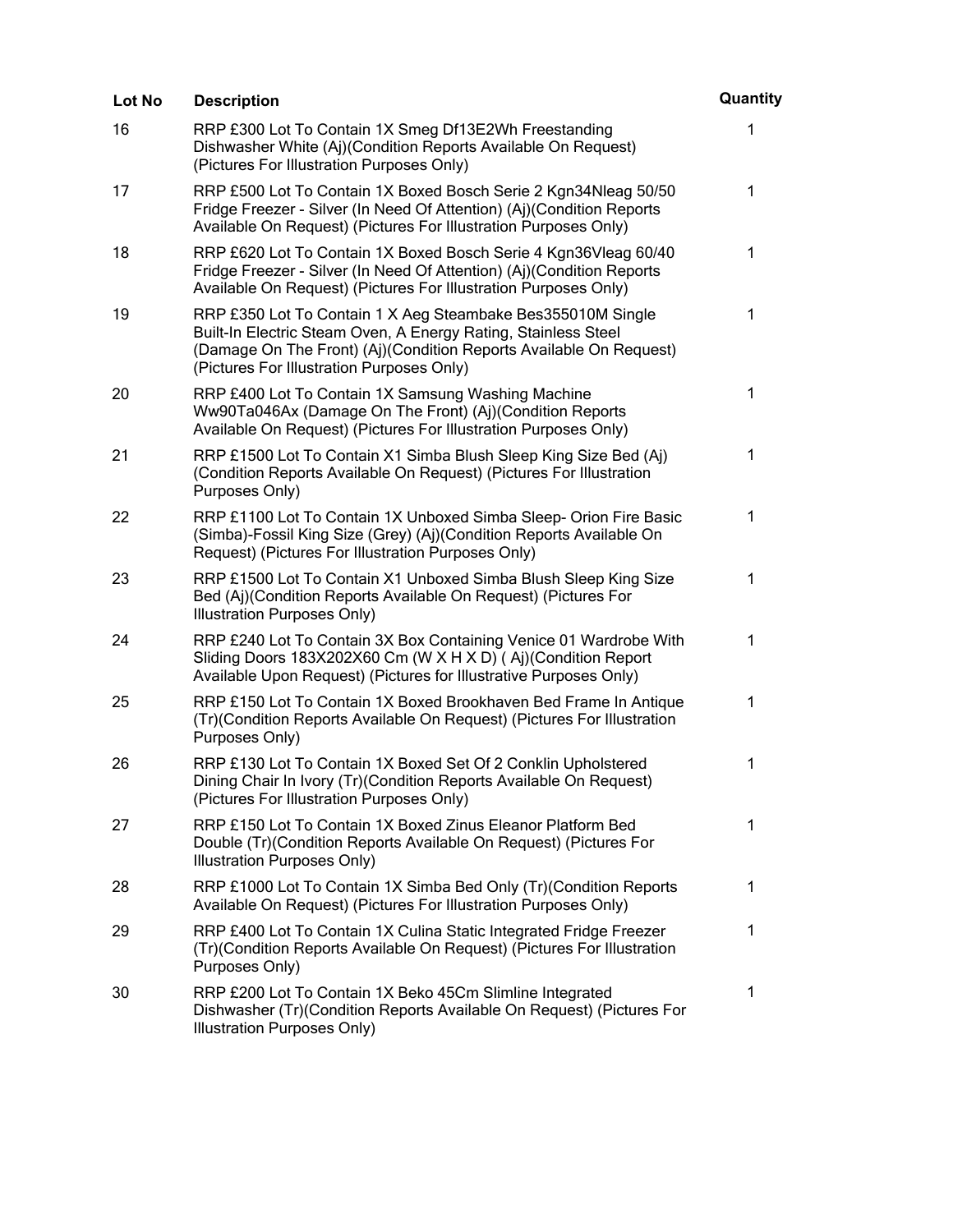| <b>Lot No</b> | <b>Description</b>                                                                                                                                                               | Quantity     |
|---------------|----------------------------------------------------------------------------------------------------------------------------------------------------------------------------------|--------------|
| 31            | RRP £300 Lot To Contain 1X Unboxed Left Hand Facing Green Chaise<br>Lounge (Tr) (Condition Reports Available On Request) (Pictures For<br>Illustration Purposes Only)            | 1            |
| 32            | RRP £350 Lot To Contain 1X Unboxed Latitude Wide Barrel Chair (Tr)<br>(Condition Reports Available On Request) (Pictures For Illustration<br>Purposes Only)                      | $\mathbf 1$  |
| 33            | RRP £450 Lot To Contain 1X Unboxed John Lewis And Partners<br>Sterling Armchair (Tr) (Condition Reports Available On Request)<br>(Pictures For Illustration Purposes Only)       | 1            |
| 34            | RRP £350 Lot To Contain 1X Boxed Moma Bikes 26" Fat Bike In Grey<br>(Tr)(Condition Reports Available On Request) (Pictures For Illustration<br>Purposes Only)                    | 1            |
| 35            | RRP £250 Lot To Contain 1X Boxed Mountain Bike Used (Tr)(Condition<br>Reports Available On Request) (Pictures For Illustration Purposes Only)                                    | $\mathbf 1$  |
| 36            | RRP £200 Lot To Contain 1X Boxed Kidkraft Camila Mansion Dollhouse<br>(Tr)(Condition Reports Available On Request) (Pictures For Illustration<br>Purposes Only)                  | 1            |
| 37            | RRP £130 Lot To Contain 1X Boxed Set Of 2 Brick And Barrel<br>Upholstered Dining Chair (Tr)(Condition Reports Available On Request)<br>(Pictures For Illustration Purposes Only) | 1            |
| 38            | RRP £180 Lot To Contain 1X Boxed Set Of 2 Claudette Dining Chair<br>(Tr)(Condition Reports Available On Request) (Pictures For Illustration<br>Purposes Only)                    | $\mathbf{1}$ |
| 39            | RRP £750 Lot To Contain 1X Boxed Legions Ehtanol Fire In White (Tr)<br>(Condition Reports Available On Request) (Pictures For Illustration<br>Purposes Only)                     | $\mathbf{1}$ |
| 40            | RRP £130 Lot To Contain 2X Unboxed Ainoras Upholstered Dining<br>Chair In Grey (Tr) (Condition Reports Available On Request) (Pictures<br>For Illustration Purposes Only)        | 1            |
| 41            | RRP £150 Lot To Contain 1X Boxed Moiz 14 Inch Deluxe Wood<br>Platform Bed King Size (Tr) (Condition Reports Available On Request)<br>(Pictures For Illustration Purposes Only)   | 1            |
| 42            | RRP £150 Lot To Contain 1X Boxed Set Of 2 Anya Tufted Linen<br>Upholstered Side Chair (Tr)(Condition Reports Available On Request)<br>(Pictures For Illustration Purposes Only)  | 1            |
| 43            | RRP £150 Lot To Contain 1X Boxed Julia 10 Inch Wood Platform Bed<br>Double Size (Tr)(Condition Reports Available On Request) (Pictures<br>For Illustration Purposes Only)        | 1            |
| 44            | RRP £100 Lot To Contain 1X Part Lot Unboxed Large Dining Table No<br>Legs (Tr) (Condition Reports Available On Request) (Pictures For<br>Illustration Purposes Only)             | 1            |
| 45            | RRP £950 Lot To Contain 1X Boxed Rolo Mirror Vertical Designer<br>Radiator (Tr)(Condition Reports Available On Request) (Pictures For<br>Illustration Purposes Only)             | 1            |
| 46            | RRP £460 Lot To Contain 1X Boxed Thule Force Roof Box (Tr)<br>(Condition Reports Available On Request) (Pictures For Illustration<br>Purposes Only)                              | 1            |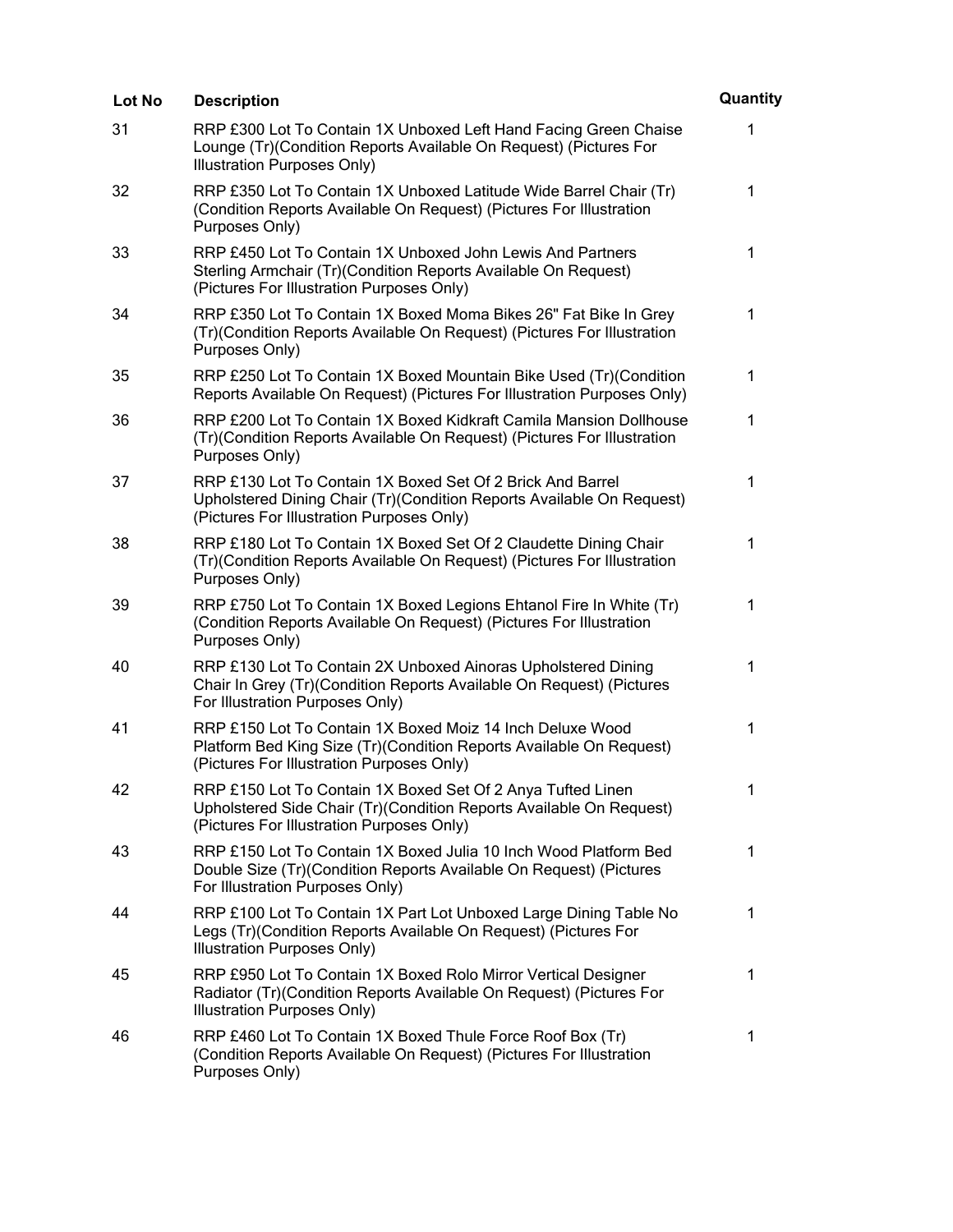| <b>Lot No</b> | <b>Description</b>                                                                                                                                                                                           | Quantity     |
|---------------|--------------------------------------------------------------------------------------------------------------------------------------------------------------------------------------------------------------|--------------|
| 47            | RRP £120 Lot To Contain 1X Boxed Stainless Steel Fireplace (Tr)<br>(Condition Reports Available On Request) (Pictures For Illustration<br>Purposes Only)                                                     | 1            |
| 48            | RRP £390 Lot To Contain 1X Boxed Minka Rosalind Wheeler Electric<br>Stove (Tr) (Condition Reports Available On Request) (Pictures For<br>Illustration Purposes Only)                                         | $\mathbf 1$  |
| 49            | RRP £250 Lot To Contain 2X Boxes Contains Bugaboo Runner<br>Pushchair (Tr)(Condition Reports Available On Request) (Pictures For<br><b>Illustration Purposes Only)</b>                                       | $\mathbf{1}$ |
| 50            | RRP £800 Lot To Contain 3X Boxes Contains Bugaboo Donkey 2 With<br>2 Donkey Duo Extensions (Tr)(Condition Reports Available On<br>Request) (Pictures For Illustration Purposes Only)                         | $\mathbf{1}$ |
| 51            | RRP £150 Lot To Contain 1X Barrios Upholstered Platform Bed (Tr)<br>(Condition Reports Available On Request) (Pictures For Illustration<br>Purposes Only)                                                    | 1            |
| 52            | RRP £150 Lot To Contain 1X Boxed Wieze Platform King Size Bed<br>Frame (Tr) (Condition Reports Available On Request) (Pictures For<br>Illustration Purposes Only)                                            | 1            |
| 53            | RRP £150 Lot To Contain 1X Boxed Havana Duo Garden Seat (Tr)<br>(Condition Reports Available On Request) (Pictures For Illustration<br>Purposes Only)                                                        | $\mathbf 1$  |
| 54            | RRP £150 Lot To Contain 1X Boxed Havana Duo Garden Seat (Tr)<br>(Condition Reports Available On Request) (Pictures For Illustration<br>Purposes Only)                                                        | 1            |
| 55            | RRP £250 Lot To Contain 1X Boxed Framed Bi-Fold Shower Door (Tr)<br>(Condition Reports Available On Request) (Pictures For Illustration<br>Purposes Only)                                                    | $\mathbf{1}$ |
| 56            | RRP £800 Lot To Contain 1 X Apple Memory Model 32Gb Ddr4<br>2400Mhz (2 X16Gb So- Dimms) Ga-Amz-O Spw34C73740-P (Jm)<br>(Condition Reports Available On Request) (Pictures For Illustration<br>Purposes Only) | 1            |
| 57            | RRP £800 Lot To Contain 1 X Apple Memory Model 32Gb Ddr4<br>2400Mhz (2 X16Gb So- Dimms) Ga-Amz-O Spw34C73740-P (Jm)<br>(Condition Reports Available On Request) (Pictures For Illustration<br>Purposes Only) | 1            |
| 58            | RRP £560 Lot To Contain 1 X Osram Lf06S-W3F-830 Led Bulb<br>Spw4419348T-P (Jm)(Condition Reports Available On Request)<br>(Pictures For Illustration Purposes Only)                                          | 1            |
| 59            | RRP £800 Lot To Contain 1 X Apple Memory Model 32Gb Ddr4<br>2400Mhz (2 X16Gb So- Dimms) Ga-Amz-O Spw34C73740-P (Jm)<br>(Condition Reports Available On Request) (Pictures For Illustration<br>Purposes Only) | 1            |
| 60            | RRP £800 Lot To Contain 1 X Apple Memory Model 32Gb Ddr4<br>2400Mhz (2 X16Gb So- Dimms) Ga-Amz-O Spw34C73740-P (Jm)<br>(Condition Reports Available On Request) (Pictures For Illustration<br>Purposes Only) | 1            |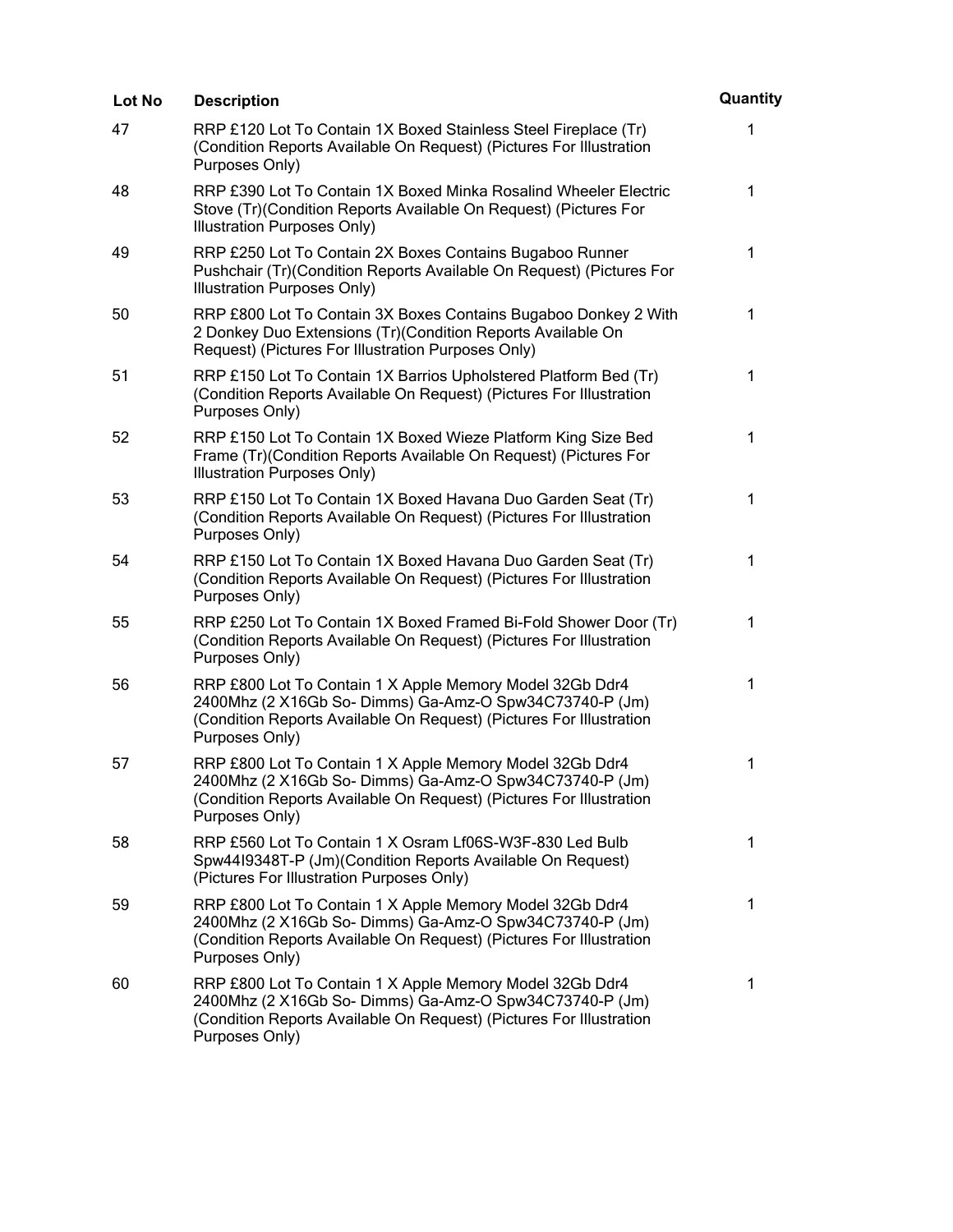| Lot No | <b>Description</b>                                                                                                                                                                                           | Quantity    |
|--------|--------------------------------------------------------------------------------------------------------------------------------------------------------------------------------------------------------------|-------------|
| 61     | RRP £800 Lot To Contain 1 X Apple Memory Model 32Gb Ddr4<br>2400Mhz (2 X16Gb So- Dimms) Ga-Amz-O Spw34C73740-P (Jm)<br>(Condition Reports Available On Request) (Pictures For Illustration<br>Purposes Only) | 1           |
| 62     | RRP £635 Lot To Contain 1 X 9K Gold/ White Gold Diamond Solitaire<br>Engagement Ring With 0.16Ct Of Diamond(Jm)(Condition Reports<br>Available On Request) (Pictures For Illustration Purposes Only)         | 1           |
| 63     | RRP £800 Lot To Contain 1 X Apple Memory Model 32Gb Ddr4<br>2400Mhz (2 X16Gb So- Dimms) Ga-Amz-O Spw34C73740-P (Jm)<br>(Condition Reports Available On Request) (Pictures For Illustration<br>Purposes Only) | $\mathbf 1$ |
| 64     | RRP £800 Lot To Contain 1 X Apple Memory Model 32Gb Ddr4<br>2400Mhz (2 X16Gb So-Dimms) Ga-Amz-O Spw34C73740-P (Jm)<br>(Condition Reports Available On Request) (Pictures For Illustration<br>Purposes Only)  | 1           |
| 65     | RRP £800 Lot To Contain 1 X Apple Memory Model 32Gb Ddr4<br>2400Mhz (2 X16Gb So- Dimms) Ga-Amz-O Spw34C73740-P (Jm)<br>(Condition Reports Available On Request) (Pictures For Illustration<br>Purposes Only) | 1           |
| 66     | RRP £180 Lot To Contain X1 Harlem Floor Lamp-Shade, X1 5 Light<br>Chandelier-(Sr)(Condition Reports Available On Request) (Pictures For<br>Illustration Purposes Only)                                       | 1           |
| 67     | RRP £180 Lot To Contain X1 Harlem Floor Lamp-Shade, X1 5 Light<br>Chandelier-(Sr)(Condition Reports Available On Request) (Pictures For<br>Illustration Purposes Only)                                       | $\mathbf 1$ |
| 68     | RRP £190 Lot To Contain X2 Aeyden 1 Light Dome, X1 Shreya 3 Light<br>Cluster Pendant-(Sr)(Condition Reports Available On Request)<br>(Pictures For Illustration Purposes Only)                               | 1           |
| 69     | RRP £250 Lot To Contain X1 Gosford Quilt Back Upholstered Dining<br>Chair, X1 Irasville Kitchen Island Pendant-(Sr)(Condition Reports<br>Available On Request) (Pictures For Illustration Purposes Only)     | 1           |
| 70     | RRP £200 Lot To Contain X1 6 Light Chandelier In White-(Sr)(Condition<br>Reports Available On Request) (Pictures For Illustration Purposes Only)                                                             | 1           |
| 71     | RRP £220 Lot To Contain X6 Cliquefie Max Selfie Sticks (Sr)(Condition<br>Reports Available On Request) (Pictures For Illustration Purposes Only)                                                             | 1           |
| 72     | RRP £280 Lot To Contain X3 Cliquefie Sways-(Sr)(Condition Reports<br>Available On Request) (Pictures For Illustration Purposes Only)                                                                         | 1           |
| 73     | RRP £280 Lot To Contain X4 Lander Argo For MacBook Pro-360<br>Protection And Water Resistant (Sr)(Condition Reports Available On<br>Request) (Pictures For Illustration Purposes Only)                       | 1           |
| 74     | RRP £270 Lot To Contain X3 Lancom Installation Guide Advanced Vpn<br>Client Windows- (Sr)(Condition Reports Available On Request)<br>(Pictures For Illustration Purposes Only)                               | 1           |
| 75     | RRP £310 Lot To Contain X6 Cliquefix Max Selfie Sticks, X1 Cliquefie<br>Sway- (Sr)(Condition Reports Available On Request) (Pictures For<br><b>Illustration Purposes Only)</b>                               | 1           |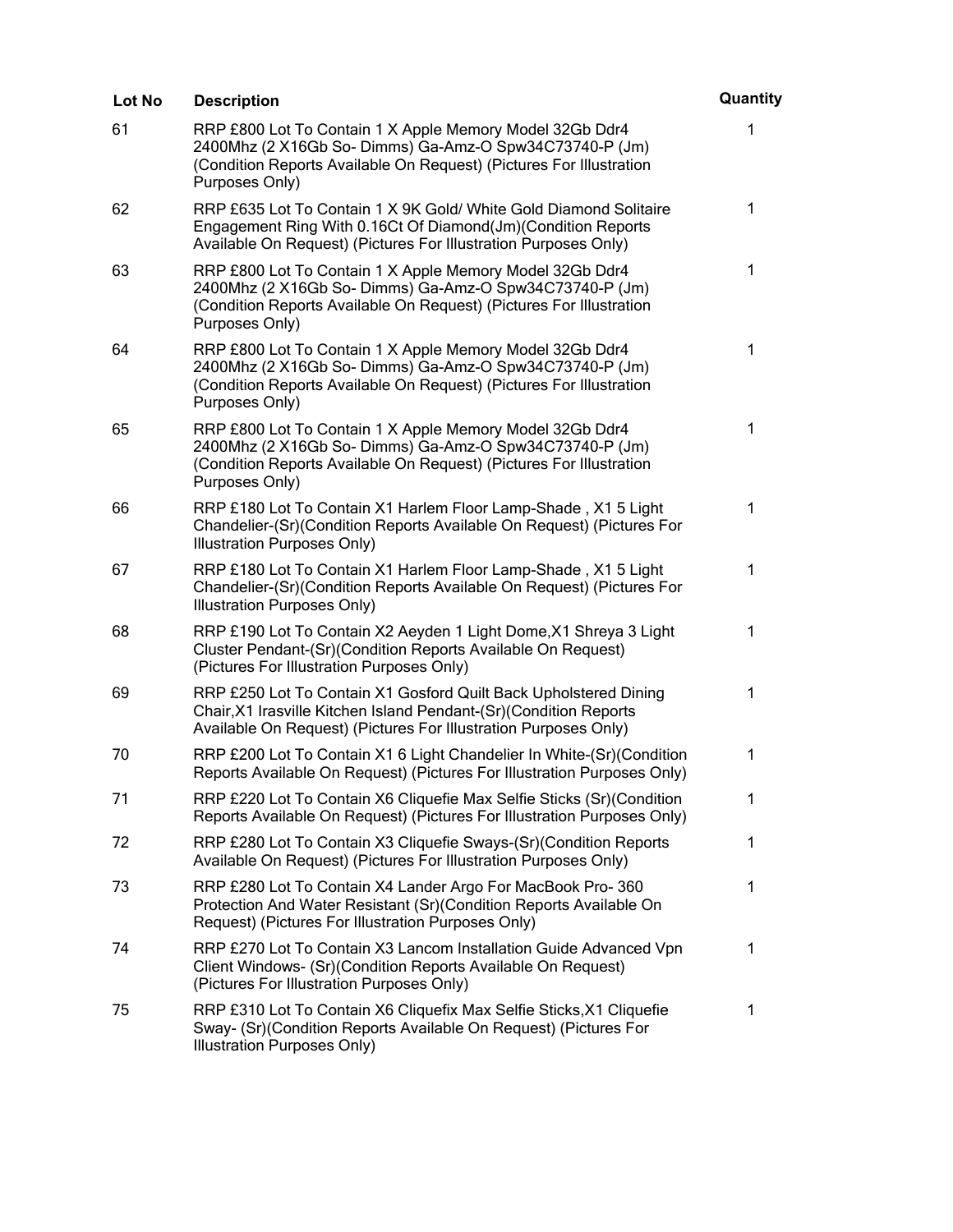| Lot No | <b>Description</b>                                                                                                                                                                                                                      | Quantity    |
|--------|-----------------------------------------------------------------------------------------------------------------------------------------------------------------------------------------------------------------------------------------|-------------|
| 76     | RRP £120 Lot To Contain X3 Jamie Oliver Saute Pans- (Sr) (Condition<br>Reports Available On Request) (Pictures For Illustration Purposes Only)                                                                                          | 1           |
| 77     | RRP £180 Lot To Contain X1 Rattan Empire Lamp, X1 Gold Finish<br>Pendant, X1 Campbell 1 Light Semi Flush Mount Shade- (Sr)(Condition<br>Reports Available On Request) (Pictures For Illustration Purposes Only)                         | 1           |
| 78     | RRP £250 Lot To Contain Lot To Contain X10 Total Mount Pro's<br>Complete Mounting System. - (Sr) (Condition Reports Available On<br>Request) (Pictures For Illustration Purposes Only)                                                  | 1           |
| 79     | RRP £170 Lot To Contain X5 A4 Findel Spiral Port, X6 Findel Spiral<br>Port- Black And White-(Sr)(Condition Reports Available On Request)<br>(Pictures For Illustration Purposes Only)                                                   | 1           |
| 80     | RRP £600 Lot To Contain X20 Native Union Key Cable-(Sr)(Condition<br>Reports Available On Request) (Pictures For Illustration Purposes Only)                                                                                            | 1           |
| 81     | RRP £180 Lot To Contain X2 Smarter Than Most Half Shell 4Th<br>Generation, X1 Dux Plus Duo 5Th Generation, X1 Dux Plus Duo 8Th<br>Generation- (Sr)(Condition Reports Available On Request) (Pictures For<br>Illustration Purposes Only) | $\mathbf 1$ |
| 82     | RRP £210 Lot To Contain, X3 Jamie Oliver Saute Pan 4.1L-(Sr)<br>(Condition Reports Available On Request) (Pictures For Illustration<br>Purposes Only)                                                                                   | 1           |
| 83     | RRP £260 Lot To Contain X3 15" Cote And Ciel Apple MacBook Pro<br>Sleeves, X14 13" Cote And Ciel MacBook Pro Sleeves-(Sr)(Condition<br>Reports Available On Request) (Pictures For Illustration Purposes Only)                          | 1           |
| 84     | RRP £200 Lot To Contain, X4 Cliquefie Max Selfie Sticks, X11 Apple<br>Magnetic Pencil Sleeves-(Sr)(Condition Reports Available On Request)<br>(Pictures For Illustration Purposes Only)                                                 | 1           |
| 85     | RRP £330 Lot To Contain X3 Apple Gamevice Controller (Sr) (Condition<br>Reports Available On Request) (Pictures For Illustration Purposes Only)                                                                                         | 1           |
| 86     | RRP £180 Lot To Contain, X6 Total Mount Pro For Apple Tv-(Sr)<br>(Condition Reports Available On Request) (Pictures For Illustration<br>Purposes Only)                                                                                  | 1           |
| 87     | RRP £260 Lot To Contain X2 Samson Go Mic Mobile For iPhone-(Sr)<br>(Condition Reports Available On Request) (Pictures For Illustration<br>Purposes Only)                                                                                | 1           |
| 88     | RRP £300 Lot To Contain X2 Box Of 3 Samsung Uv Sanitizer With<br>Wireless Charging-(Sr)(Condition Reports Available On Request)<br>(Pictures For Illustration Purposes Only)                                                            | 1           |
| 89     | RRP £240 Lot To Contain, X8 Total Mount Pro For Apple Tv-(Sr)<br>(Condition Reports Available On Request) (Pictures For Illustration<br>Purposes Only)                                                                                  | 1           |
| 90     | RRP £300 Lot To Contain, X10 Total Mount Pro For Apple Tv-(Sr)<br>(Condition Reports Available On Request) (Pictures For Illustration<br>Purposes Only)                                                                                 | 1           |
| 91     | RRP £180 Lot To Contain, X4 Bigben Smartphone Uv Sterilizer-(Sr)<br>(Condition Reports Available On Request) (Pictures For Illustration<br>Purposes Only)                                                                               | 1           |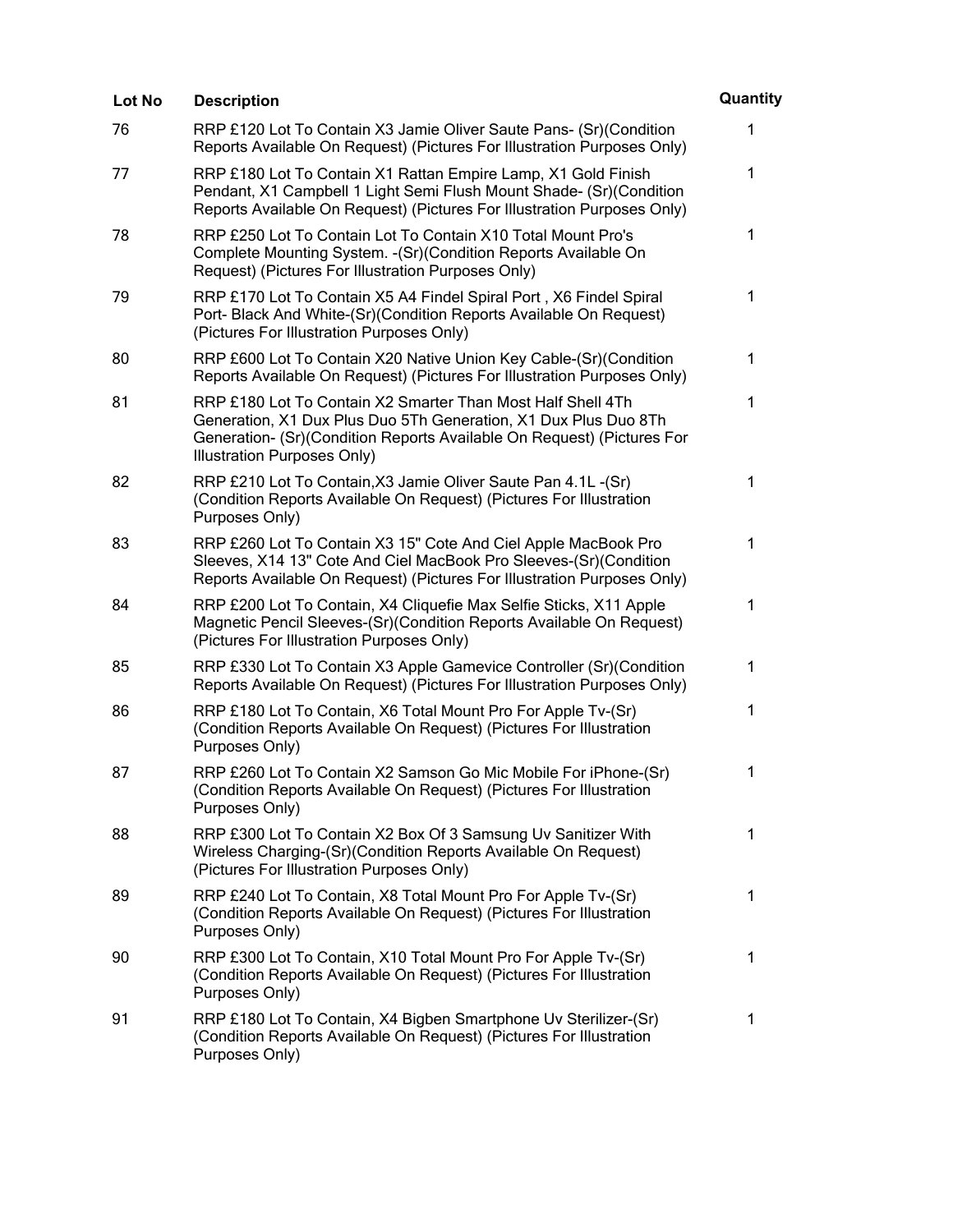| Lot No | <b>Description</b>                                                                                                                                                                                                                                 | Quantity    |
|--------|----------------------------------------------------------------------------------------------------------------------------------------------------------------------------------------------------------------------------------------------------|-------------|
| 92     | RRP £150 Lot To Contain X3 Pack Of 5 A4 Findel Art Books, Black And<br>White Spiral Port-(Sr)(Condition Reports Available On Request)<br>(Pictures For Illustration Purposes Only)                                                                 | 1           |
| 93     | RRP £100 Lot To Contain 1X Bagged Linglong Standard Rim 10U<br>Fclpcr (Aj)(Condition Reports Available On Request) (Pictures For<br>Illustration Purposes Only)                                                                                    | $\mathbf 1$ |
| 94     | RRP £150 Lot To Contain 1X Boxed Kg Master Flow Tower Fan (Aj)<br>(Condition Reports Available On Request) (Pictures For Illustration<br>Purposes Only)                                                                                            | $\mathbf 1$ |
| 95     | RRP £150 Lot To Contain 1X Boxed Kg Master Flow Tower Fan (Aj)<br>(Condition Reports Available On Request) (Pictures For Illustration<br>Purposes Only)                                                                                            | 1           |
| 96     | RRP £150 Lot To Contain 1X Boxed Kg Master Flow Tower Fan (Aj)<br>(Condition Reports Available On Request) (Pictures For Illustration<br>Purposes Only)                                                                                            | 1           |
| 97     | RRP £150 Lot To Contain 1X Boxed Kg Master Flow Tower Fan (Aj)<br>(Condition Reports Available On Request) (Pictures For Illustration<br>Purposes Only)                                                                                            | 1           |
| 98     | RRP £190 Lot To Contain 1X Boxed Kg Master Cool Evaporative Air<br>Cooler (Aj)(Condition Reports Available On Request) (Pictures For<br>Illustration Purposes Only)                                                                                | $\mathbf 1$ |
| 99     | RRP £1200 Lot To Contain X1 Boxed Item Disposable Face Masks (Aj)<br>(Condition Reports Available On Request) (Pictures For Illustration<br>Purposes Only)                                                                                         | 1           |
| 100    | RRP £150 Lot To Contain 1X Boxed Kg Master Flow Tower Fan (Aj)<br>(Condition Reports Available On Request) (Pictures For Illustration<br>Purposes Only)                                                                                            | $\mathbf 1$ |
| 101    | RRP £195 Lot To Contain, X1 Size 10 Black Leather Shoes, X1 Size 7.5<br>Black Leather Shoes, X1 Size 4 Fawne Blush Shoes, X1 Size 6 Fawne<br>Blush Shoes-(Sr)(Condition Reports Available On Request) (Pictures<br>For Illustration Purposes Only) | 1           |
| 102    | RRP £180 Lot To Contain X4 Mixture Of John Lewis Lamp Shades, X1<br>Boxed John Lewis Darlington Floor Lamp-(Sr)(Condition Reports<br>Available On Request) (Pictures For Illustration Purposes Only)                                               | 1           |
| 103    | RRP £190 Lot To Contain 1X Boxed Kg Master Cool Evaporative Air<br>Cooler (Sr) (Condition Reports Available On Request) (Pictures For<br>Illustration Purposes Only)                                                                               | 1           |
| 104    | RRP £1200 Lot To Contain X1 Boxed Item Disposable Face Masks<br>Containing X10 Boxes Inside. Pack Of 50- (Sr) (Condition Reports<br>Available On Request) (Pictures For Illustration Purposes Only)                                                | 1           |
| 105    | RRP £1200 Lot To Contain X1 Boxed Item Disposable Face Masks<br>Containing X10 Boxes Inside. Pack Of 50- (Sr) (Condition Reports<br>Available On Request) (Pictures For Illustration Purposes Only)                                                | 1           |
| 106    | RRP £200 Lot To Contain X1 Box Of 6 Medium Size Canvasses-Wall<br>Art By Dan Box Is Damaged Canvasses Are Not - (Sr) (Condition<br>Reports Available On Request) (Pictures For Illustration Purposes Only)                                         | 1           |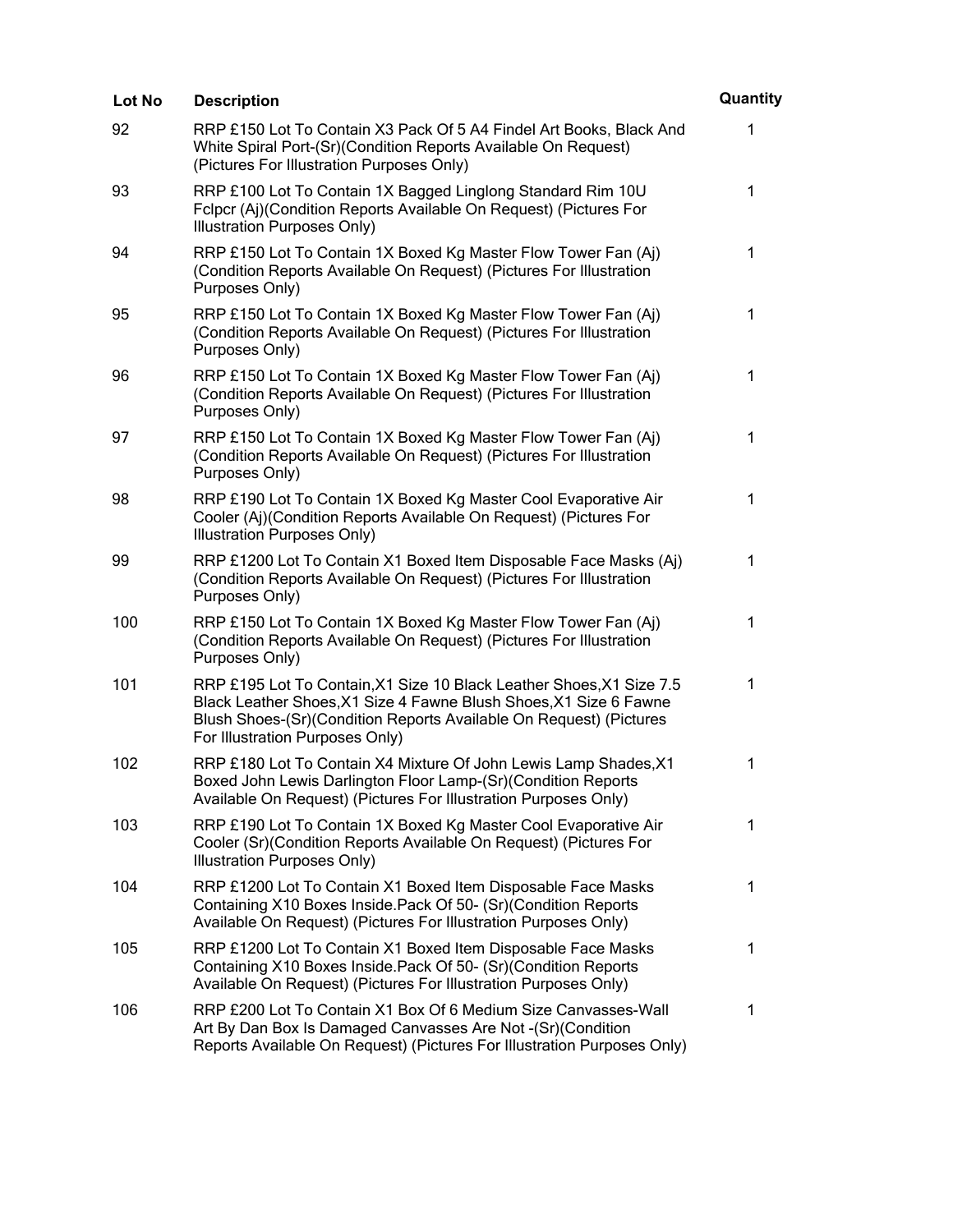| Lot No | <b>Description</b>                                                                                                                                                                                                                                                                       | Quantity     |
|--------|------------------------------------------------------------------------------------------------------------------------------------------------------------------------------------------------------------------------------------------------------------------------------------------|--------------|
| 107    | RRP £477 Lot To Contain 1X Unboxed Culina Ubsdch901W Ceiling<br>Extractor Hood-(Sr)(Condition Reports Available On Request) (Pictures<br>For Illustration Purposes Only)                                                                                                                 | 1            |
| 108    | RRP £360 Lot To Contain X4 Lancom Installation Guide Advanced Vpn<br>Client Windows- (Sr)(Condition Reports Available On Request)<br>(Pictures For Illustration Purposes Only)                                                                                                           | 1            |
| 109    | RRP £270 Lot To Contain X3 Lancom Installation Guide Advanced Vpn<br>Client Windows- (Sr)(Condition Reports Available On Request)<br>(Pictures For Illustration Purposes Only)                                                                                                           | $\mathbf{1}$ |
| 110    | RRP £140 Lot To Contain X2 Jamie Oliver Saute Pans-(Sr)(Condition<br>Reports Available On Request) (Pictures For Illustration Purposes Only)                                                                                                                                             | $\mathbf 1$  |
| 111    | RRP £170 Lot To Contain X1 Unboxed Victrola Empire 6 In 1-(Sr)<br>(Condition Reports Available On Request) (Pictures For Illustration<br>Purposes Only)                                                                                                                                  | 1            |
| 112    | RRP £210 Lot To Contain Panzer Glass Screen Protectors, X2 iPhone<br>6,7 X3 For iPhone 6 X1 iPhone Pro 12 X2 iPhone 12, Pro Max X1<br>Samsung Galaxy S21 Ultra 5G X1 Samsung Galaxy S21 5G-(Sr)<br>(Condition Reports Available On Request) (Pictures For Illustration<br>Purposes Only) | 1            |
| 113    | RRP £250 Lot To Contain Unboxed Mixture Of iPhone And Samsung<br>Screen Protectors-(Sr)(Condition Reports Available On Request)<br>(Pictures For Illustration Purposes Only)                                                                                                             | $\mathbf{1}$ |
| 114    | RRP £180 Lot To Contain X1 Victrola Modern Bluetooth Stereo<br>Turntable-(Sr)(Condition Reports Available On Request) (Pictures For<br>Illustration Purposes Only)                                                                                                                       | 1            |
| 115    | RRP £240 Lot To Contain X6 Targus Microsoft Surface Pro 4-(Sr)<br>(Condition Reports Available On Request) (Pictures For Illustration<br>Purposes Only)                                                                                                                                  | 1            |
| 116    | RRP £240 Lot To Contain X6 Targus Microsoft Surface Pro 4-(Sr)<br>(Condition Reports Available On Request) (Pictures For Illustration<br>Purposes Only)                                                                                                                                  | 1            |
| 117    | RRP £350 Lot To Contain X11 Varied Sizes Of Screen Protectors For<br>iPhone-Panzer Glass Screen Protectors-(Sr)(Condition Reports<br>Available On Request) (Pictures For Illustration Purposes Only)                                                                                     | 1            |
| 118    | RRP £180 Lot To Contain, X6 Total Mount Pro For Apple Tv-(Sr)<br>(Condition Reports Available On Request) (Pictures For Illustration<br>Purposes Only)                                                                                                                                   | 1            |
| 119    | RRP £350 Lot To Contain, X10 Ps4 Rig 400Hs Arctic Camo-(Sr)<br>(Condition Reports Available On Request) (Pictures For Illustration<br>Purposes Only)                                                                                                                                     | 1            |
| 120    | RRP £140 Lot To Contain X2 Jamie Oliver Saute Pans-(Sr)(Condition<br>Reports Available On Request) (Pictures For Illustration Purposes Only)                                                                                                                                             | 1            |
| 121    | RRP £130 Lot To Contain 1X Victrola Premium 3 Speed Bluetooth<br>Suitcase Record Player With Built In Stereo Speakers (Sr) (Condition<br>Reports Available On Request) (Pictures For Illustration Purposes Only)                                                                         | 1            |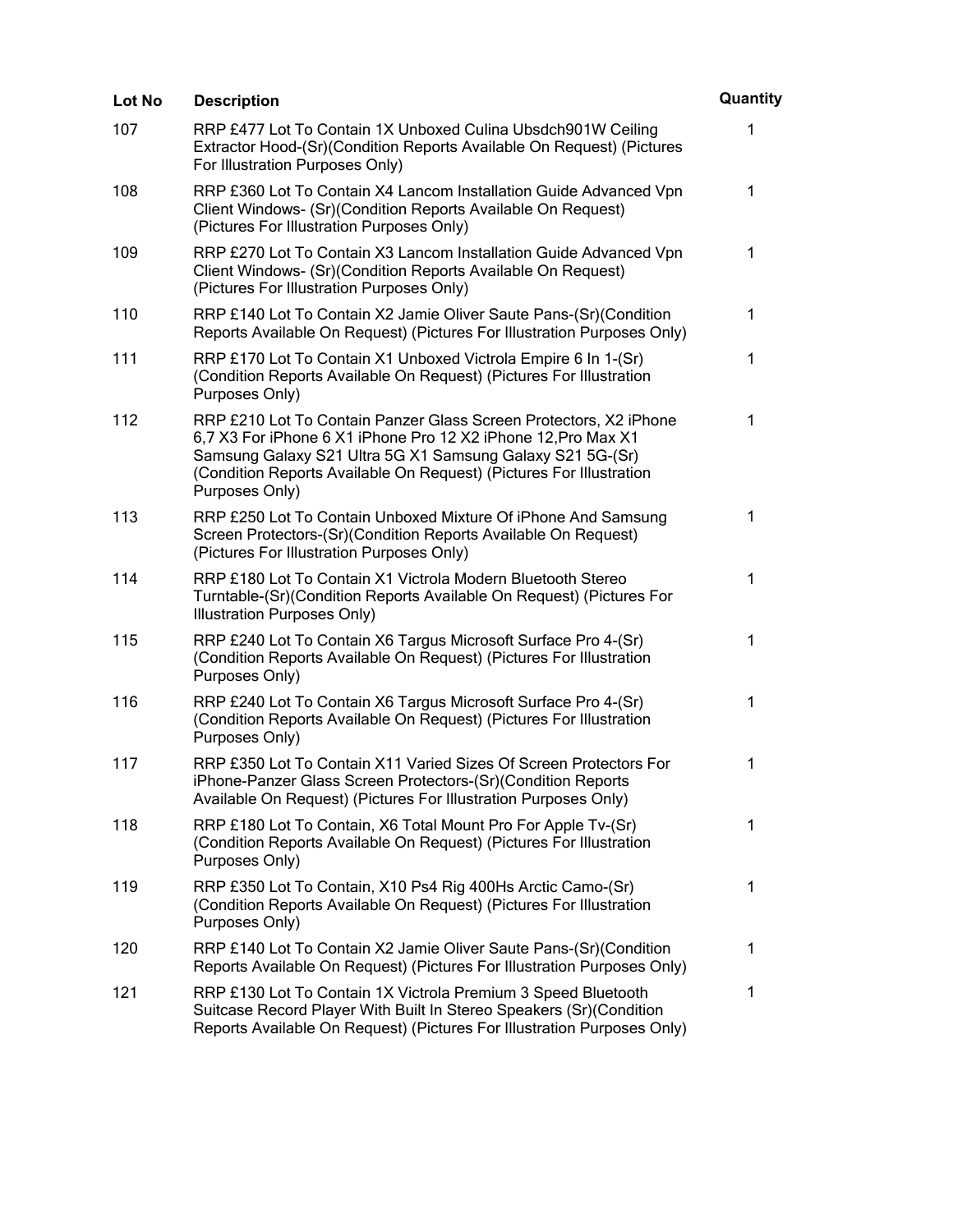| Lot No | <b>Description</b>                                                                                                                                                                                  | Quantity     |
|--------|-----------------------------------------------------------------------------------------------------------------------------------------------------------------------------------------------------|--------------|
| 122    | RRP £250 Lot To Contain X1 Unboxed Meaco Dehumidifier, X1 John<br>Lewis And Partners Tower Fan Heater-(Sr)(Condition Reports Available<br>On Request) (Pictures For Illustration Purposes Only)     | 1            |
| 123    | RRP £200 Lot To Contain X21 Mixed Assorted Women's Mac Makeup<br>(Sr) (Condition Reports Available On Request) (Pictures For Illustration<br>Purposes Only)                                         | 1            |
| 124    | RRP £475 Lot To Contain X1 Rowlett Rutland Catering Toaster-(Sr)<br>(Condition Reports Available On Request) (Pictures For Illustration<br>Purposes Only)                                           | $\mathbf{1}$ |
| 125    | RRP £160 Lot To Contain X1 Box Of 2 Kerry Solid Wood Dining Chairs-<br>(Sr)(Condition Reports Available On Request) (Pictures For Illustration<br>Purposes Only)                                    | 1            |
| 126    | RRP £330 Lot To Contain 1X Boxed Pdt Rockjam Mesh Electronic<br>Drum Kit (Aj)(Condition Reports Available On Request) (Pictures For<br>Illustration Purposes Only)                                  | 1            |
| 127    | RRP £1200 Lot To Contain X1 Boxed Item Disposable Face Masks<br>Containing X10 Boxes Inside. Pack Of 50- (Aj)(Condition Reports<br>Available On Request) (Pictures For Illustration Purposes Only)  | $\mathbf 1$  |
| 128    | RRP £1200 Lot To Contain X1 Boxed Item Disposable Face Masks<br>Containing X10 Boxes Inside. Pack Of 50- (Aj) (Condition Reports<br>Available On Request) (Pictures For Illustration Purposes Only) | 1            |
| 129    | RRP £190 Lot To Contain 1X Boxed Ultraheat-Dr - Sofi Vertical<br>Radiator 1800 X 298 X 79Mm (Aj)(Condition Reports Available On<br>Request) (Pictures For Illustration Purposes Only)               | 1            |
| 130    | RRP £190 Lot To Contain 1X Boxed Uxbridge Double Radiator 1800 X<br>290Mm 6 Columns (Aj)(Condition Reports Available On Request)<br>(Pictures For Illustration Purposes Only)                       | 1            |
| 131    | RRP £140 Lot To Contain 1 X Parvez Taj Wrapped Canvas Art(Aj)<br>(Condition Reports Available On Request) (Pictures For Illustration<br>Purposes Only)                                              | 1            |
| 132    | RRP £360 Lot To Contain 3X Nokia Sleep Sensing & Home Automation<br>Pad(Sp)(Condition Reports Available On Request) (Pictures For<br>Illustration Purposes Only)                                    | 1            |
| 133    | RRP £160 Lot To Contain 1X Box To Include 32X Universal Hands Free<br>Mobile Car Kits (Sp)(Condition Report Available Upon Request)<br>(Pictures for Illustrative Purposes Only)                    | 1            |
| 134    | RRP £130 Lot To Contain 1X Boxed John Lewis And Partners Wilton<br>Double Headboard (Tr)(Condition Reports Available On Request)<br>(Pictures For Illustration Purposes Only)                       | 1            |
| 135    | RRP £1200 Lot To Contain X1 Boxed Item Disposable Face Masks (Aj)<br>(Condition Reports Available On Request) (Pictures For Illustration<br>Purposes Only)                                          | 1            |
| 136    | RRP £200 Lot To Contain 1X Set Of 2 Dining Chairs Grey (Boxed) (Aj)<br>(Condition Reports Available On Request) (Pictures For Illustration<br>Purposes Only)                                        | $\mathbf 1$  |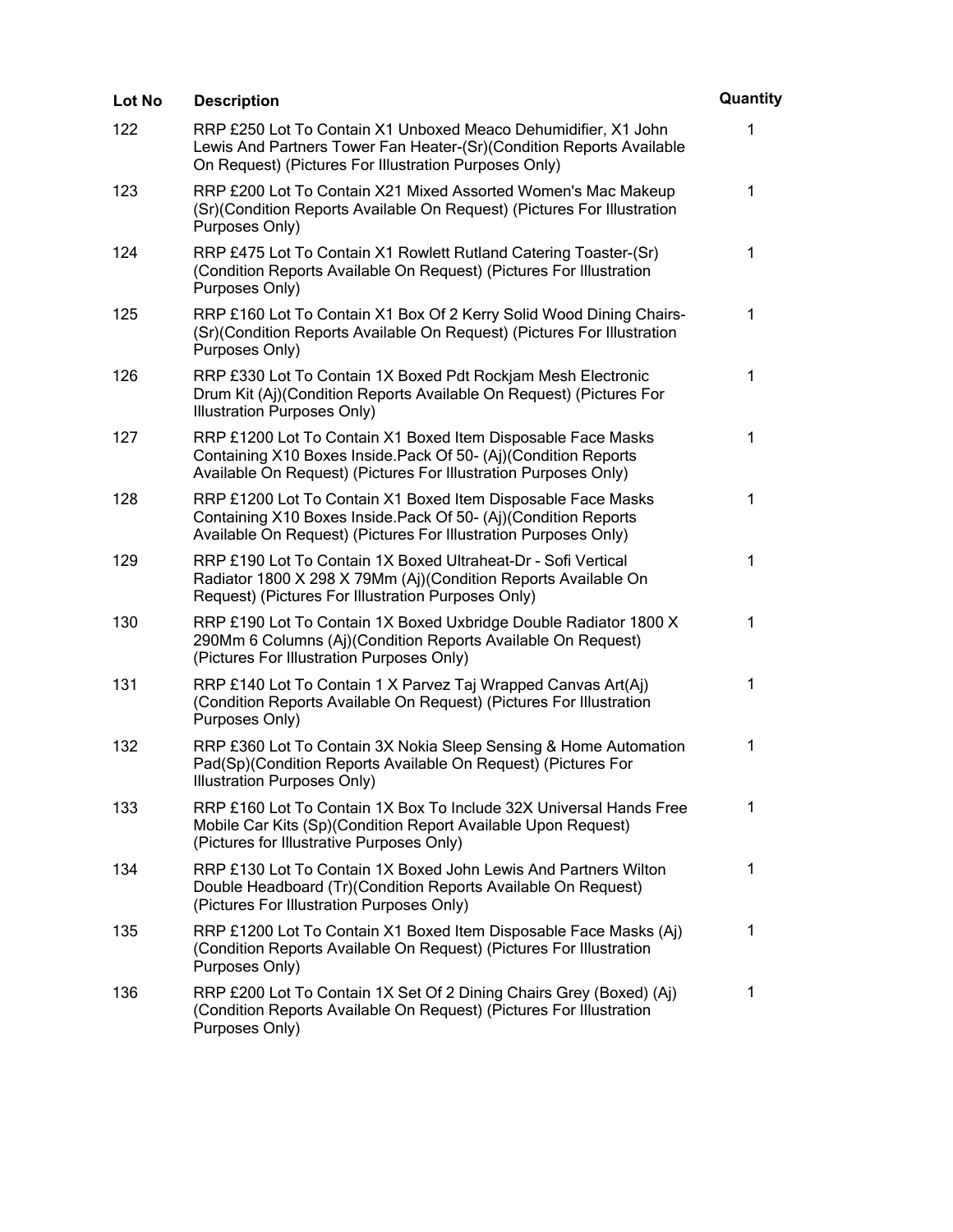| Lot No | <b>Description</b>                                                                                                                                                                                              | Quantity     |
|--------|-----------------------------------------------------------------------------------------------------------------------------------------------------------------------------------------------------------------|--------------|
| 137    | RRP £280 Lot To Contain 1X Boxed Aquatica 54.5Cm Countertop<br>Dishwasher (Aj)(Condition Reports Available On Request) (Pictures For<br>Illustration Purposes Only)                                             | 1            |
| 138    | RRP £190 Lot To Contain 1X Boxed Kg Master Cool Evaporative Air<br>Cooler (Aj)(Condition Reports Available On Request) (Pictures For<br>Illustration Purposes Only)                                             | 1            |
| 139    | RRP £130 Lot To Contain 1X Victrola Premium 3 Speed Bluetooth<br>Suitcase Record Player With Built In Stereo Speakers (Aj)(Condition<br>Reports Available On Request) (Pictures For Illustration Purposes Only) | 1            |
| 140    | RRP £210 Lot To Contain X2 Boxed Items Samsung Uv Sterilizer<br>Wireless Charger (Aj(Condition Reports Available On Request)<br>(Pictures For Illustration Purposes Only)                                       | 1            |
| 141    | RRP £120 Lot To Contain 4X Boxed Items 2X John Lewis Steam Irons<br>1118085 2X John Lewis 2.7L Kettle (Aj)(Condition Reports Available On<br>Request) (Pictures For Illustration Purposes Only)                 | 1            |
| 142    | RRP £280 Lot To Contain X11 Boxed Item Innovelis Totalmount Pro<br>Max For Apple Tv (Aj)(Condition Reports Available On Request)<br>(Pictures For Illustration Purposes Only)                                   | $\mathbf{1}$ |
| 143    | RRP £190 Lot To Contain 5X Stm Dux Cases For iPad (Aj)(Condition<br>Reports Available On Request) (Pictures For Illustration Purposes Only)                                                                     | 1            |
| 144    | RRP £350 Lot To Contain X11 Boxed Panzer Glass Protection For<br>iPhone (Aj)(Condition Reports Available On Request) (Pictures For<br>Illustration Purposes Only)                                               | 1            |
| 145    | RRP £1200 Lot To Contain X1 Boxed Item Disposable Face Masks (Aj)<br>(Condition Reports Available On Request) (Pictures For Illustration<br>Purposes Only)                                                      | 1            |
| 146    | RRP £350 Lot To Contain 10X Plantronics Rig 400Hs Ps4 Headset (Aj)<br>(Condition Reports Available On Request) (Pictures For Illustration<br>Purposes Only)                                                     | 1            |
| 147    | RRP £150 Lot To Contain 6X Curve Apart Gps Tracker (Aj)(Condition<br>Reports Available On Request) (Pictures For Illustration Purposes Only)                                                                    | 1            |
| 148    | RRP £1200 Lot To Contain X1 Boxed Item Disposable Face Masks (Aj)<br>(Condition Reports Available On Request) (Pictures For Illustration<br>Purposes Only)                                                      | 1            |
| 149    | RRP £310 Lot To Contain X3 Boxed Items Samsung Uv Sterilizer<br>Wireless Chargers (Aj)(Condition Reports Available On Request)<br>(Pictures For Illustration Purposes Only)                                     | 1            |
| 150    | RRP £280 Lot To Contain X11 Boxed Item Innovelis Totalmount Pro<br>Max For Apple Tv (Aj)(Condition Reports Available On Request)<br>(Pictures For Illustration Purposes Only)                                   | 1            |
| 151    | RRP £140 Lot To Contain 2X Boxed Tefal Jamie Oliver Cook's Classics<br>Saute Pan 26Cm (Aj)(Condition Reports Available On Request)<br>(Pictures For Illustration Purposes Only)                                 | 1            |
| 152    | RRP £230 Lot To Contain 4X Argo Sleeve For MacBook Pro And Air<br>(Aj)(Condition Reports Available On Request) (Pictures For Illustration<br>Purposes Only)                                                     | 1            |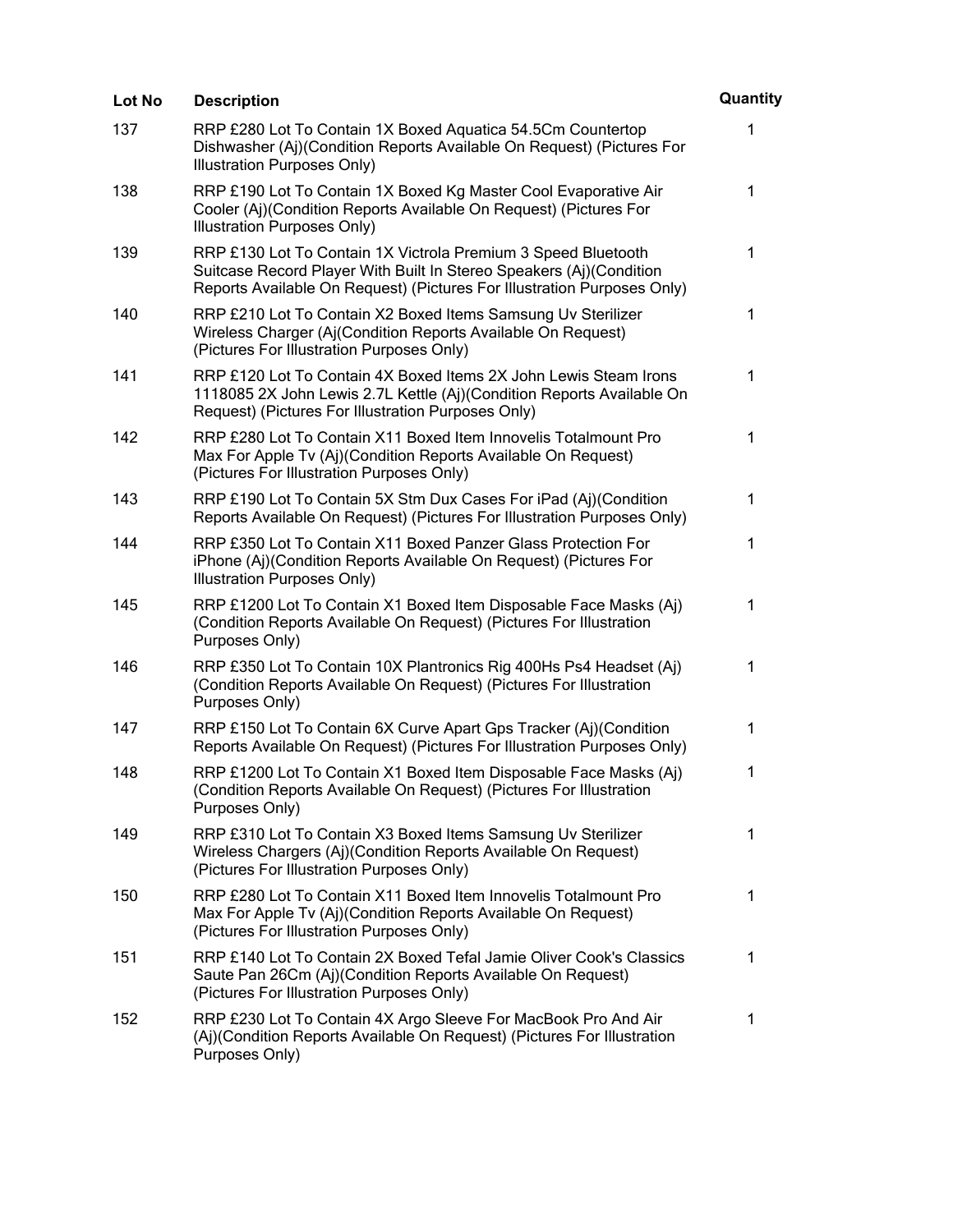| Lot No | <b>Description</b>                                                                                                                                                                             | Quantity    |
|--------|------------------------------------------------------------------------------------------------------------------------------------------------------------------------------------------------|-------------|
| 153    | RRP £350 Lot To Contain X11 Boxed Panzer Glass Protection For<br>iPhone (Aj)(Condition Reports Available On Request) (Pictures For<br>Illustration Purposes Only)                              | 1           |
| 154    | RRP £200 Lot To Contain X1 Boxed Item Marlowe Inset Kitchen Sink<br>(Aj)(Condition Reports Available On Request) (Pictures For Illustration<br>Purposes Only)                                  | $\mathbf 1$ |
| 155    | RRP £190 Lot To Contain 1X Boxed Kg Master Cool Evaporative Air<br>Cooler (Aj)(Condition Reports Available On Request) (Pictures For<br>Illustration Purposes Only)                            | $\mathbf 1$ |
| 156    | RRP £420 Lot To Contain 36X Boxed Belkin Usb-A Wall Charger 20W<br>(Aj)(Condition Reports Available On Request) (Pictures For Illustration<br>Purposes Only)                                   | 1           |
| 157    | RRP £800 Lot To Contain X1 Innocenti Art10241 100Cm Cirrus White<br>Ceiling Hood (Aj)(Condition Reports Available On Request) (Pictures<br>For Illustration Purposes Only)                     | $\mathbf 1$ |
| 158    | RRP £280 Lot To Contain 1X Boxed Gloss White 2 Drawer 600 Unit (Aj)<br>(Condition Reports Available On Request) (Pictures For Illustration<br>Purposes Only)                                   | 1           |
| 159    | RRP £140 Lot To Contain 1X Bagged Basic Fibre Cot Mattress<br>120X60Cm (Aj)(Condition Reports Available On Request) (Pictures For<br>Illustration Purposes Only)                               | $\mathbf 1$ |
| 160    | RRP £160 Lot To Contain 1X Bagged Thick Foam 120X60Cm Mattress<br>(Aj)(Condition Reports Available On Request) (Pictures For Illustration<br>Purposes Only)                                    | 1           |
| 161    | RRP £140 Lot To Contain 1X Bagged Basic Fibre Cot Mattress<br>120X60Cm (Aj)(Condition Reports Available On Request) (Pictures For<br>Illustration Purposes Only)                               | $\mathbf 1$ |
| 162    | RRP £210 Lot To Contain 1 X Tigris Oak Internal Door Prefinished<br>(Boxed)(Aj)(Condition Reports Available On Request) (Pictures For<br>Illustration Purposes Only)                           | 1           |
| 163    | RRP £170 Lot To Contain 1X Boxed Deloris Single Bowl Inset Kitchen<br>Sink (Aj)(Condition Reports Available On Request) (Pictures For<br>Illustration Purposes Only)                           | 1           |
| 164    | RRP £200 Lot To Contain 1X Boxed Ldk Garden Parasol (Grey -<br>Aluminium - 400X300 Cm) (Aj)(Condition Reports Available On<br>Request) (Pictures For Illustration Purposes Only)               | 1           |
| 165    | RRP £460 Lot To Contain 1X Boxed Ceiling Stainless Steel Cooker<br>Hood (Aj)(Condition Reports Available On Request) (Pictures For<br>Illustration Purposes Only)                              | $\mathbf 1$ |
| 166    | RRP £270 Lot To Contain 1X Boxed Set Of 2 Daniel Solid Wood Dining<br>Chairs (Tr)(Condition Reports Available On Request) (Pictures For<br>Illustration Purposes Only)                         | $\mathbf 1$ |
| 167    | RRP £130 Lot To Contain 2 Items 1X Phalaenopsis Orchid Vase 1X<br>Pankratz 4-Light Ceiling Spotlight (Tr)(Condition Reports Available On<br>Request) (Pictures For Illustration Purposes Only) | 1           |
|        |                                                                                                                                                                                                |             |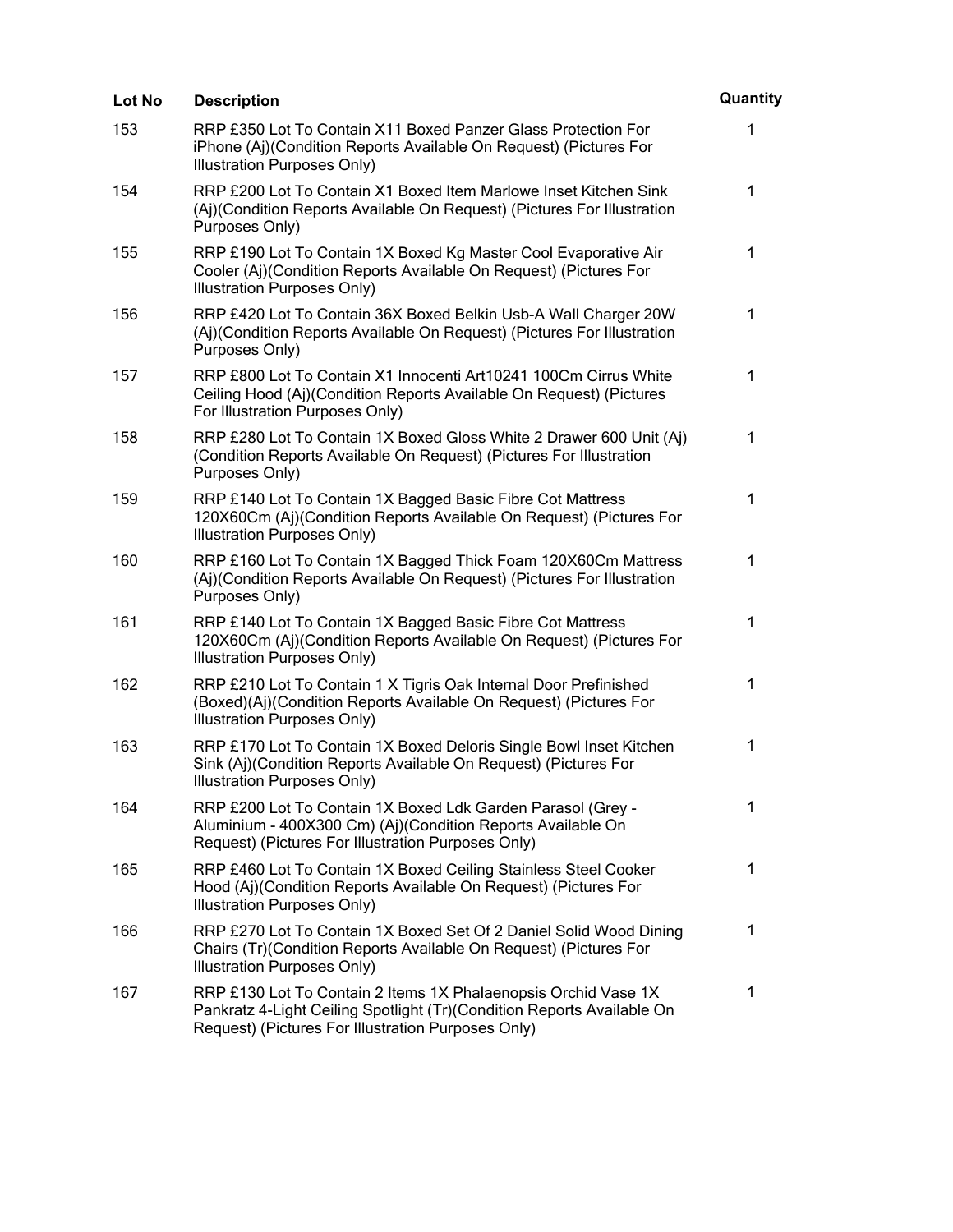| Lot No | <b>Description</b>                                                                                                                                                                                                                          | Quantity     |
|--------|---------------------------------------------------------------------------------------------------------------------------------------------------------------------------------------------------------------------------------------------|--------------|
| 168    | RRP £140 Lot To Contain 1X Boxed Rockjam Keyboard Super Kit (Tr)<br>(Condition Reports Available On Request) (Pictures For Illustration<br>Purposes Only)                                                                                   | 1            |
| 169    | RRP £430 Lot To Contain 1X Boxed Endon Galina 8 Lt Pendant 25W<br>81979 By Massive Lighting (Aj)(Condition Reports Available On<br>Request) (Pictures For Illustration Purposes Only)                                                       | 1            |
| 170    | RRP £130 Lot To Contain 1X Boxed Set Of 2 Dungorbery Upholstered<br>Dining Chairs (Tr)(Condition Reports Available On Request) (Pictures<br>For Illustration Purposes Only)                                                                 | $\mathbf{1}$ |
| 171    | RRP £500 Lot To Contain 1X Box Of 50X Groove iPhone Cases (Tr)<br>(Condition Reports Available On Request) (Pictures For Illustration<br>Purposes Only)                                                                                     | 1            |
| 172    | RRP £130 Lot To Contain 2X Boxed Tefal Jamie Oliver Saute Pans (Tr)<br>(Condition Reports Available On Request) (Pictures For Illustration<br>Purposes Only)                                                                                | 1            |
| 173    | RRP £1000 Lot To Contain 1X Box Of 100X Groove iPhone Cases (Tr)<br>(Condition Reports Available On Request) (Pictures For Illustration<br>Purposes Only)                                                                                   | 1            |
| 174    | RRP £200 Lot To Contain 5X Bagged Mixed Bonamaison Rugs (Tr)<br>(Condition Reports Available On Request) (Pictures For Illustration<br>Purposes Only)                                                                                       | $\mathbf 1$  |
| 175    | RRP £130 Lot To Contain 9X Picture Frames Black Frame With White<br>Mount (Tr) (Condition Reports Available On Request) (Pictures For<br>Illustration Purposes Only)                                                                        | $\mathbf 1$  |
| 176    | RRP £130 Lot To Contain 1X Boxed Victrola 4-In-1 Wood Vintage<br>Bluetooth Record Player With Built In Fm Radio (Tr)(Condition Reports<br>Available On Request) (Pictures For Illustration Purposes Only)                                   | 1            |
| 177    | RRP £570 Lot To Contain1X Box Of 41X Mixed Protection Packs And<br>Phone Cases For Various Phones (Tr)(Condition Reports Available On<br>Request) (Pictures For Illustration Purposes Only)                                                 | 1            |
| 178    | RRP £300 Lot To Contain 1X Box Of 20 Mixed Alfaz Tops (Tr)<br>(Condition Reports Available On Request) (Pictures For Illustration<br>Purposes Only)                                                                                         | 1            |
| 179    | RRP £1390 Lot To Contain 1X Box Of 177X Mixture Of Items To<br>Include Sim Adaptors, Xqisit Chargers, Decoded Phone Cases, Lander<br>Phones Cases (Tr)(Condition Reports Available On Request) (Pictures<br>For Illustration Purposes Only) | $\mathbf 1$  |
| 180    | RRP £120 Lot To Contain 2X Boxed Rockjam K-Pop Karaoke Speaker<br>(Tr)(Condition Reports Available On Request) (Pictures For Illustration<br>Purposes Only)                                                                                 | $\mathbf{1}$ |
| 181    | RRP £340 Lot To Contain 15X Skimsafe Anti-Magnetic Protection Card<br>(Tr)(Condition Reports Available On Request) (Pictures For Illustration<br>Purposes Only)                                                                             | $\mathbf 1$  |
| 182    | RRP £340 Lot To Contain 15X Skimsafe Anti-Magnetic Protection Card<br>(Tr)(Condition Reports Available On Request) (Pictures For Illustration<br>Purposes Only)                                                                             | $\mathbf 1$  |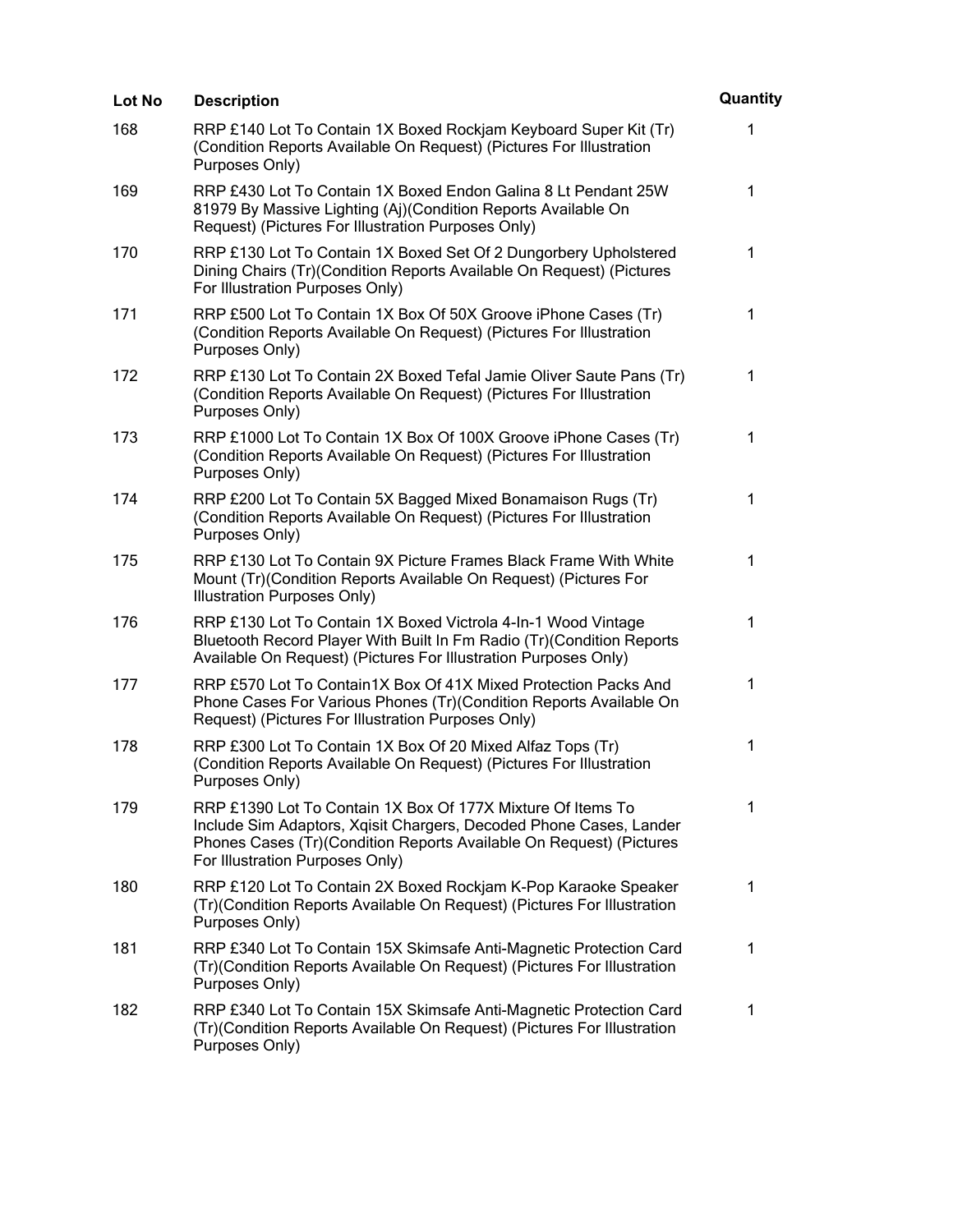| Lot No | <b>Description</b>                                                                                                                                                                                      | Quantity    |
|--------|---------------------------------------------------------------------------------------------------------------------------------------------------------------------------------------------------------|-------------|
| 183    | RRP £400 Lo To Contain 10X Lander Torrey Phone Cases For Various<br>Models (Tr)(Condition Reports Available On Request) (Pictures For<br>Illustration Purposes Only)                                    | 1           |
| 184    | RRP £280 Lot To Contain 1X Unboxed Small Taiji Mini Hot Towel Cabi<br>(Tr)(Condition Reports Available On Request) (Pictures For Illustration<br>Purposes Only)                                         | $\mathbf 1$ |
| 185    | RRP £220 Lot To Contain 11X Panzer Glass For Various Phones<br>Models (Tr)(Condition Reports Available On Request) (Pictures For<br>Illustration Purposes Only)                                         | $\mathbf 1$ |
| 186    | RRP £150 Lot To Contain 5X Vodafone Curve Smart Gps Tracker (Tr)<br>(Condition Reports Available On Request) (Pictures For Illustration<br>Purposes Only)                                               | 1           |
| 187    | RRP £340 Lot To Contain 1X Boxed Paris 8-Light Chandelier (Tr)<br>(Condition Reports Available On Request) (Pictures For Illustration<br>Purposes Only)                                                 | $\mathbf 1$ |
| 188    | RRP £645 Lot To Contain 2X Box Containing Germany Ideeus<br>Mondrian Chest Of Drawers, Multi-coloured (Aj)(Condition Reports<br>Available On Request) (Pictures For Illustration Purposes Only)         | 1           |
| 189    | RRP £200 Lot To Contain 1X Boxed Legend Large Victorian Basin Only<br>(Tr)(Condition Reports Available On Request) (Pictures For Illustration<br>Purposes Only)                                         | 1           |
| 190    | RRP £150 Lot To Contain 1X Boxed Alaska Dining Chair In Burn Beech<br>(Tr)(Condition Reports Available On Request) (Pictures For Illustration<br>Purposes Only)                                         | $\mathbf 1$ |
| 191    | RRP £100 Lot To Contain 1X Boxed Set Of 2 Exeter Upholstered<br>Dining Chair In White (Tr) (Condition Reports Available On Request)<br>(Pictures For Illustration Purposes Only)                        | $\mathbf 1$ |
| 192    | RRP £120 Lot To Contain 3 Items 1X Depue Hooked Grey Rug 1X<br>Galiano Flatweave Rug 1X Rivka Power Loom Rug (Tr) (Condition<br>Reports Available On Request) (Pictures For Illustration Purposes Only) | 1           |
| 193    | RRP £245 Lot To Contain 1X Boxed Mixed Clothing's (Bras, Slippers,<br>Knickers, Socks) (Aj)(Condition Reports Available On Request)<br>(Pictures For Illustration Purposes Only)                        | 1           |
| 194    | RRP £440 Lot To Contain 1X Box Containing 22X Bottoms (Aj)<br>(Condition Reports Available On Request) (Pictures For Illustration<br>Purposes Only)                                                     | $\mathbf 1$ |
| 195    | RRP £120 Lot To Contain 1X Rolled Indian Collection Striped<br>Handmade Handwoven Multi Colour Area Rug (Aj)(Condition Reports<br>Available On Request) (Pictures For Illustration Purposes Only)       | $\mathbf 1$ |
| 196    | RRP £130 Lot To Contain 9X Picture Frame Black, Frame With White<br>Mount 18X14 (Aj)(Condition Reports Available On Request) (Pictures<br>For Illustration Purposes Only)                               | 1           |
| 197    | RRP £190 Lot To Contain 2X Boxed Items 1X Brilliant Andria Ceiling<br>Light 2X White Lamp Shades (Aj)(Condition Reports Available On<br>Request) (Pictures For Illustration Purposes Only)              | 1           |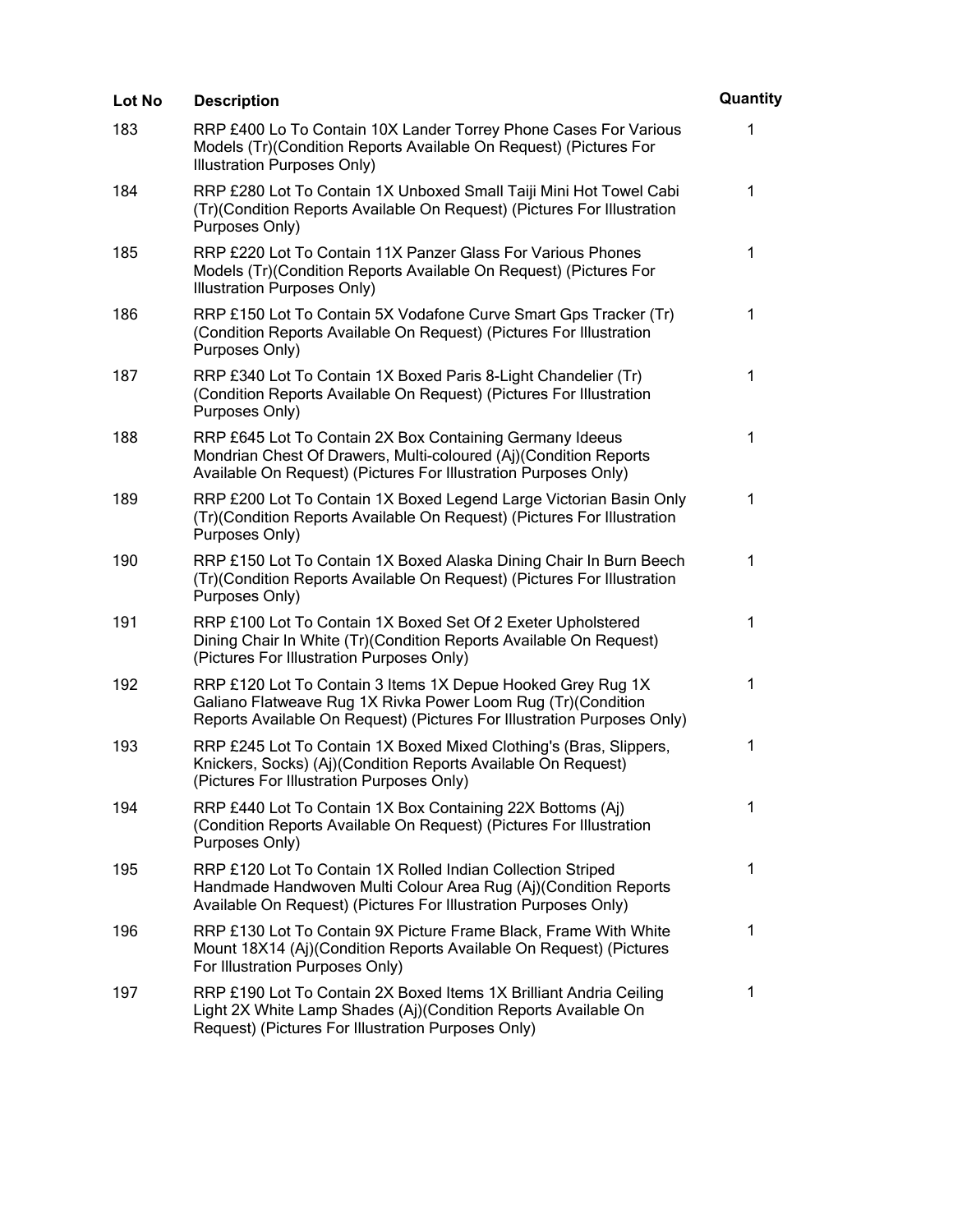| Lot No | <b>Description</b>                                                                                                                                                                                                                     | Quantity    |
|--------|----------------------------------------------------------------------------------------------------------------------------------------------------------------------------------------------------------------------------------------|-------------|
| 198    | RRP £170 Lot To Contain X1 Unboxed Victrola Empire 6 In 1 (Aj)<br>(Condition Reports Available On Request) (Pictures For Illustration<br>Purposes Only)                                                                                | 1           |
| 199    | RRP £130 Lot To Contain 1X Victrola Premium 3 Speed Bluetooth<br>Suitcase Record Player With Built In Stereo Speakers (Aj)(Condition<br>Reports Available On Request) (Pictures For Illustration Purposes Only)                        | 1           |
| 200    | RRP £290 Lot To Contain 18X Panzer Glass Screen Protectors, For<br>iPhone And Samsung (Aj)(Condition Reports Available On Request)<br>(Pictures For Illustration Purposes Only)                                                        | $\mathbf 1$ |
| 201    | RRP £240 Lot To Contain 10X Skimsafe Anti-Magnetic Protection Card<br>(Aj)(Condition Reports Available On Request) (Pictures For Illustration<br>Purposes Only)                                                                        | $\mathbf 1$ |
| 202    | RRP £240 Lot To Contain 6X Curve Apart Gps Tracker (Aj)(Condition<br>Reports Available On Request) (Pictures For Illustration Purposes Only)                                                                                           | 1           |
| 203    | RRP £250 Lot To Contain 2X Boxed Items 1X Felix 5 - Light Cluster<br>Tiered Pendant 1X Senza 4 Light Crystal & Chrome Flush Ceiling Light<br>(Aj)(Condition Reports Available On Request) (Pictures For Illustration<br>Purposes Only) | 1           |
| 204    | RRP £150 Lot To Contain 4X Jasper Conran 4 Calvello Flutes (Aj)<br>(Condition Reports Available On Request) (Pictures For Illustration<br>Purposes Only)                                                                               | 1           |
| 205    | RRP £240 Lot To Contain 10X Skimsafe Anti-Magnetic Protection Card<br>(Aj)(Condition Reports Available On Request) (Pictures For Illustration<br>Purposes Only)                                                                        | 1           |
| 206    | RRP £300 Lot To Contain 3X Boxed Chrome Tap Model 1448505C (Aj)<br>(Condition Reports Available On Request) (Pictures For Illustration<br>Purposes Only)                                                                               | 1           |
| 207    | RRP £300 Lot To Contain 10X Jojo Siwa Bows Deluxe Bow Maker (Aj)<br>(Condition Reports Available On Request) (Pictures For Illustration<br>Purposes Only)                                                                              | 1           |
| 208    | RRP £330 Lot To Contain 1X Boxed Mixed Clothing's (Pjs, Tshirts,<br>Gloves, Trousers (Aj)(Condition Reports Available On Request)<br>(Pictures For Illustration Purposes Only)                                                         | 1           |
| 209    | RRP £180 Lot To Contain X4 Aerocool Aero Bronze 700W Psu (Aj)<br>(Condition Reports Available On Request) (Pictures For Illustration<br>Purposes Only)                                                                                 | $\mathbf 1$ |
| 210    | RRP £130 Lot To Contain 1X Victrola Semi Automatic Record Player<br>With 2 Speed Turntable (Aj)(Condition Reports Available On Request)<br>(Pictures For Illustration Purposes Only)                                                   | $\mathbf 1$ |
| 211    | RRP £370 Lot To Contain X12 Boxed Panzer Glass Protection For<br>iPhone (Aj)(Condition Reports Available On Request) (Pictures For<br>Illustration Purposes Only)                                                                      | 1           |
| 212    | RRP £330 Lot To Contain 1X Box Containing Mixed Clothing's (Bras,<br>Socks, Knockers) (Aj)(Condition Reports Available On Request)<br>(Pictures For Illustration Purposes Only)                                                        | 1           |
|        |                                                                                                                                                                                                                                        |             |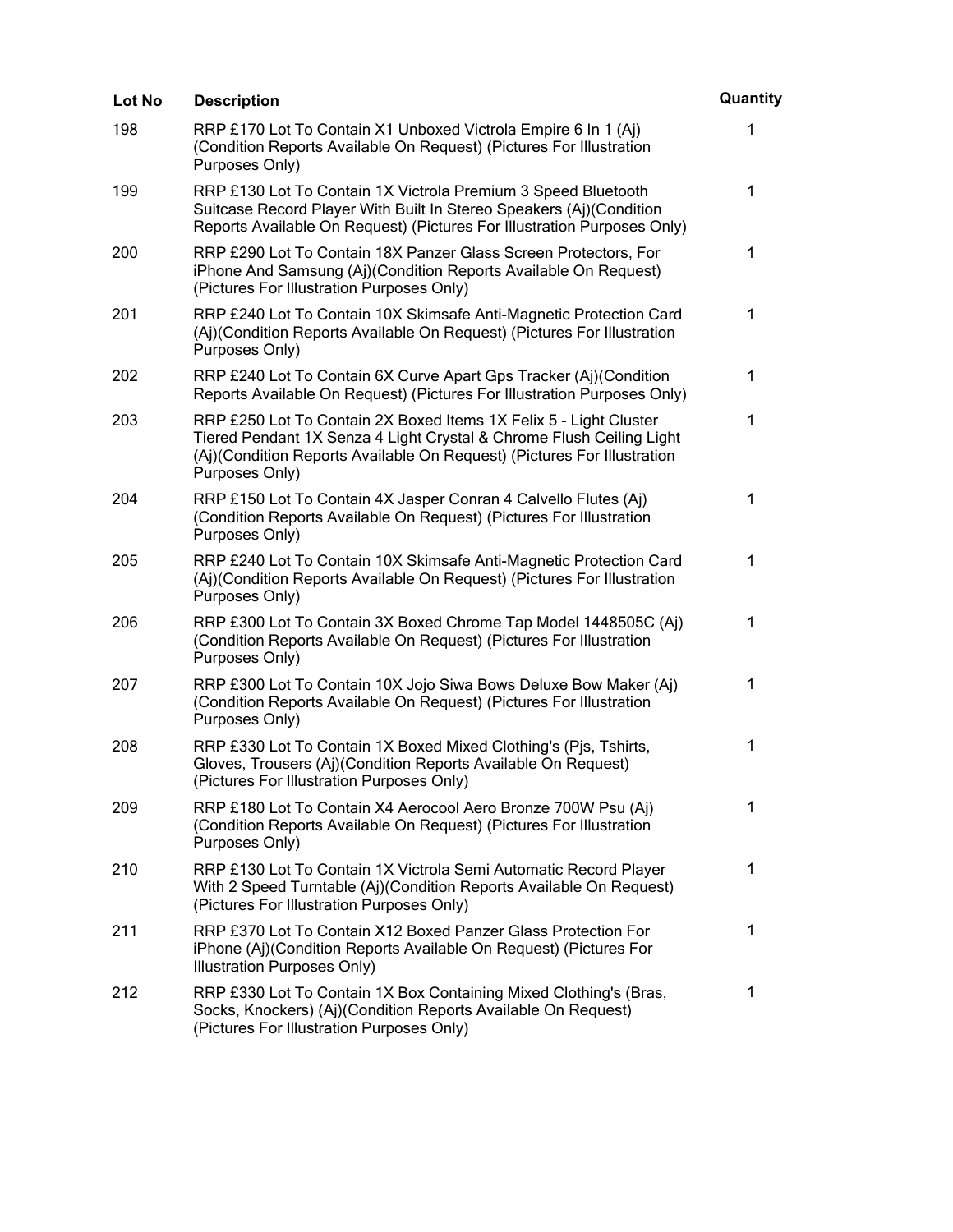| Lot No | <b>Description</b>                                                                                                                                                                                                                                 | Quantity     |
|--------|----------------------------------------------------------------------------------------------------------------------------------------------------------------------------------------------------------------------------------------------------|--------------|
| 213    | RRP £140 Lot To Contain 2X Boxed Tefal Jamie Oliver Cook's Classics<br>Saute Pan 26Cm (Aj)(Condition Reports Available On Request)<br>(Pictures For Illustration Purposes Only)                                                                    | 1            |
| 214    | RRP £484 Lot To Contain X1 Boxed Item (X6 Decoded Case, X56<br>Torrey Lander) (Aj)(Condition Reports Available On Request) (Pictures<br>For Illustration Purposes Only)                                                                            | 1            |
| 215    | RRP £525 Lot To Contain 1X Boxed John Lewis & Partners Enclose<br>Single Mirrored And Illuminated Bathroom Cabinet (Aj)(Condition<br>Reports Available On Request) (Pictures For Illustration Purposes Only)                                       | $\mathbf{1}$ |
| 216    | RRP £220 Lot To Contain 1X Boxed Mirari 9 - Light Sputnik Globe<br>Pendant (Aj)(Condition Reports Available On Request) (Pictures For<br>Illustration Purposes Only)                                                                               | 1            |
| 217    | RRP £190 Lot To Contain 2X Boxed Items 1X Fannie 180Cm Uplighter<br>Floor Lamp 1X Bullet 3-Light Track Kit (Aj)(Condition Reports Available<br>On Request) (Pictures For Illustration Purposes Only)                                               | 1            |
| 218    | RRP £400 Lot To Contain 1X Box Containing Mixed Bottoms (Aj)<br>(Condition Report Available Upon Request) (Pictures for Illustrative<br>Purposes Only)                                                                                             | 1            |
| 219    | RRP £350 Lot To Contain 1X Boxed Lenovo Mirage Solo (Aj)(Condition<br>Reports Available On Request) (Pictures For Illustration Purposes Only)                                                                                                      | 1            |
| 220    | RRP £120 Lot To Contain 2X Bagged Case Logic Reflexion Dslr + iPad<br>Backpack (Aj)(Condition Reports Available On Request) (Pictures For<br>Illustration Purposes Only)                                                                           | 1            |
| 221    | RRP £120 Lot To Contain 1X Boxed Victrola Semi Automatic Usb<br>Turntable (Tr)(Condition Reports Available On Request) (Pictures For<br>Illustration Purposes Only)                                                                                | 1            |
| 222    | RRP £200 Lot To Contain 4X Items 1X Durst Matt Green With Gold<br>Inner Pendant Shade 3X Datca Hanging Lamp Shade (Tr)(Condition<br>Reports Available On Request) (Pictures For Illustration Purposes Only)                                        | 1            |
| 223    | RRP £300 Lot To Contain 1X Box Containing A Mixture Of Bedding And<br>Cushions (Tr)(Condition Reports Available On Request) (Pictures For<br>Illustration Purposes Only)                                                                           | 1            |
| 224    | RRP £210 Lot To Contain 3 Items 1X Booth 5-Light Candle Style<br>Chandelier 1X Hinkle 3-Light 36Cm Flush Mount 1X Avery 3-Light<br>41Cm Semi Flush Mount (Tr)(Condition Reports Available On Request)<br>(Pictures For Illustration Purposes Only) | 1            |
| 225    | RRP £1200 Lot To Contain 1X Box Contains 2000X Disposable Medical<br>Face Masks (Tr)(Condition Reports Available On Request) (Pictures For<br>Illustration Purposes Only)                                                                          | $\mathbf 1$  |
| 226    | RRP £295 Lot To Contain 1X Box Of Clothes Includes Shorts, Tote<br>Bags, Trousers And More (Tr) (Condition Reports Available On Request)<br>(Pictures For Illustration Purposes Only)                                                              | 1            |
| 227    | RRP £140 Lot To Contain 1X Boxed Wetumka Upholstered Dining<br>Chair (Tr) (Condition Reports Available On Request) (Pictures For<br>Illustration Purposes Only)                                                                                    | 1            |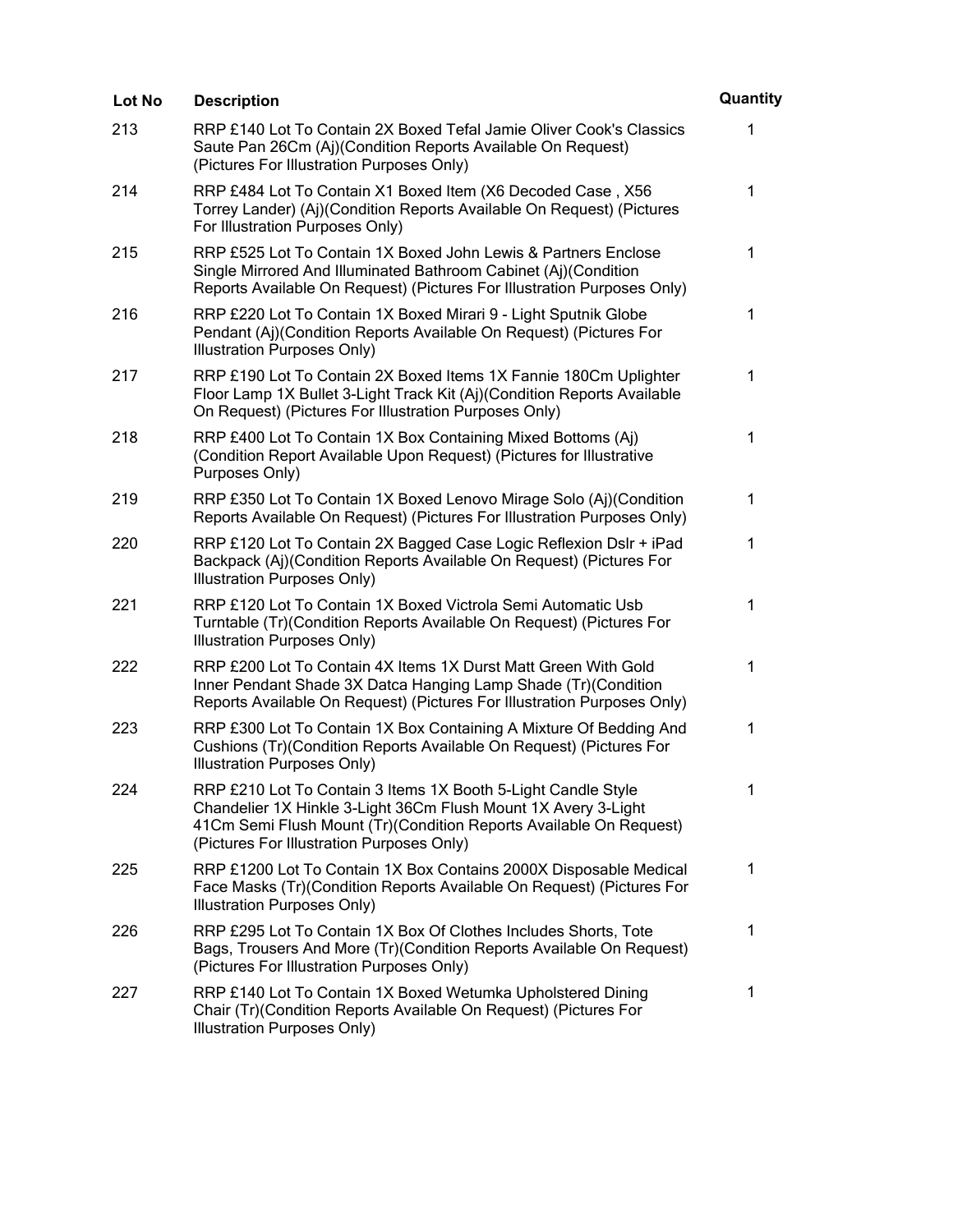| Lot No | <b>Description</b>                                                                                                                                                                                        | Quantity    |
|--------|-----------------------------------------------------------------------------------------------------------------------------------------------------------------------------------------------------------|-------------|
| 228    | RRP £130 Lot To Contain 2X Tefal Jamie Oliver Saute Pans (Tr)<br>(Condition Reports Available On Request) (Pictures For Illustration<br>Purposes Only)                                                    | 1           |
| 229    | RRP £330 Lot To Contain 1X Box Clothing To Include Pyjama Tops,<br>Bikini Bottoms, Jogging Bottoms And More (Tr)(Condition Reports<br>Available On Request) (Pictures For Illustration Purposes Only)     | 1           |
| 230    | RRP £180 Lot To Contain 6X Vodafone Curve Smart Gps Tracker (Tr)<br>(Condition Reports Available On Request) (Pictures For Illustration<br>Purposes Only)                                                 | $\mathbf 1$ |
| 231    | RRP £360 Lot To Contain 4X Lancom Installation Guide Advanced Vpn<br>Client Windows (Tr)(Condition Reports Available On Request) (Pictures<br>For Illustration Purposes Only)                             | 1           |
| 232    | RRP £170 Lot To Contain 2 Item's 1X Ledvance Orbis Tray Sparkle<br>Light 1X La Cachaca Ceiling Light (Tr)(Condition Reports Available On<br>Request) (Pictures For Illustration Purposes Only)            | $\mathbf 1$ |
| 233    | RRP £220 Lot To Contain 2 Item's 1X Hinkle 3-Light Flush Mount 1X<br>Chabon 7-Light Bulb Pendant (Tr)(Condition Reports Available On<br>Request) (Pictures For Illustration Purposes Only)                | 1           |
| 234    | RRP £180 Lot To Contain 1X Boxed Victrola 6-In-1 Wood Vintage<br>Bluetooth Record Player With Built In Fm Radio (Tr)(Condition Reports<br>Available On Request) (Pictures For Illustration Purposes Only) | 1           |
| 235    | RRP £330 Lot To Contain 1X Box Of Clothing To Include Trousers,<br>Jackets, Leggings And More (Tr)(Condition Reports Available On<br>Request) (Pictures For Illustration Purposes Only)                   | 1           |
| 236    | RRP £300 Lot To Contain 1X Boxed Traditional Turkish Mosaic Lamp<br>(Tr)(Condition Reports Available On Request) (Pictures For Illustration<br>Purposes Only)                                             | 1           |
| 237    | RRP £500 Lot To Contain 1X Box Containing 50X Groove Samsung<br>S10 High Impact Case (Tr)(Condition Reports Available On Request)<br>(Pictures For Illustration Purposes Only)                            | $\mathbf 1$ |
| 238    | RRP £350 Lot To Contain 1X Boxed Lenovo Mirage Solo With<br>Daydream (Tr)(Condition Reports Available On Request) (Pictures For<br><b>Illustration Purposes Only)</b>                                     | 1           |
| 239    | RRP £140 Lot To Contain 2X Boxed Tefal Jamie Oliver Cook's Classics<br>Saute Pan 26Cm (Aj)(Condition Reports Available On Request)<br>(Pictures For Illustration Purposes Only)                           | 1           |
| 240    | RRP £130 Lot To Contain 2X Boxed Tefal Jamie Oliver Saute Pans (Tr)<br>(Condition Reports Available On Request) (Pictures For Illustration<br>Purposes Only)                                              | 1           |
| 241    | RRP £240 Lot To Contain 1X Box Of 12 Alfaz Jumpers (Tr) (Condition<br>Reports Available On Request) (Pictures For Illustration Purposes Only)                                                             | 1           |
| 242    | RRP £645 Lot To Contain 2X Box's Germany Ideeus Mondrian Chest<br>Of Draws Multi Colour (Tr) (Condition Reports Available On Request)<br>(Pictures For Illustration Purposes Only)                        | 1           |
| 243    | RRP £220 Lot To Contain 2X Box Yolk Chest Of Draws 2D2S (Tr)<br>(Condition Reports Available On Request) (Pictures For Illustration<br>Purposes Only)                                                     | 1           |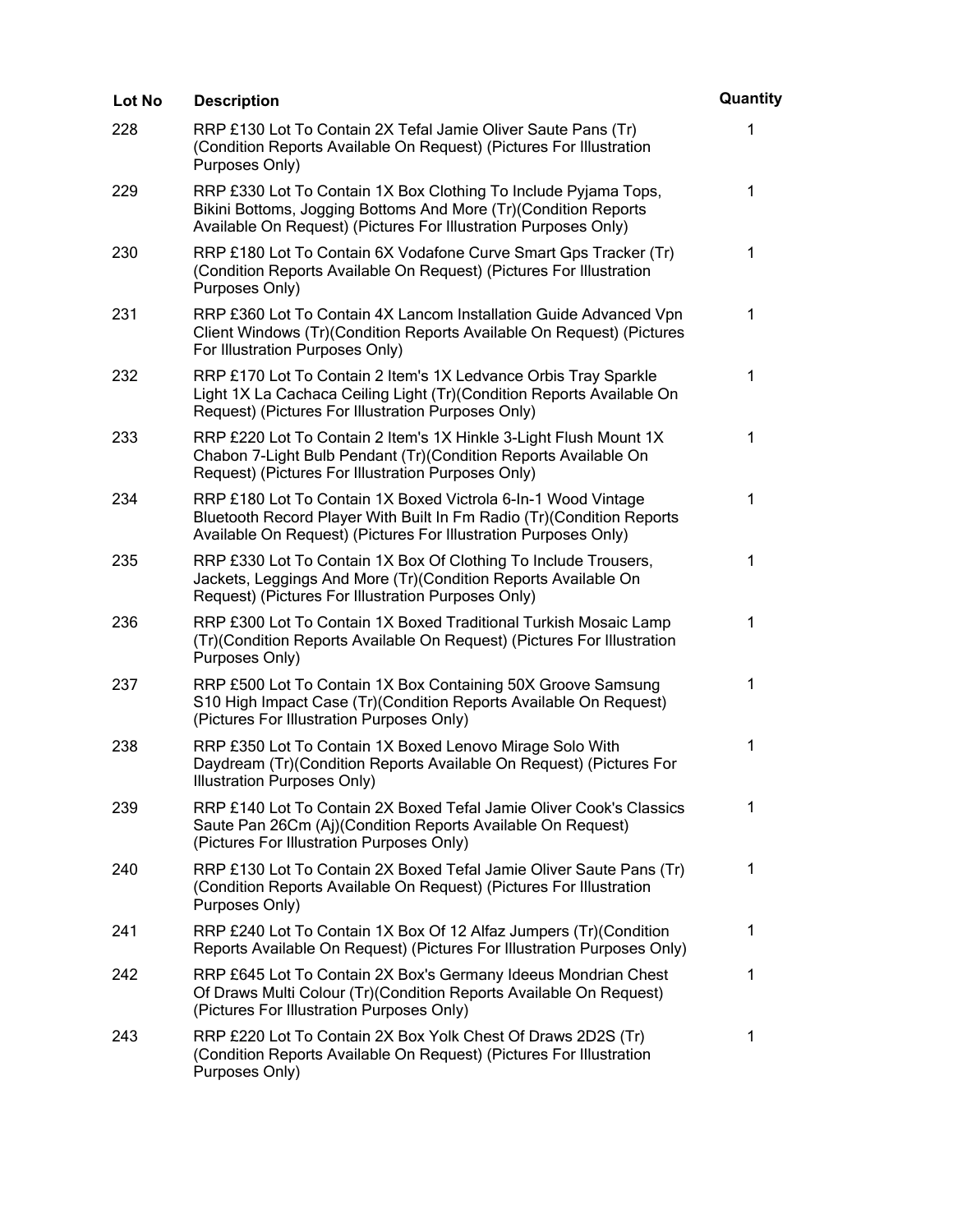| <b>Lot No</b> | <b>Description</b>                                                                                                                                                                          | Quantity    |
|---------------|---------------------------------------------------------------------------------------------------------------------------------------------------------------------------------------------|-------------|
| 244           | RRP £645 Lot To Contain 2X Box's Germany Ideeus Mondrian Chest<br>Of Draws Multi Colour (Tr)(Condition Reports Available On Request)<br>(Pictures For Illustration Purposes Only)           | 1           |
| 245           | RRP £100 Lot To Contain 1X Bagged Leifheit Compact Air Ironing<br>Board (Tr)(Condition Reports Available On Request) (Pictures For<br>Illustration Purposes Only)                           | $\mathbf 1$ |
| 246           | RRP £140 Lot To Contain 2X Boxed Tefal Jamie Oliver Cook's Classics<br>Saute Pan 26Cm (Aj)(Condition Reports Available On Request)<br>(Pictures For Illustration Purposes Only)             | 1           |
| 247           | RRP £180 Lot To Contain 1X Boxed Kaleigh Upholstered Side Chair<br>(Aj)(Condition Reports Available On Request) (Pictures For Illustration<br>Purposes Only)                                | 1           |
| 248           | RRP £160 Lot To Contain 1X Boxed Rockjam 61 Key Keyboard Piano<br>Kit (Aj)(Condition Reports Available On Request) (Pictures For<br>Illustration Purposes Only)                             | 1           |
| 249           | RRP £150 Lot To Contain X1 Boxed Cooke & Lewis Clvhs60A Visor<br>Hood 600Mm Stainless Steel (Aj)(Condition Reports Available On<br>Request) (Pictures For Illustration Purposes Only)       | 1           |
| 250           | RRP £280 Lot To Contain 1X Boxed Paris 8 Light Chandelier, Clear<br>Crystal Drops & Trim (Aj)(Condition Reports Available On Request)<br>(Pictures For Illustration Purposes Only)          | 1           |
| 251           | RRP £210 Lot To Contain 1X Box Containing Mixed Women's And Men<br>Clothing's (Aj)(Condition Reports Available On Request) (Pictures For<br>Illustration Purposes Only)                     | 1           |
| 252           | RRP £140 Lot To Contain 2X Boxed Tefal Jamie Oliver Cook's Classics<br>Saute Pan 26Cm (Aj)(Condition Reports Available On Request)<br>(Pictures For Illustration Purposes Only)             | 1           |
| 253           | RRP £140 Lot To Contain 2X Boxed Tefal Jamie Oliver Cook's Classics<br>Saute Pan 26Cm (Aj)(Condition Reports Available On Request)<br>(Pictures For Illustration Purposes Only)             | 1           |
| 254           | RRP £525 Lot To Contain 1X Box Containing 15X Native Union Stow<br>Sleeve For MacBook (Tr)(Condition Reports Available On Request)<br>(Pictures For Illustration Purposes Only)             | 1           |
| 255           | RRP £120 Lot To Contain 2X Boxed Rockjam K-Pop Duo Wireless<br>Karaoke Speaker (Tr)(Condition Reports Available On Request)<br>(Pictures For Illustration Purposes Only)                    | 1           |
| 256           | RRP £140 (Tr) Lot To Contain 2X Boxed Tefal Jamie Oliver Saute Pans<br>(Tr)(Condition Reports Available On Request) (Pictures For Illustration<br>Purposes Only)                            | 1           |
| 257           | RRP £310 Lot To Contain 1X Box Of Clothing To Include Bra's,<br>Cardigan, Vest Top, And Umbrellas (Tr)(Condition Reports Available<br>On Request) (Pictures For Illustration Purposes Only) | 1           |
| 258           | RRP £250 Lot To Contain 1X Box Of Pyjama Bottoms (Tr)(Condition<br>Reports Available On Request) (Pictures For Illustration Purposes Only)                                                  | 1           |
| 259           | RRP £1000 Lot To Contain 1X Box Containing 100X Groove iPhone<br>6/7/8 Bumper Case (Tr)(Condition Reports Available On Request)<br>(Pictures For Illustration Purposes Only)                | 1           |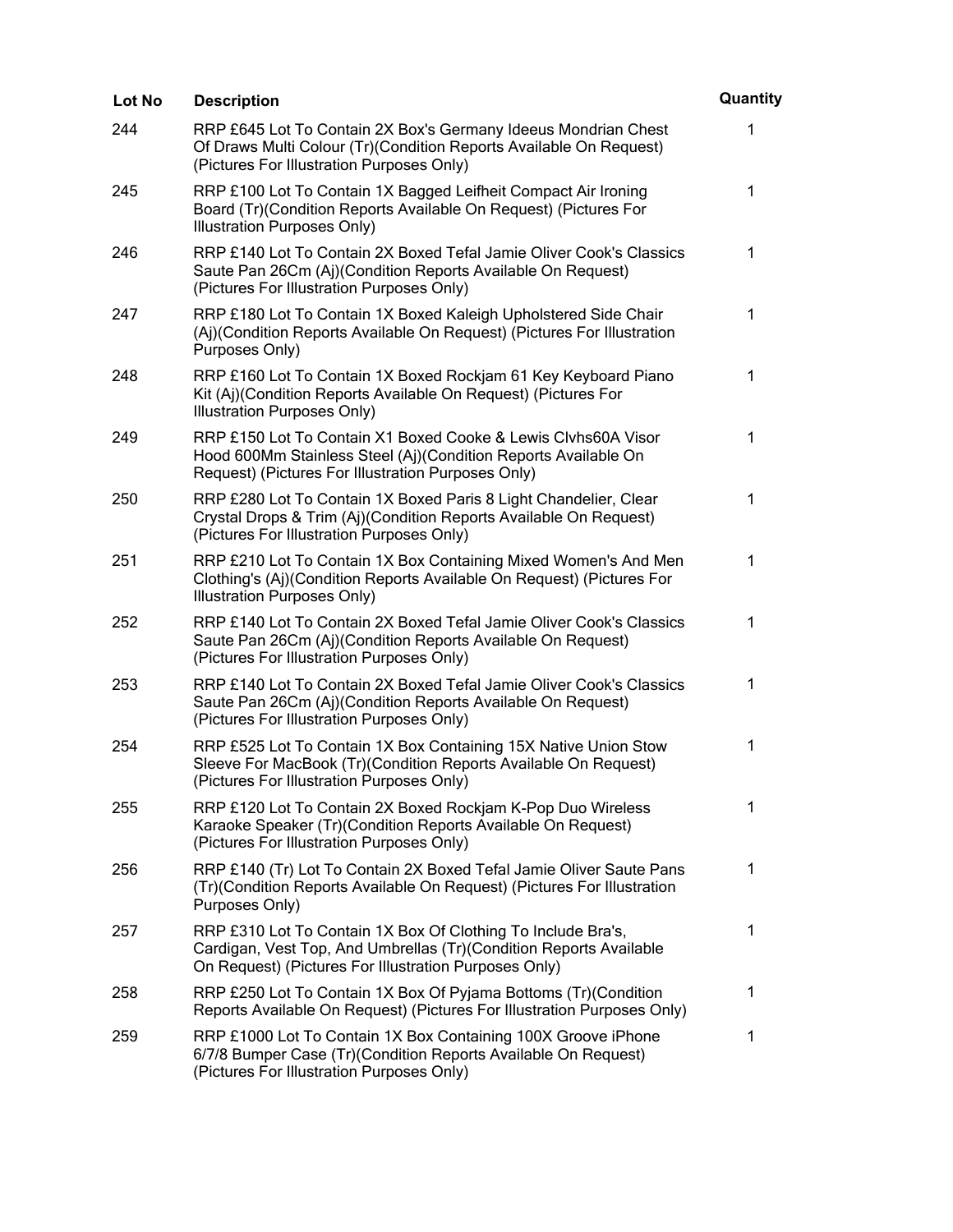| Lot No | <b>Description</b>                                                                                                                                                                                                                                                                                             | Quantity     |
|--------|----------------------------------------------------------------------------------------------------------------------------------------------------------------------------------------------------------------------------------------------------------------------------------------------------------------|--------------|
| 260    | RRP £170 Lot To Contain 1X Boxed Lenovo Star Wars Jedi Challenges<br>(Tr)(Condition Reports Available On Request) (Pictures For Illustration<br>Purposes Only)                                                                                                                                                 | 1            |
| 261    | RRP £300 Lot To Contain X1 Boxed Items Son And Daughter Birthday<br>Cards (Aj)(Condition Reports Available On Request) (Pictures For<br>Illustration Purposes Only)                                                                                                                                            | 1            |
| 262    | RRP £360 Lot To Contain 1X Boxed Mixed Clothing's Including Bras T-<br>shirts Pants (Aj)(Condition Reports Available On Request) (Pictures For<br>Illustration Purposes Only)                                                                                                                                  | $\mathbf{1}$ |
| 263    | RRP £200 Lot To Contain X1 Box Containing X6 Native Union Stow Lite<br>Sleeve MacBook Pro Blue (Aj)(Condition Reports Available On<br>Request) (Pictures For Illustration Purposes Only)                                                                                                                       | 1            |
| 264    | RRP £500 Lot To Contain 1X Boxed Item To Include Groov-E Samsung<br>S10 Hardshell Phone Case (Aj)(Condition Reports Available On<br>Request) (Pictures For Illustration Purposes Only)                                                                                                                         | 1            |
| 265    | RRP £130 Lot To Contain 1X Victrola Premium 3 Speed Bluetooth<br>Suitcase Record Player With Built In Stereo Speakers (Aj)(Condition<br>Reports Available On Request) (Pictures For Illustration Purposes Only)                                                                                                | 1            |
| 266    | RRP £190 Lot To Contain 4X Boxed Quad Lock iPhone 12 Pro Max<br>Stem Mount Bike Kit (Aj)(Condition Reports Available On Request)<br>(Pictures For Illustration Purposes Only)                                                                                                                                  | 1            |
| 267    | RRP £120 Lot To Contain 4X Bagged Wenger Legacy 15" 15.4" Laptop<br>Case (Aj)(Condition Reports Available On Request) (Pictures For<br>Illustration Purposes Only)                                                                                                                                             | 1            |
| 268    | RRP £110 Lot To Contain X1 Globo Led Pendent-(Sr)(Condition<br>Reports Available On Request) (Pictures For Illustration Purposes Only)                                                                                                                                                                         | 1            |
| 269    | RRP £250 Lot To Contain 1X Boxed Louise Candle Style Chandelier<br>(Aj)(Condition Reports Available On Request) (Pictures For Illustration<br>Purposes Only)                                                                                                                                                   | 1            |
| 270    | RRP £720 Lot To Contain 1X Boxed Mixed Women's Tops (Aj)<br>(Condition Reports Available On Request) (Pictures For Illustration<br>Purposes Only)                                                                                                                                                              | 1            |
| 271    | RRP £290 Lot To Contain 1X Boxed John Lewis & Partners Charlotte<br>Cotbed, White (Aj)(Condition Reports Available On Request) (Pictures<br>For Illustration Purposes Only)                                                                                                                                    | 1            |
| 272    | RRP £260 Lot To Contain 3X Unbagged Rolled Rugs 1X Eggar Gold<br>Indoor/Outdoor Rug 1X Nuloom Iola Easy Shag 2' 8" X 8' Rug In White<br>1X Uchida Kids Room Play 3D Effect Lion Power Loom Grey/White<br>Outdoor Rug (Aj)(Condition Reports Available On Request) (Pictures<br>For Illustration Purposes Only) | 1            |
| 273    | RRP £300 Lot To Contain 2X Boxed Items 1X John Lewis & Partners<br>Mother Of Pearl Frame Hallway Mirror, 150 X 50Cm, Cream 1X John<br>Lewis & Partners Modern Country Shelf With 8 Hooks (Aj)(Condition<br>Reports Available On Request) (Pictures For Illustration Purposes Only)                             | 1            |
| 274    | RRP £200 Lot To Contain 1X Boxed Item To Include Sareer Matrah<br>Memory Foam Medium 5Ft King Size Mattress (Aj)(Condition Reports<br>Available On Request) (Pictures For Illustration Purposes Only)                                                                                                          | 1            |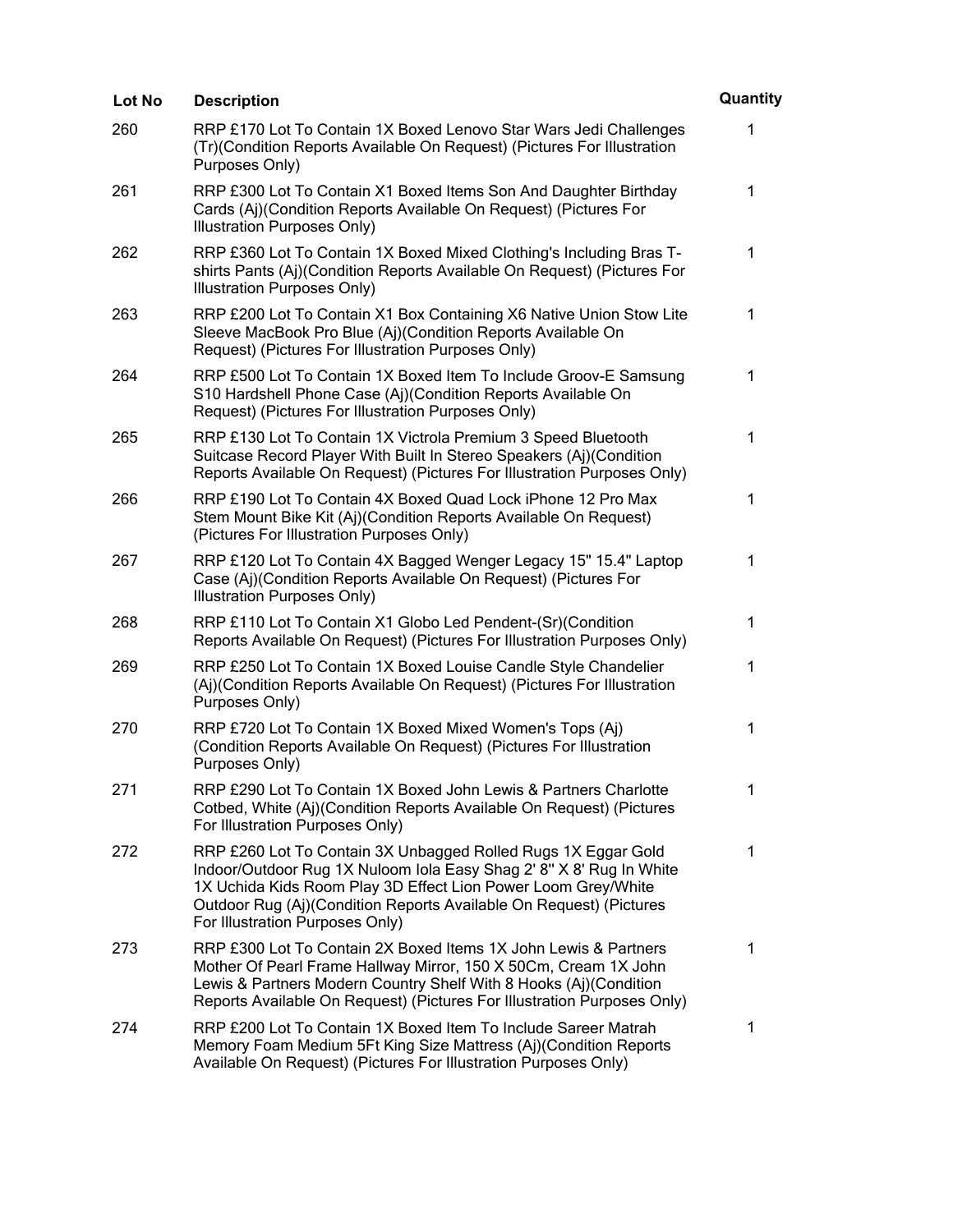| Lot No | <b>Description</b>                                                                                                                                                                                                                           | Quantity     |
|--------|----------------------------------------------------------------------------------------------------------------------------------------------------------------------------------------------------------------------------------------------|--------------|
| 275    | RRP £140 Lot To Contain 1X Unboxed Rolled Paco Home Brilliance<br>Rectangular, 160X230 High, Short Pile, Modern Design, Living Room<br>And Bedroom (Aj)(Condition Reports Available On Request) (Pictures<br>For Illustration Purposes Only) | 1            |
| 276    | RRP £200 Lot To Contain 1X Boxed Item To Include Sareer Matrah<br>Memory Foam Medium 5Ft King Size Mattress (Aj)(Condition Reports<br>Available On Request) (Pictures For Illustration Purposes Only)                                        | 1            |
| 277    | RRP £140 Lot To Contain 1X Unboxed Bagged Silentnight Healthy<br>Growth Mattress Single (Aj)(Condition Reports Available On Request)<br>(Pictures For Illustration Purposes Only)                                                            | $\mathbf 1$  |
| 278    | RRP £150 Lot To Contain 1X Unboxed Bagged Form Mattress (Aj)<br>(Condition Reports Available On Request) (Pictures For Illustration<br>Purposes Only)                                                                                        | 1            |
| 279    | RRP £350 Lot To Contain 1X Unboxed Rolled Celestialces02 Sealife<br>Nourison Rug 240X320Cm (Aj)(Condition Reports Available On<br>Request) (Pictures For Illustration Purposes Only)                                                         | 1            |
| 280    | RRP £220 Lot To Contain X1 Leifheit Linoprotect 400 (Sr)(Condition<br>Reports Available On Request) (Pictures For Illustration Purposes Only)                                                                                                | $\mathbf{1}$ |
| 281    | RRP £200 Lot To Contain 2 Items 1X Dandelion 8-Light Crystal<br>Chandelier 1X Franson 4-Light Lantern Pendant (Tr) (Condition Reports<br>Available On Request) (Pictures For Illustration Purposes Only)                                     | $\mathbf 1$  |
| 282    | RRP £490 Lot To Contain 1X Box Containing 14X Native Union Stow<br>Sleeve For MacBook (Tr)(Condition Reports Available On Request)<br>(Pictures For Illustration Purposes Only)                                                              | 1            |
| 283    | RRP £350 Lot To Contain 5X Rig 400Hs Headset For Ps4 (Tr)<br>(Condition Reports Available On Request) (Pictures For Illustration<br>Purposes Only)                                                                                           | $\mathbf 1$  |
| 284    | RRP £200 Lot To Contain 3X Boxed Tefal Jamie Oliver Saute Pans (Tr)<br>(Condition Reports Available On Request) (Pictures For Illustration<br>Purposes Only)                                                                                 | 1            |
| 285    | RRP £1200 Lot To Contain 1X Box Containing 2000X Disposable<br>Medical Face Masks (Tr)(Condition Reports Available On Request)<br>(Pictures For Illustration Purposes Only)                                                                  | 1            |
| 286    | RRP £350 Lot To Contain 5X Rig 400Hs Headset For Ps4 (Tr)<br>(Condition Reports Available On Request) (Pictures For Illustration<br>Purposes Only)                                                                                           | 1            |
| 287    | RRP £300 Lot To Contain 1X Box Of 20X Alfaz Tops (Tr)(Condition<br>Reports Available On Request) (Pictures For Illustration Purposes Only)                                                                                                   | 1            |
| 288    | RRP £130 Lot To Contain 2X Tefal Jamie Oliver Saute Pans (Tr)<br>(Condition Reports Available On Request) (Pictures For Illustration<br>Purposes Only)                                                                                       | 1            |
| 289    | RRP £220 Lo To Contain 2X Alphason P5 Static Wall Mount (Tr)<br>(Condition Reports Available On Request) (Pictures For Illustration<br>Purposes Only)                                                                                        | 1            |
| 290    | RRP £270 Lot To Contain 10X Captain Marvel Blu-Ray 3D DVDs<br>(Condition Reports Available On Request) (Pictures For Illustration<br>Purposes Only)                                                                                          | 1            |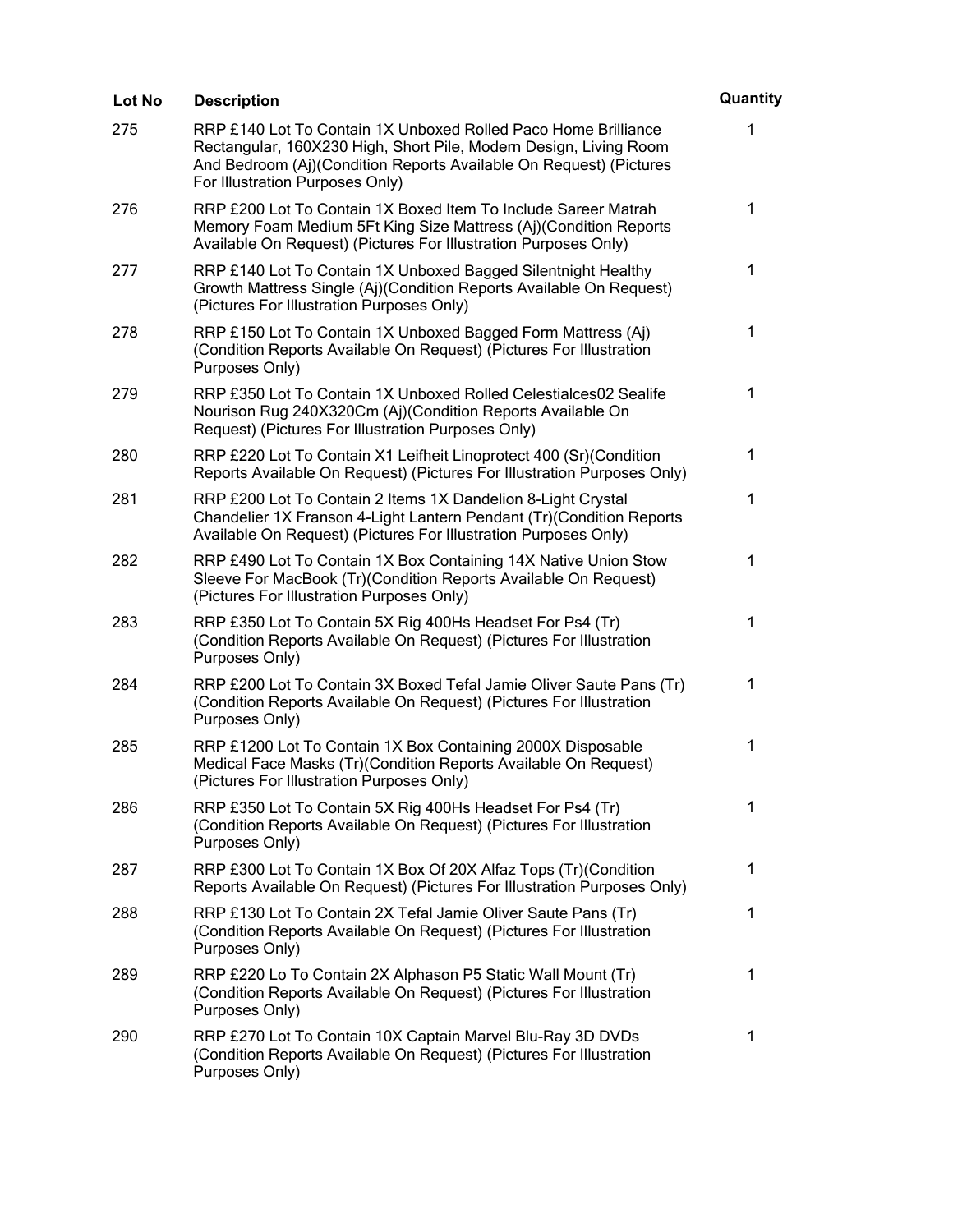| Lot No | <b>Description</b>                                                                                                                                                                       | Quantity     |
|--------|------------------------------------------------------------------------------------------------------------------------------------------------------------------------------------------|--------------|
| 291    | RRP £100 Lot To Contain 1X Boxed Canon Pfi-110Bk Black Ink<br>Cartridge (Tr)(Condition Reports Available On Request) (Pictures For<br>Illustration Purposes Only)                        | 1            |
| 292    | RRP £200 Lot To Contain 1X Franson 4-Light Lantern Pendant (Tr)<br>(Condition Reports Available On Request) (Pictures For Illustration<br>Purposes Only)                                 | $\mathbf 1$  |
| 293    | RRP £150 Lot To Contain 3X Smt Dux Shell For iPad (Tr)(Condition<br>Reports Available On Request) (Pictures For Illustration Purposes Only)                                              | 1            |
| 294    | RRP £150 Lot To Contain 5X Lander Torrey iPhone X's Phone Case<br>(Tr)(Condition Reports Available On Request) (Pictures For Illustration<br>Purposes Only)                              | 1            |
| 295    | RRP £350 Lot To Contain 1X Box Of Clothing To Include Trousers,<br>Shorts, Tops And Many More (Tr) (Condition Reports Available On<br>Request) (Pictures For Illustration Purposes Only) | $\mathbf 1$  |
| 296    | RRP £270 Lot To Contain 3X Boxed Kitchen Taps 1448505C -<br>1266566C - Lazu Kitchen Tap (Aj)(Condition Reports Available On<br>Request) (Pictures For Illustration Purposes Only)        | 1            |
| 297    | RRP £120 Lot To Contain 4X Relex Easy Touch Low Force Punch (Tr)<br>(Condition Reports Available On Request) (Pictures For Illustration<br>Purposes Only)                                | 1            |
| 298    | RRP £120 Lot To Contain 4X Galaxy Tab A6 Book Cover (Tr)<br>(Condition Reports Available On Request) (Pictures For Illustration<br>Purposes Only)                                        | 1            |
| 299    | RRP £300 Lot To Contain 6X Native Union Stow Sleeve For MacBook<br>(Tr)(Condition Reports Available On Request) (Pictures For Illustration<br>Purposes Only)                             | $\mathbf{1}$ |
| 300    | RRP £150 Lot To Contain 5X Lander Torrey iPhone Cases (Tr)<br>(Condition Reports Available On Request) (Pictures For Illustration<br>Purposes Only)                                      | 1            |
| 301    | RRP £270 Lot To Contain 3X Lancom Installation Guide Vpn Client<br>Windows (Tr)(Condition Reports Available On Request) (Pictures For<br>Illustration Purposes Only)                     | 1            |
| 302    | RRP £160 Lot To Contain 8X Cote&Ciel iPad Sleeve (Tr)(Condition<br>Reports Available On Request) (Pictures For Illustration Purposes Only)                                               | 1            |
| 303    | RRP £130 Lot To Contain 2X Tefal Jamie Oliver Saute Pans (Tr)<br>(Condition Reports Available On Request) (Pictures For Illustration<br>Purposes Only)                                   | 1            |
| 304    | RRP £275 Lot To Contain 1X Box Of Clothing To Include Tops, Shorts,<br>Jumper And More (Tr)(Condition Reports Available On Request)<br>(Pictures For Illustration Purposes Only)         | 1            |
| 305    | RRP £150 Lot To Contain 1X Rigdon Double Bed Frame (Tr) (Condition<br>Reports Available On Request) (Pictures For Illustration Purposes Only)                                            | 1            |
| 306    | RRP £440 Lot To Contain 1X Unboxed Innocenti Stellar 90Cm Ceiling<br>Hood (Tr)(Condition Reports Available On Request) (Pictures For<br>Illustration Purposes Only)                      | 1            |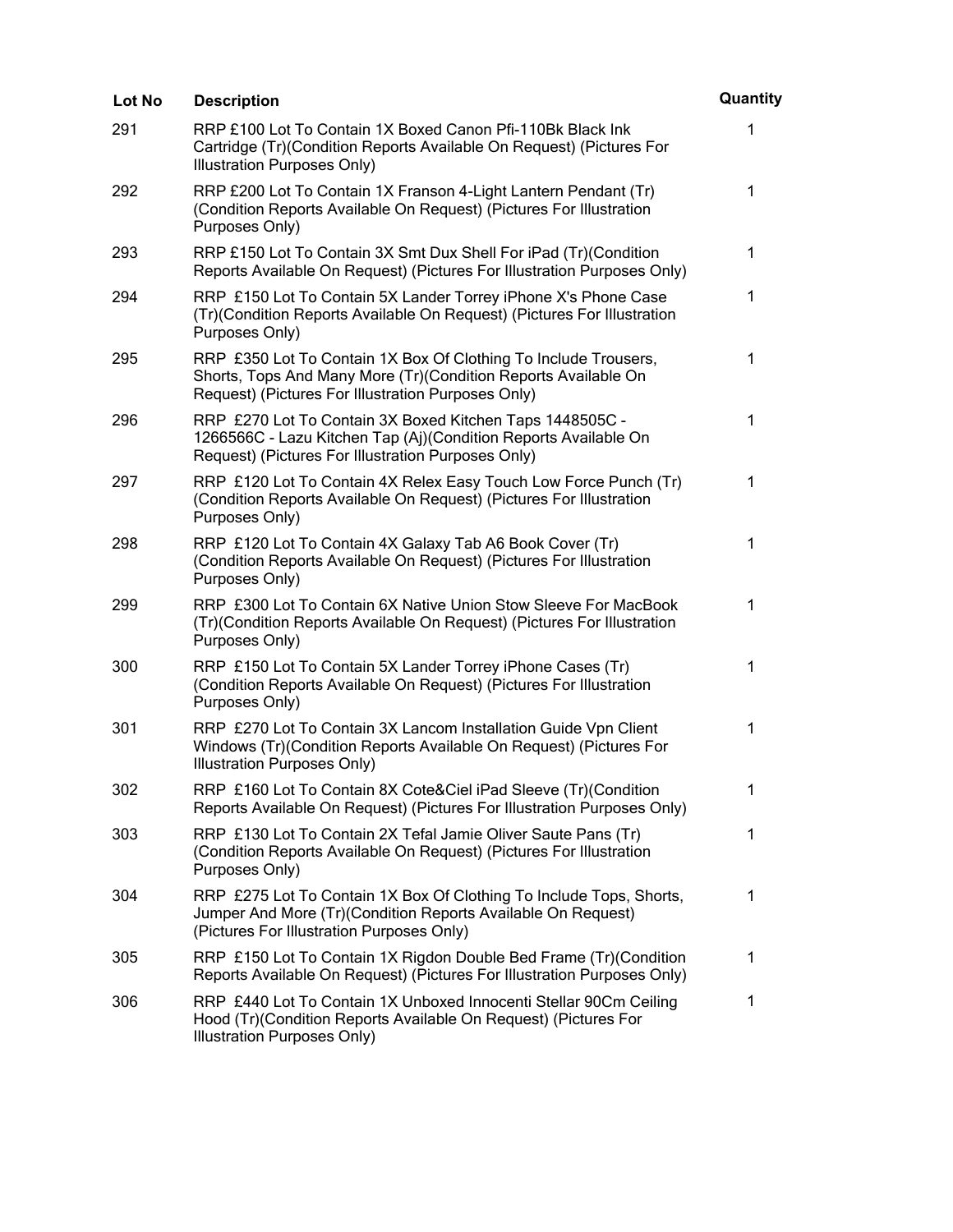| <b>Lot No</b> | <b>Description</b>                                                                                                                                                                                            | Quantity    |
|---------------|---------------------------------------------------------------------------------------------------------------------------------------------------------------------------------------------------------------|-------------|
| 307           | RRP £390 Lot To Contain 1X Box Of Clothing To Include Trousers,<br>Trunks, Jeans And Much More (Tr)(Condition Reports Available On<br>Request) (Pictures For Illustration Purposes Only)                      | 1           |
| 308           | RRP £120 Lot To Contain 1X Boxed Set Of 2 Horace Solid Wood<br>Dining Chair (Tr) (Condition Reports Available On Request) (Pictures<br>For Illustration Purposes Only)                                        | $\mathbf 1$ |
| 309           | RRP £150 Lot To Contain 1X Boxed Television Stand For Up To 40"<br>TVs (Tr)(Condition Reports Available On Request) (Pictures For<br>Illustration Purposes Only)                                              | 1           |
| 310           | RRP £130 Lot To Contain 1X Boxed Stainless Steel 30L Rubbish Bin<br>(Tr)(Condition Reports Available On Request) (Pictures For Illustration<br>Purposes Only)                                                 | 1           |
| 311           | RRP £355 Lot To Contain 1X Boxed Containing Mixed Clothing<br>Women's & Men's (Aj)(Condition Reports Available On Request)<br>(Pictures For Illustration Purposes Only)                                       | $\mathbf 1$ |
| 312           | RRP £550 Lot To Contain 1X Boxed Tc Office Strata Heavy Duty High<br>Back Mesh Task Chair (Aj)(Condition Reports Available On Request)<br>(Pictures For Illustration Purposes Only)                           | 1           |
| 313           | RRP £150 Lot To Contain X1 Boxed Containing (X13 Red5 Drawbot)<br>(Aj)(Condition Reports Available On Request) (Pictures For Illustration<br>Purposes Only)                                                   | 1           |
| 314           | RRP £155Lot To Contain 1X Box Containing 12X Different Sizes<br>Pyjamas (Aj)(Condition Reports Available On Request) (Pictures For<br>Illustration Purposes Only)                                             | 1           |
| 315           | RRP £1000 Lot To Contain 40X Cote&Ciel Zipper Sleeve For MacBook<br>(Aj)(Condition Reports Available On Request) (Pictures For Illustration<br>Purposes Only)                                                 | 1           |
| 316           | RRP £155 Lot To Contain 1 Victrola Empire 6 In 1-(Sr)(Condition<br>Reports Available On Request) (Pictures For Illustration Purposes Only)                                                                    | $\mathbf 1$ |
| 317           | RRP £290 Lot To Contain 5X Native Union Stow Sleeve For MacBook<br>(Aj)(Condition Reports Available On Request) (Pictures For Illustration<br>Purposes Only)                                                  | 1           |
| 318           | RRP £180 Lot To Contain 1X Boxed Mixed Women's Pyjamas (Aj)<br>(Condition Reports Available On Request) (Pictures For Illustration<br>Purposes Only)                                                          | 1           |
| 319           | RRP £270 Lot To Contain X3 Lancom Installation Guide Advanced Vpn<br>Client Windows- (Sr)(Condition Reports Available On Request)<br>(Pictures For Illustration Purposes Only)                                | 1           |
| 320           | RRP £270 Lot To Contain X2 Nokia Sleep Sensing And - (Sr)<br>(Condition Reports Available On Request) (Pictures For Illustration<br>Purposes Only)                                                            | 1           |
| 321           | RRP £270 Lot To Contain X2 Star Ward Jedi Challenges Set- (Sr)<br>(Condition Reports Available On Request) (Pictures For Illustration<br>Purposes Only)                                                       | 1           |
| 322           | RRP £200 Lot To Contain X1 Cocoon Convertible Carry-On Travel<br>Backpack- Fits A 17Inch Laptop And A 12Inch Tablet (Sr)(Condition<br>Reports Available On Request) (Pictures For Illustration Purposes Only) | 1           |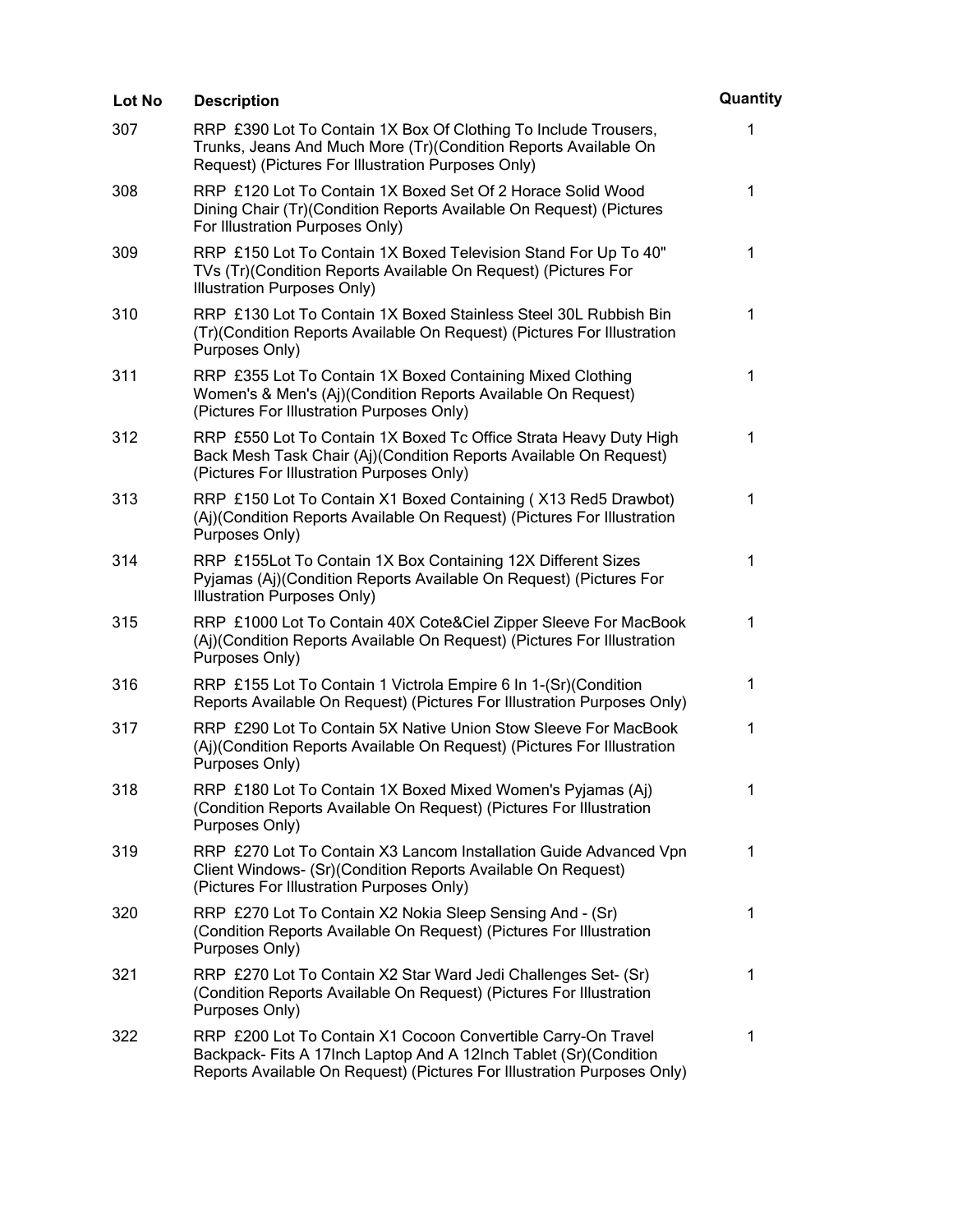| Lot No | <b>Description</b>                                                                                                                                                                                                                                | Quantity     |
|--------|---------------------------------------------------------------------------------------------------------------------------------------------------------------------------------------------------------------------------------------------------|--------------|
| 323    | RRP £220 Lot To Contain 2X Alphason P5 Static Wall Mount White (Aj)<br>(Condition Reports Available On Request) (Pictures For Illustration<br>Purposes Only)                                                                                      | 1            |
| 324    | RRP £350 Lot To Contain 1X Boxed Lenovo Mirage Solo With<br>Daydream (Aj)(Condition Reports Available On Request) (Pictures For<br>Illustration Purposes Only)                                                                                    | $\mathbf 1$  |
| 325    | RRP £300 Lot To Contain 1X Boxed Containing Mixed Curtains,<br>Bedding, Bathroom Rugs (Aj)(Condition Reports Available On Request)<br>(Pictures For Illustration Purposes Only)                                                                   | $\mathbf 1$  |
| 326    | RRP £270 Lot To Contain Sealed 10X Captain Marvel Blu-Ray 3D<br>DVDs (Aj)(Condition Reports Available On Request) (Pictures For<br>Illustration Purposes Only)                                                                                    | 1            |
| 327    | RRP £130 Lot To Contain 1X Bagged Silentnight Ultimate Deep Sleep<br>Topper - Extra Thick Deep Mattress Topper Luxury Cotton Soft -<br>Machine Washable (Aj)(Condition Reports Available On Request)<br>(Pictures For Illustration Purposes Only) | $\mathbf 1$  |
| 328    | RRP £350 Lot To Contain 1X Boxed Lenovo Mirage Solo With<br>Daydream (Aj)(Condition Reports Available On Request) (Pictures For<br>Illustration Purposes Only)                                                                                    | $\mathbf{1}$ |
| 329    | RRP £220 Lot To Contain 2X Alphason P5 Static Wall Mount White (Aj)<br>(Condition Reports Available On Request) (Pictures For Illustration<br>Purposes Only)                                                                                      | 1            |
| 330    | RRP £200 Lot To Contain X1 Cocoon Convertible Carry-On Travel<br>Backpack- Fits A 17Inch Laptop And A 12Inch Tablet (Sr) (Condition<br>Reports Available On Request) (Pictures For Illustration Purposes Only)                                    | 1            |
| 331    | RRP £190 Lot To Contain X1 Rayburn 12 Light Candle Chandelier X1<br>(Sr)(Condition Reports Available On Request) (Pictures For Illustration<br>Purposes Only)                                                                                     | 1            |
| 332    | (Kw) RRP £600 Lot To Contain X1 6.5Ft X8 Ft Greenhouse(Condition<br>Reports Available On Request) (Pictures For Illustration Purposes Only)                                                                                                       | 1            |
| 333    | RRP Lot To Contain 1X Boxed G-Rack Garage Shelving Units (Aj<br>(Condition Reports Available On Request) (Pictures For Illustration<br>Purposes Only)                                                                                             | 1            |
| 334    | RRP £560 Lot To Contain X1 Klimatronic Transform 12.000 Eco R290<br>(Condition Reports Available On Request) (Pictures For Illustration<br>Purposes Only)                                                                                         | $\mathbf 1$  |
| 335    | RRP £129 Lot To Contain 1X Bagged Werner Stepladder Fibreglass<br>Platform (Tr)(Condition Reports Available On Request) (Pictures For<br>Illustration Purposes Only)                                                                              | $\mathbf 1$  |
| 336    | RRP £220 Lot To Contain 1 X Boxed Leifheit Lino Protect 400 Deluxe<br>40Cm Rotary Dryer (Tr)(Condition Reports Available On Request)<br>(Pictures For Illustration Purposes Only)                                                                 | $\mathbf 1$  |
| 337    | RRP £100 Lot To Contain 1X Werner 4 Tread Workstation Stepladder<br>(Tr)(Condition Reports Available On Request) (Pictures For Illustration<br>Purposes Only)                                                                                     | 1            |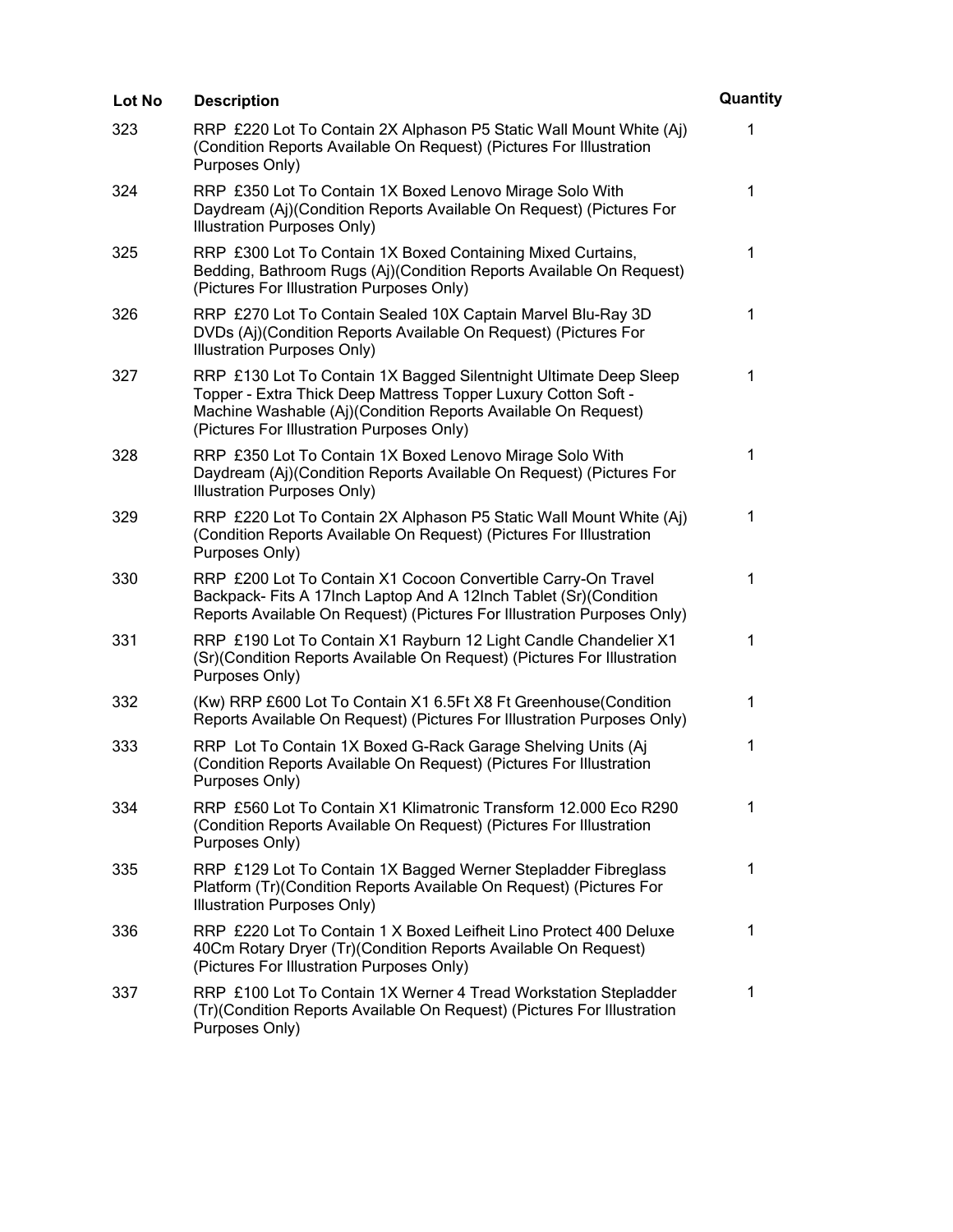| Lot No | <b>Description</b>                                                                                                                                                                                              | Quantity     |
|--------|-----------------------------------------------------------------------------------------------------------------------------------------------------------------------------------------------------------------|--------------|
| 338    | RRP £550 Lot To Contain 1X Boxed Suntec Wellness Portable Local<br>Air Conditioner (Tr) (Condition Reports Available On Request) (Pictures<br>For Illustration Purposes Only)                                   | 1            |
| 339    | RRP £160 Lot To Contain Bagged Werner High Handrail Stepladder 8<br>Tread With Tool Tray - Machine Mart (Aj)(Condition Reports Available<br>On Request) (Pictures For Illustration Purposes Only)               | 1            |
| 340    | RRP £130 Lot To Contain 2X Bagged Rolled Rugs 1X Tidworth<br>Shaggy Grey Rug 1X Mccloud Shag Beige Rug (Aj)(Condition Reports<br>Available On Request) (Pictures For Illustration Purposes Only)                | $\mathbf{1}$ |
| 341    | RRP £100 Lot To Contain 1X Bagged John Lewis 140X70X10Cm Cot<br>Mattress (Aj)(Condition Reports Available On Request) (Pictures For<br>Illustration Purposes Only)                                              | 1            |
| 342    | Yazmin Tufted Blue/Pink/Orange Rug 1X Heilig Grey Rug 1X Kiara<br>Hand-Braided Tan Rug-(Sr)(Condition Reports Available On Request)<br>(Pictures For Illustration Purposes Only)                                | 1            |
| 343    | RRP £200 Lot To Contain X2 Unboxed John Leeis And Partners 2 In 1<br>Cordless Vacuum Cleaner - (Sr) (Condition Reports Available On<br>Request) (Pictures For Illustration Purposes Only)                       | 1            |
| 344    | RRP £190 Lot To Contain 1X Boxed Fitness Reality Magnetic<br>Recumbent Bike-(Sr)(Condition Reports Available On Request)<br>(Pictures For Illustration Purposes Only)                                           | 1            |
| 345    | RRP £250 Lot To Contain 1X Box Containing 50X Black Cotton<br>Reusable Bags (Tr)(Condition Reports Available On Request) (Pictures<br>For Illustration Purposes Only)                                           | 1            |
| 346    | RRP £140 Lot To Contain 1X Boxed Set Of 2 Estrella Dining Chair In<br>Yellow (Tr) (Condition Reports Available On Request) (Pictures For<br>Illustration Purposes Only)                                         | 1            |
| 347    | RRP £250 Lot To Contain 1X Box Containing 50X Black Cotton<br>Reusable Bags (Tr)(Condition Reports Available On Request) (Pictures<br>For Illustration Purposes Only)                                           | 1            |
| 348    | RRP £320 Lot To Contain 4 Items 1X Rodeo Power Loom Ivory Rug 1X<br>Loop-De-Loop Arbor Blue Rug 2X Flatweave Blue Rug (Tr)(Condition<br>Reports Available On Request) (Pictures For Illustration Purposes Only) | 1            |
| 349    | RRP £480 Lot To Contain 1X Unboxed Culina Ceiling Extractor (Tr)<br>(Condition Reports Available On Request) (Pictures For Illustration<br>Purposes Only)                                                       | $\mathbf 1$  |
| 350    | RRP £520 Lot To Contain 1X Box Of DVDs To Include Captain Marvel,<br>Iron Man, Thor And Many More (Tr) (Condition Reports Available On<br>Request) (Pictures For Illustration Purposes Only)                    | $\mathbf 1$  |
| 351    | RRP £980 Lot To Contain X1 Box Of 14 Knomo London Geometric<br>Embossed Sleeves-(Sr)(Condition Reports Available On Request)<br>(Pictures For Illustration Purposes Only)                                       | $\mathbf 1$  |
| 352    | RRP £130 Lot To Contain 1X Bagged Cocoon Mcp3504Bk Urban<br>Adventure (Aj)(Condition Reports Available On Request) (Pictures For<br>Illustration Purposes Only)                                                 | 1            |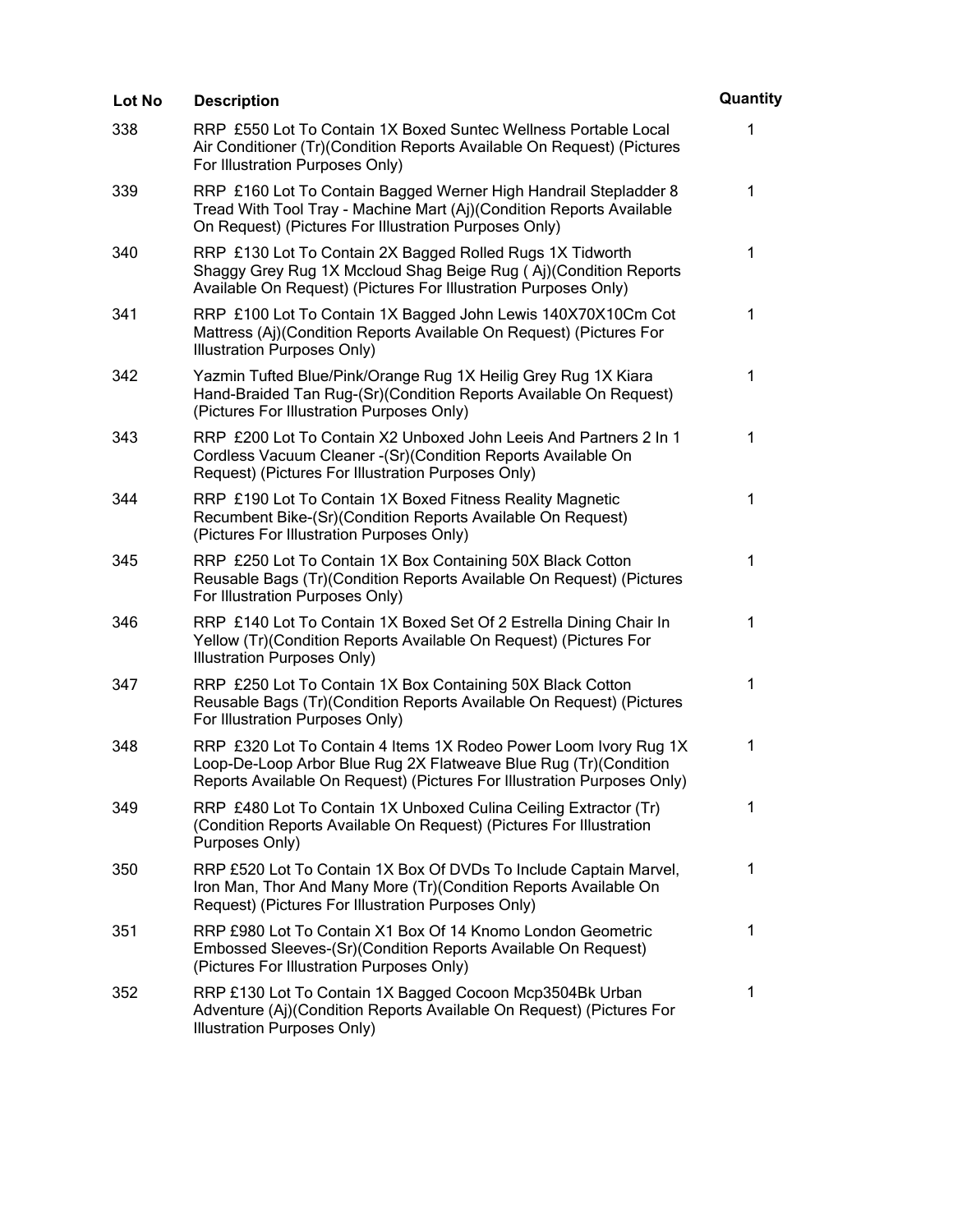| Lot No | <b>Description</b>                                                                                                                                                                                                                                                                                              | Quantity     |
|--------|-----------------------------------------------------------------------------------------------------------------------------------------------------------------------------------------------------------------------------------------------------------------------------------------------------------------|--------------|
| 353    | RRP £350 Lot To Contain 10X Rig 400Hs Headset For Ps4 (Aj) (Kw)<br>(Condition Reports Available On Request) (Pictures For Illustration<br>Purposes Only)                                                                                                                                                        | 1            |
| 354    | RRP £150 Lot To Contain 1X Bagged Werner Fibreglass Stepladder 6<br>Tread 7160618 (Aj)(Condition Reports Available On Request) (Pictures<br>For Illustration Purposes Only)                                                                                                                                     | 1            |
| 355    | RRP £195 Lot To Contain 1X Bagged Werner Stepladder Fibreglass<br>Platform (Aj)(Condition Reports Available On Request) (Pictures For<br>Illustration Purposes Only)                                                                                                                                            | $\mathbf{1}$ |
| 356    | RRP £500 Lot To Contain Part Lot 1X Boxed Burghley White Hight<br>Gloss Tv Stand For Upto 70" TVs (3524308) (Aj)(Jm)(Condition Reports<br>Available On Request) (Pictures For Illustration Purposes Only)                                                                                                       | 1            |
| 357    | RRP £150 Lot To Contain 1 X Lights Including 1 X Crystal Ball Cone<br>Chandelier (Condition Reports Available On Request) (Pictures For<br>Illustration Purposes Only)                                                                                                                                          | $\mathbf 1$  |
| 358    | RRP £160 Lot To Contain X3 Boxed Items, X1 Saylor 2 Light Dome<br>Pendant, X1 Brushed Gold 5 Light Fitting, X1 35Cm Silk Bell Lamp<br>Shade-(Sr)(Condition Reports Available On Request) (Pictures For<br>Illustration Purposes Only)                                                                           | 1            |
| 359    | RRP £525 Lot To Contain X1 Box Of Varied DVD's And Cd's-(Sr)<br>(Condition Reports Available On Request) (Pictures For Illustration<br>Purposes Only)                                                                                                                                                           | 1            |
| 360    | RRP £190 Lot To Contain 1X Harrow Traditional Heated Rail-Small (Sr)<br>(Jm)(Condition Reports Available On Request) (Pictures For Illustration<br>Purposes Only)                                                                                                                                               | 1            |
| 361    | RRP £200 Lot To Contain 3X Boxed Items 1X Boxed P&L Country Dog<br>Tough Heavy Duty Rectangular High Sided Waterproof Dog Beds 1X<br>Cream Dots & Check Square Bed 1X Bunty Polar Pet Bed Brown Extra<br>Large (Aj)(Condition Reports Available On Request) (Pictures For<br><b>Illustration Purposes Only)</b> | 1            |
| 362    | RRP £500 Lot To Contain 1X Box Containing Mixed Bedding (Aj)<br>(Condition Reports Available On Request) (Pictures For Illustration<br>Purposes Only)                                                                                                                                                           | $\mathbf 1$  |
| 363    | RRP £240 Lot To Contain 2X Boxed Tefal Jamie Oliver Cook's Classics<br>Saute Pan 26Cm (Aj)(Condition Reports Available On Request)<br>(Pictures For Illustration Purposes Only)                                                                                                                                 | 1            |
| 364    | RRP £220 Lot To Contain 2X Alphason P5 Static Wall Mount White (Aj)<br>(Condition Reports Available On Request) (Pictures For Illustration<br>Purposes Only)                                                                                                                                                    | 1            |
| 365    | RRP £130 Lot To Contain 1X Bagged Cocoon Mcp3504Bk Urban<br>Adventure (Aj)(Condition Reports Available On Request) (Pictures For<br>Illustration Purposes Only)                                                                                                                                                 | $\mathbf 1$  |
| 366    | RRP £350 Lot To Contain 10X Rig 400Hs Headset For Ps4 (Aj)(Jm)<br>(Condition Reports Available On Request) (Pictures For Illustration<br>Purposes Only)                                                                                                                                                         | 1            |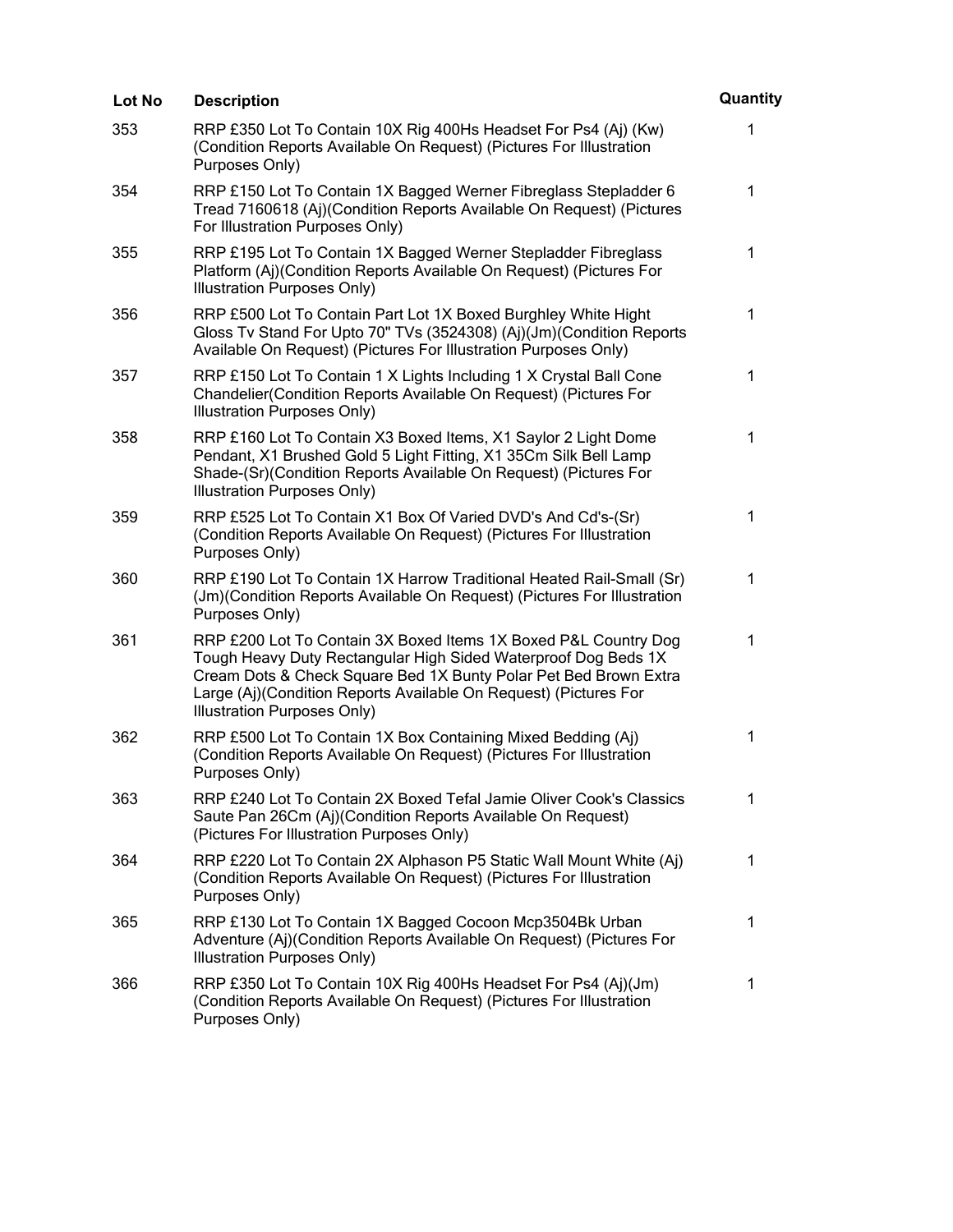| Lot No | <b>Description</b>                                                                                                                                                                                                                 | Quantity    |
|--------|------------------------------------------------------------------------------------------------------------------------------------------------------------------------------------------------------------------------------------|-------------|
| 367    | RRP £200 Lot To Contain 19X Jam Tune In Bluetooth Wireless<br>Earphones (Aj)(Condition Reports Available On Request) (Pictures For<br>Illustration Purposes Only)                                                                  | 1           |
| 368    | RRP £200 Lot To Contain 7X Energizer Power Packs With Lcd Display<br>(Aj)(Condition Reports Available On Request) (Pictures For Illustration<br>Purposes Only)                                                                     | 1           |
| 369    | RRP £220 Lot To Contain 2X Alphason P5 Static Wall Mount White (Aj)<br>(Condition Reports Available On Request) (Pictures For Illustration<br>Purposes Only)                                                                       | $\mathbf 1$ |
| 370    | RRP £180 Lot To Contain X1 Ridgid Pro Gear Storage System-(Sr)(Jm)<br>(Condition Reports Available On Request) (Pictures For Illustration<br>Purposes Only)                                                                        | 1           |
| 371    | RRP £560 Lot Contain X1 Desire Wall Mounted Vanity Unit In Black-<br>(Sr)(Condition Reports Available On Request) (Pictures For Illustration<br>Purposes Only)                                                                     | 1           |
| 372    | RRP £285 Lot Contain X1 Handmade Woven Rug, X1 Moracan Tribel<br>Luna Rug, X1 Heiling Grey Rug-(Sr) (Condition Reports Available On<br>Request) (Pictures For Illustration Purposes Only)                                          | 1           |
| 373    | RRP £100 Lot To Contain 1X Leifheit Ironing Board Cover Perfect<br>Steam Air Board Express Universal 140X45Cm Assorted, Multicoloured<br>(Aj)(Condition Reports Available On Request) (Pictures For Illustration<br>Purposes Only) | 1           |
| 374    | RRP £160 Lot To Contain 1X Boxed Set Of 2 Chowchilla Upholstered<br>Dining Chair (Tr) (Condition Reports Available On Request) (Pictures<br>For Illustration Purposes Only)                                                        | 1           |
| 375    | RRP £300 Lot To Contain 1X Box Contains A Mixture Of Bedding (Tr)<br>(Condition Reports Available On Request) (Pictures For Illustration<br>Purposes Only)                                                                         | $\mathbf 1$ |
| 376    | RRP £150 Lot To Contain 2X Boxed Gwyneth Children's Chair (Tr)<br>(Condition Reports Available On Request) (Pictures For Illustration<br>Purposes Only)                                                                            | 1           |
| 377    | RRP £190 Lo To Contain 2 Items 1X Avery 3-Light 41Cm Semi Flush<br>Mount 1X Loch Fyne Multi Piece Painting (Tr)(Condition Reports<br>Available On Request) (Pictures For Illustration Purposes Only)                               | 1           |
| 378    | RRP £270 Lot To Contain 1X Boxed Selina 5-Light Semi Flush Crystal<br>Glass Decoration (Tr)(Condition Reports Available On Request)<br>(Pictures For Illustration Purposes Only)                                                   | 1           |
| 379    | RRP £220 Lot To Contain 2X Boxed Alphason P5 Static Wall Mount<br>(Tr)(Condition Reports Available On Request) (Pictures For Illustration<br>Purposes Only)                                                                        | 1           |
| 380    | RRP £530 Lot To Contain 1X Box Of DVDs And Cds To Include<br>Walking Dead Box Set, Now 97, Rampage And Many More (Tr)<br>(Condition Reports Available On Request) (Pictures For Illustration<br>Purposes Only)                     | 1           |
| 381    | RRP £260 Lot To Contain 13X Knomo London Geometric Embossed<br>Sleeve For MacBook (Tr)(Condition Reports Available On Request)<br>(Pictures For Illustration Purposes Only)                                                        | 1           |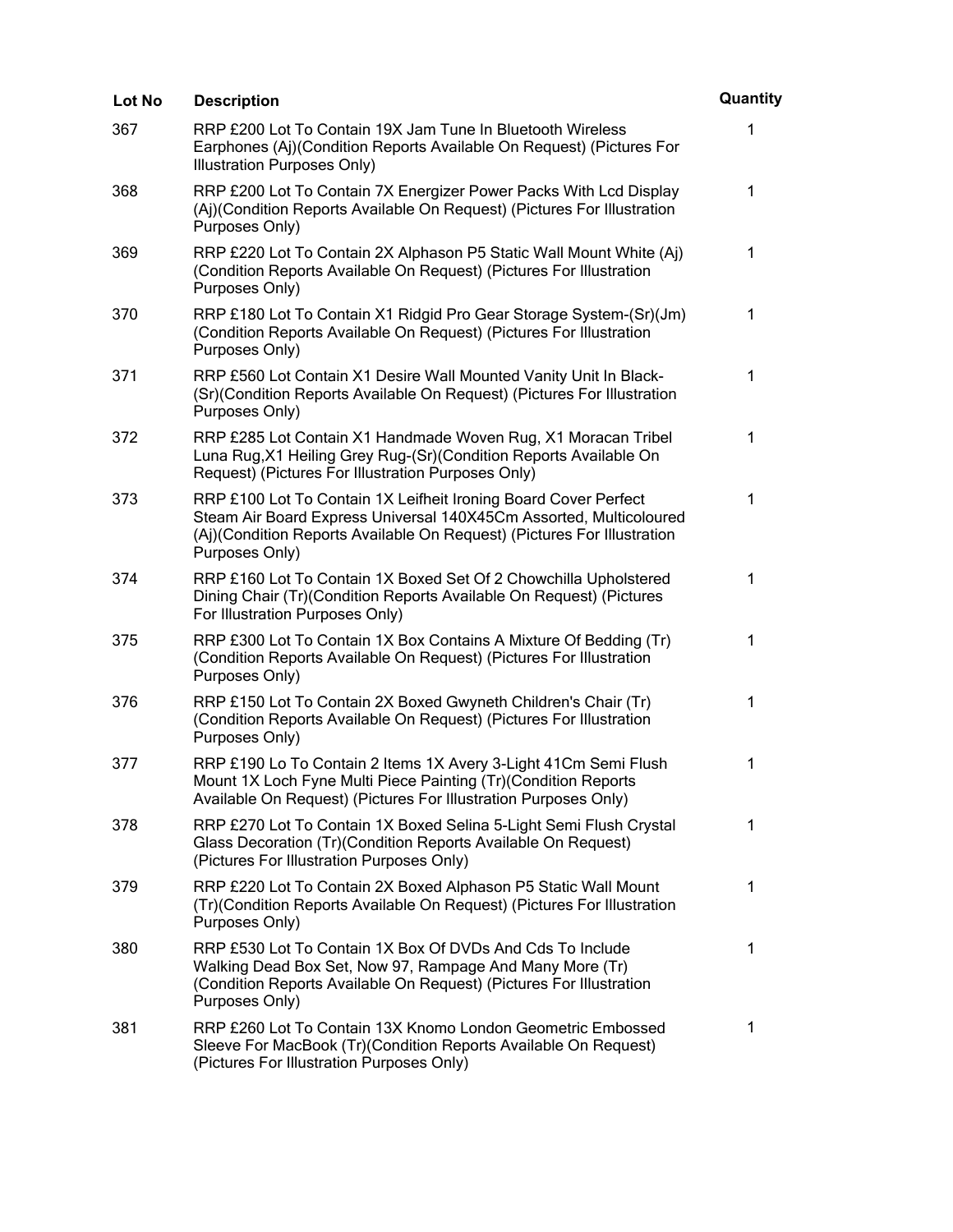| Lot No | <b>Description</b>                                                                                                                                                                                                                                                  | Quantity    |
|--------|---------------------------------------------------------------------------------------------------------------------------------------------------------------------------------------------------------------------------------------------------------------------|-------------|
| 382    | RRP £255 Lot To Contain 2 Items 1X Needlecord Rag Shirt In Green<br>1X Nydj Sheri Slim Pants Size 10 (1490780) (1886154) (Condition<br>Reports Available On Request) (Pictures For Illustration Purposes Only)                                                      | 1           |
| 383    | RRP £350 Lot To Contain 5X Rig 400Hs Headset For Ps4 (Tr)<br>(Condition Reports Available On Request) (Pictures For Illustration<br>Purposes Only)                                                                                                                  | 1           |
| 384    | RRP £360 Lot To Contain 2X Boxed Damascus 67 In-H3152 Mixer Tap<br>(Tr)(Condition Reports Available On Request) (Pictures For Illustration<br>Purposes Only)                                                                                                        | $\mathbf 1$ |
| 385    | RRP £600 Lot To Contain 1X Box Of 40X Cote&Ciel Cloth Pouch For<br>iPad (Tr)(Condition Reports Available On Request) (Pictures For<br>Illustration Purposes Only)                                                                                                   | $\mathbf 1$ |
| 386    | RRP £170 Lot To Contain 3 Items 1X Bacall Flatweave Cream/Charcoal<br>Rug 1X Kami Balcony Terrace Kitchen Mottled Rug Green 1X Saunders<br>Flatweave Grey/Black/White Rug (Tr)(Condition Reports Available On<br>Request) (Pictures For Illustration Purposes Only) | 1           |
| 387    | RRP £100 Lot To Contain 1X Leifheit Air Compact Ironing Board (Tr)<br>(Condition Reports Available On Request) (Pictures For Illustration<br>Purposes Only)                                                                                                         | 1           |
| 388    | RRP £300 Lot To Contain 1X Box Mixture Of Bedding (Tr)(Condition<br>Reports Available On Request) (Pictures For Illustration Purposes Only)                                                                                                                         | 1           |
| 389    | RRP £220 Lot To Contain 3 Items 1X Sandee Shag Grey Rug 1X<br>Chavez Flatweave Grey Rug 1X Thetford Flatweave Grey Rug (Tr)<br>(Condition Reports Available On Request) (Pictures For Illustration<br>Purposes Only)                                                | 1           |
| 390    | RRP £600 Lot To Contain 1X Box Of 40X Cote&Ciel Cloth Pouch For<br>iPad (Tr)(Condition Reports Available On Request) (Pictures For<br>Illustration Purposes Only)                                                                                                   | 1           |
| 391    | RRP £100 Lot To Contain 1X Brabantia Super Stable Comfort Ironing<br>Board (Tr)(Condition Reports Available On Request) (Pictures For<br>Illustration Purposes Only)                                                                                                | 1           |
| 392    | RRP £70 Lot To Contain 1X Parvez Taj - Wrapped Canvas Graphic Art<br>Canvas Print (Aj)(Condition Reports Available On Request) (Pictures<br>For Illustration Purposes Only)                                                                                         | 1           |
| 393    | RRP £90 Lot To Contain 1X Glam Fashion Book Stack Heels Wall<br>Picture Glass Frame (Aj)(Condition Reports Available On Request)<br>(Pictures For Illustration Purposes Only)                                                                                       | 1           |
| 394    | RRP £80 Lot To Contain 1X Stunning Lilac Sunset Ocean Seascape -<br>Wrapped Canvas Print (Aj)(Condition Reports Available On Request)<br>(Pictures For Illustration Purposes Only)                                                                                  | 1           |
| 395    | RRP £50 Lot To Contain 1X Andrew Lee - Wrapped Canvas Art Prints<br>(Aj)(Condition Reports Available On Request) (Pictures For Illustration<br>Purposes Only)                                                                                                       | 1           |
| 396    | RRP £110 Lot To Contain 1X Dancers In The Landscape By Edgar<br>Degas Canvas Print (Aj)(Condition Reports Available On Request)<br>(Pictures For Illustration Purposes Only)                                                                                        | 1           |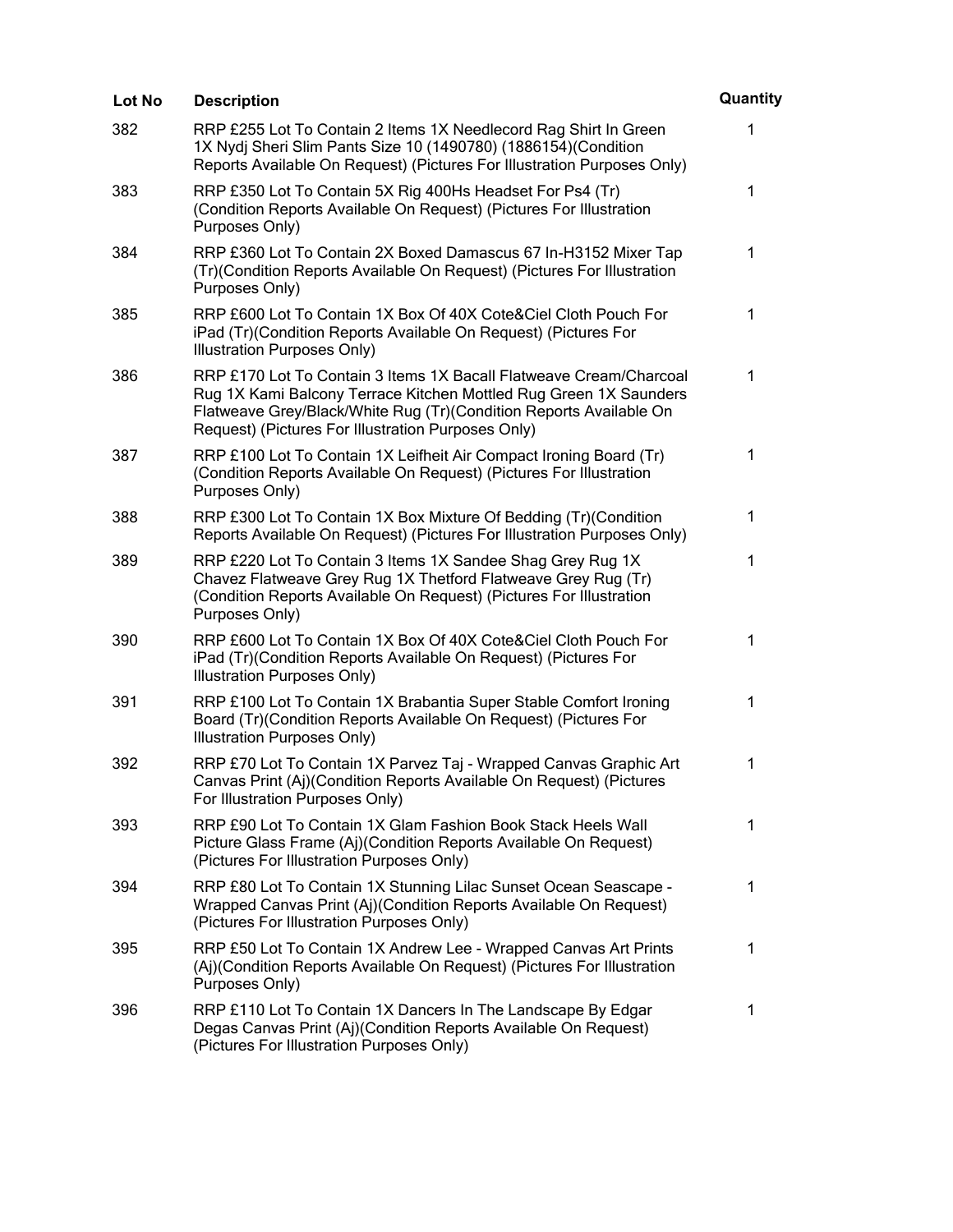| Lot No | <b>Description</b>                                                                                                                                                                                                             | Quantity    |
|--------|--------------------------------------------------------------------------------------------------------------------------------------------------------------------------------------------------------------------------------|-------------|
| 397    | RRP £180 Lot To Contain 1X Mike Shepherd - Reflections Of Heaven<br>Embellished Framed Print & Mount, 71 X 110Cm, Silver/Multi70 (Aj)<br>(Condition Reports Available On Request) (Pictures For Illustration<br>Purposes Only) | 1           |
| 398    | RRP £30 Lot To Contain 1X Beach Huts And Sailboats Beach -<br>Wrapped Canvas Print (Aj)(Condition Reports Available On Request)<br>(Pictures For Illustration Purposes Only)                                                   | 1           |
| 399    | RRP £20 Lot To Contain 1X Leonid Afremov - Wrapped Canvas Print<br>(Aj)(Condition Reports Available On Request) (Pictures For Illustration<br>Purposes Only)                                                                   | 1           |
| 400    | RRP £100 Lot To Contain 2x Items 1x Palm Tree Picture - Print 1x Multi<br>Colour Face Picture Gold Frame (AJ)(Condition Reports Available On<br>Request) (Pictures For Illustration Purposes Only)                             | $\mathbf 1$ |
| 401    | RRP £170 Lot To Contain 1X Bagged John Lewis And Partners<br>Memory Foam Mattress Double (Tr)(Condition Reports Available On<br>Request) (Pictures For Illustration Purposes Only)                                             | 1           |
| 402    | RRP £500 Lot To Contain 1X Bagged Queen Size Mattress (Condition<br>Reports Available On Request) (Pictures For Illustration Purposes Only)                                                                                    | $\mathbf 1$ |
| 403    | RRP £800 Lot To Contain 1X Bagged Double Pillowtop Pocket Sprung<br>Mattress (Tr)(Condition Reports Available On Request) (Pictures For<br>Illustration Purposes Only)                                                         | $\mathbf 1$ |
| 404    | RRP £500 Lot To Contain 1X Bagged Emma Hybrid Mattress Double<br>(Tr)(Condition Reports Available On Request) (Pictures For Illustration<br>Purposes Only)                                                                     | 1           |
| 405    | RRP £900 Lot To Contain 1X John Lewis And Partners Vispring<br>Plymouth Supreme 1200 Pocket Sprung Mattress Single (Tr) (Condition<br>Reports Available On Request) (Pictures For Illustration Purposes Only)                  | 1           |
| 406    | RRP £300 Lot To Contain 1X Bagged Singe Mattress (Tr)(Condition<br>Reports Available On Request) (Pictures For Illustration Purposes Only)                                                                                     | $\mathbf 1$ |
| 407    | RRP £600 Lot To Contain 4X Cea 6 Deep Vertical Static Tray Unit (Tr)<br>(Condition Reports Available On Request) (Pictures For Illustration<br>Purposes Only)                                                                  | 1           |
| 408    | RRP £1000 Lot To Contain 2X Boxed Monmouth Easy Access Unit (Tr)<br>(Condition Reports Available On Request) (Pictures For Illustration<br>Purposes Only)                                                                      | 1           |
| 409    | RRP £450 Lot To Contain 1X Hanging Egg Chair Only (Tr)(Condition<br>Reports Available On Request) (Pictures For Illustration Purposes Only)                                                                                    | 1           |
| 410    | RRP £150 Part Lot To Contain 2X Metro Dining Chair No Legs (Tr)<br>(Condition Reports Available On Request) (Pictures For Illustration<br>Purposes Only)                                                                       | 1           |
| 411    | RRP £500 Lot To Contain 1X Bagged John Lewis And Partners Double<br>Mattress (Tr)(Condition Reports Available On Request) (Pictures For<br>Illustration Purposes Only)                                                         | 1           |
| 412    | RRP £500 Lot To Contain 1X Bagged John Lewis And Partners Double<br>Mattress (Tr)(Condition Reports Available On Request) (Pictures For<br>Illustration Purposes Only)                                                         | 1           |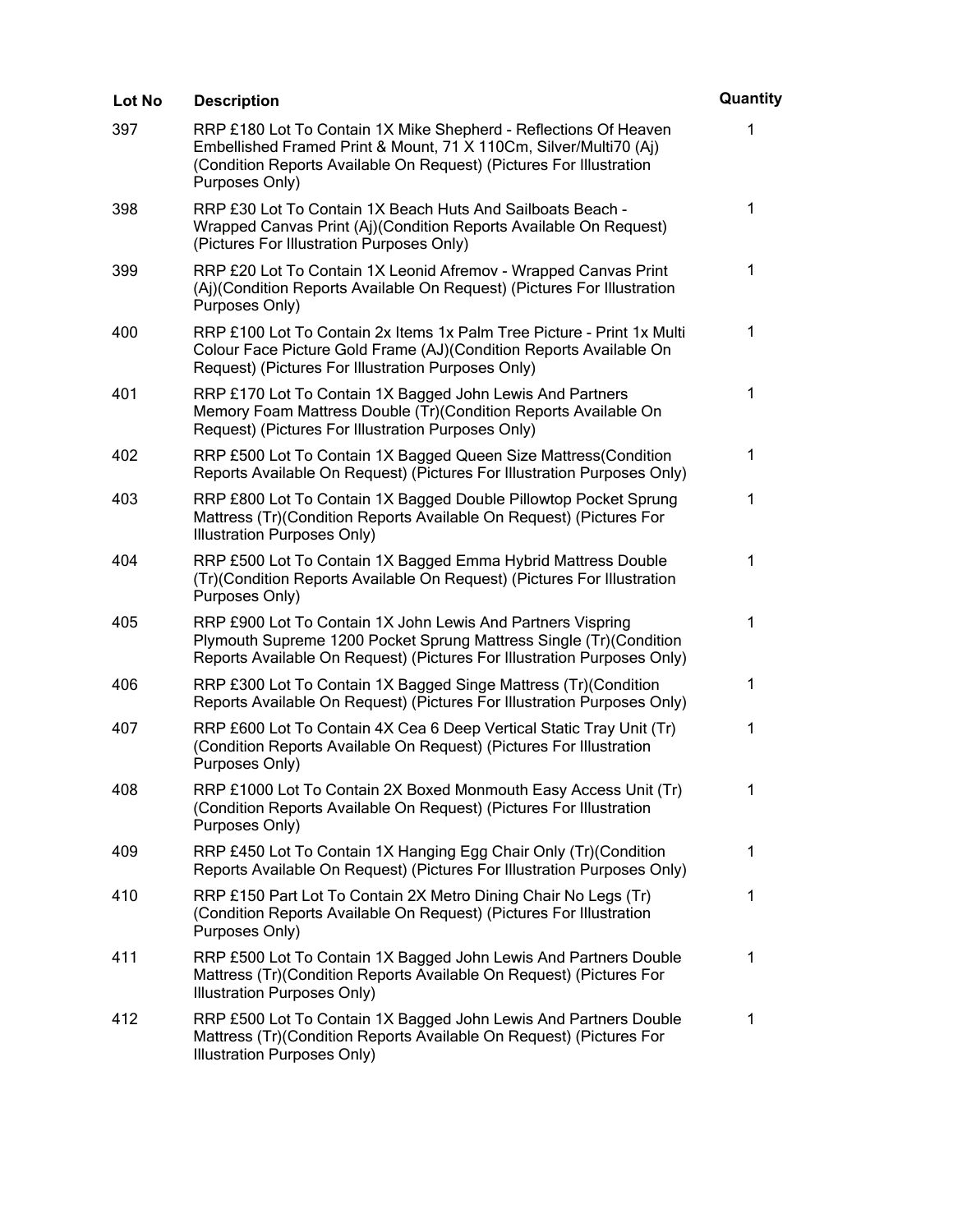| <b>Lot No</b> | <b>Description</b>                                                                                                                                                                          | Quantity    |
|---------------|---------------------------------------------------------------------------------------------------------------------------------------------------------------------------------------------|-------------|
| 413           | RRP £690 Lot To Contain 1X King Size Simba Hybrid Mattress (Tr)<br>(Condition Reports Available On Request) (Pictures For Illustration<br>Purposes Only)                                    | 1           |
| 414           | RRP £150 Lot To Contain 1X Bagged John Lewis And Partners<br>Memory Foam Single Mattress (Tr)(Condition Reports Available On<br>Request) (Pictures For Illustration Purposes Only)          | $\mathbf 1$ |
| 415           | RRP £400 Lot To Contain 1X John Lewis And Partners Bagged Small<br>Double Mattress (Tr)(Condition Reports Available On Request)<br>(Pictures For Illustration Purposes Only)                | 1           |
| 416           | RRP £750 Lot To Contain 1X Eve Super King Bed Frame (Tr) (Condition<br>Reports Available On Request) (Pictures For Illustration Purposes Only)                                              | $\mathbf 1$ |
| 417           | RRP £170 Lot To Contain X1 Box Of 2 Palang Rattan Bell Lamp Set-<br>(Sr)(Condition Reports Available On Request) (Pictures For Illustration<br>Purposes Only)                               | $\mathbf 1$ |
| 418           | RRP £170 Lot To Contain X1 Vidal XI Halrat 46 Tea Tab Brown<br>(Condition Reports Available On Request) (Pictures For Illustration<br>Purposes Only)                                        | 1           |
| 419           | RRP £300 Lot To Contain 1X Box Containing Mixed Bedding (Aj)<br>(Condition Reports Available On Request) (Pictures For Illustration<br>Purposes Only)                                       | 1           |
| 420           | RRP £170 Lot To Contain X1 Star Wars Jedi Challenges-(Sr)(Condition<br>Reports Available On Request) (Pictures For Illustration Purposes Only)                                              | 1           |
| 421           | RRP £300 Lot To Contain 1X Box Containing 20X Tops Different Sizes<br>And Colours (Aj)(Condition Reports Available On Request) (Pictures<br>For Illustration Purposes Only)                 | 1           |
| 422           | RRP £312 Lot To Contain X1 Box Of Assorted John Lewis And Partners<br>Wrapping Paper-(Sr)(Condition Reports Available On Request)<br>(Pictures For Illustration Purposes Only)              | 1           |
| 423           | RRP £110 Lot To Contain X1 Sybilla 1 Light Dimmable Up And<br>Downlight-(Sr)(Condition Reports Available On Request) (Pictures For<br>Illustration Purposes Only)                           | 1           |
| 424           | RRP £350 Lot To Contain 11X Screen Protector-Panzer Screen<br>Protectors-(Sr) (Kw)(Condition Reports Available On Request) (Pictures<br>For Illustration Purposes Only)                     | $\mathbf 1$ |
| 425           | RRP £150 Lot To Contain 3X Items To Include Findel A4 Art Drawing<br>Book (Sp)(Condition Reports Available On Request) (Pictures For<br>Illustration Purposes Only)                         | 1           |
| 426           | RRP £300 Lot To Contain 1X Box Of Bedding To Include Duvet Sets,<br>Cushions Plus Much More (Sp)(Condition Reports Available On<br>Request) (Pictures For Illustration Purposes Only)       | $\mathbf 1$ |
| 427           | RRP £250 Lot To Contain 1X Boxed Gigaview 811 Marmitek (Aj)<br>(Condition Reports Available On Request) (Pictures For Illustration<br>Purposes Only)                                        | 1           |
| 428           | RRP £300 Lot To Contain 1X Box Containing 144X Plus Happy<br>Birthday Your 5 Today Hip Hip Horray (Aj)(Condition Reports Available<br>On Request) (Pictures For Illustration Purposes Only) | 1           |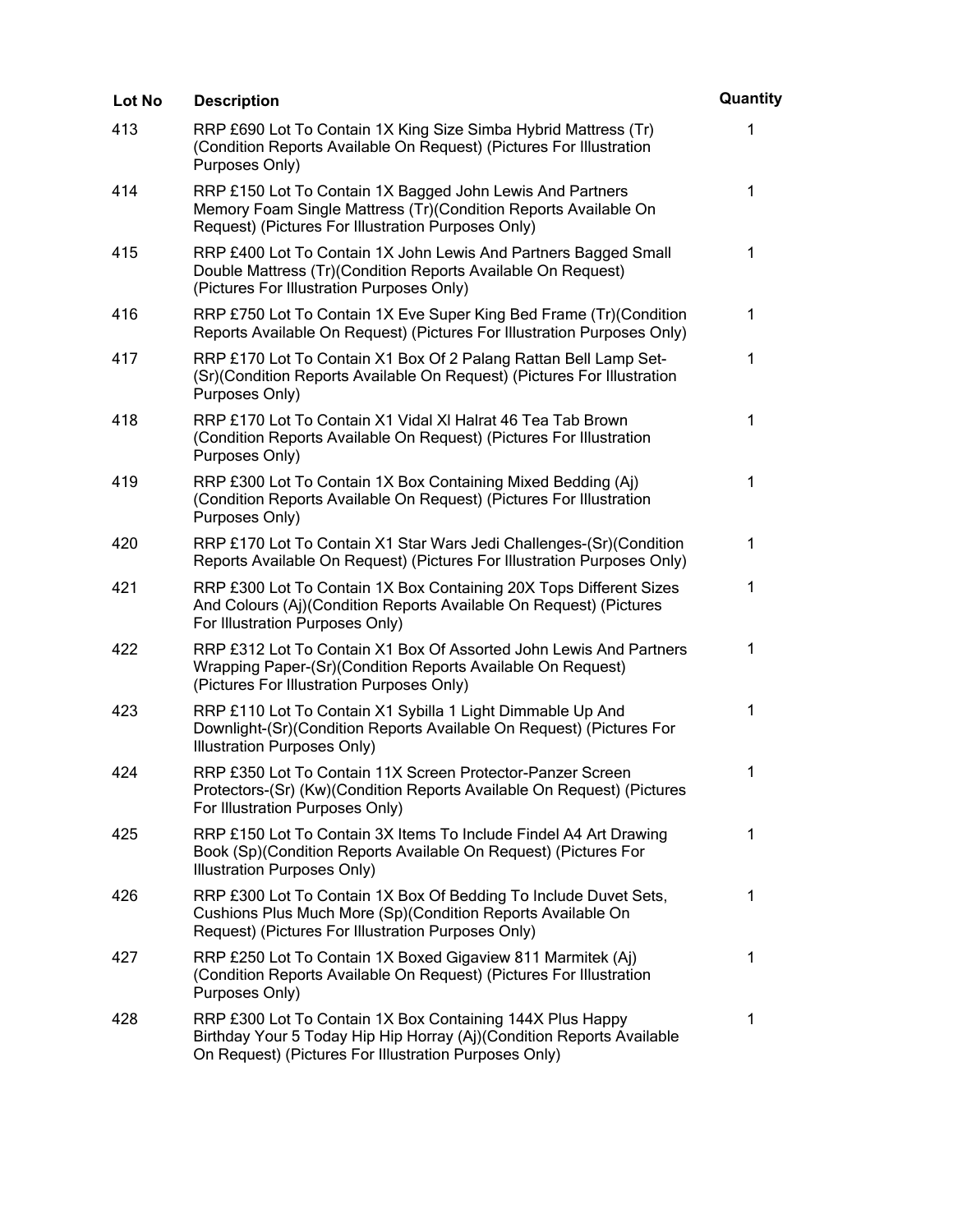| Lot No | <b>Description</b>                                                                                                                                                                                                                        | Quantity |
|--------|-------------------------------------------------------------------------------------------------------------------------------------------------------------------------------------------------------------------------------------------|----------|
| 429    | RRP £110 Lot To Contain 1X Boxed Cosi Home Faux Fur Electric<br>Heated Throw - Grey (Aj)(Condition Reports Available On Request)<br>(Pictures For Illustration Purposes Only)                                                             | 1        |
| 430    | RRP £190 Lot To Contain 2X Boxed Items 1X Kitchen Chrome Tap<br>7233533C-M7187 1X Damascus67 In-H3152 (Aj)(Condition Reports<br>Available On Request) (Pictures For Illustration Purposes Only)                                           | 1        |
| 431    | RRP £100 Lot To Contain 1X Boxed Bundleberry By Amanda Holden<br>Set Of 2 Rattan Effect Metal Trunks (Aj)(Condition Reports Available On<br>Request) (Pictures For Illustration Purposes Only)                                            | 1        |
| 432    | RRP £130 Lo To Contain 1X Boxed Mulford Wood Bench (Tr) (Condition<br>Reports Available On Request) (Pictures For Illustration Purposes Only)                                                                                             | 1        |
| 433    | RRP £100 Lot To Contain X1 Brabantia Tropical Leaves Ironing Board-<br>(Sr)(Condition Reports Available On Request) (Pictures For Illustration<br>Purposes Only)                                                                          | 1        |
| 434    | RRP £110 Lot To Contain 1X Boxed Banana Hanging Parasol (Tr)<br>(Condition Reports Available On Request) (Pictures For Illustration<br>Purposes Only)                                                                                     | 1        |
| 435    | (Sp) RRP £260 Lot To Contain 1X Acyee Simple And Modern Power<br>Loom Cream Rug 1X Epperson Flatweave Light Grey Rug(Condition<br>Reports Available On Request) (Pictures For Illustration Purposes Only)                                 | 1        |
| 436    | RRP £100 Lot To Contain X1 Boxed Of Assorted Items Such As Table<br>Cloths, Quilt Cover, Baby Flannels And Much More! (Condition Reports<br>Available On Request) (Pictures For Illustration Purposes Only)                               | 1        |
| 437    | RRP £100 Lot To Contain X3 John Lewis And Partners Lamp Shades,<br>X1 Teal Colour, X2 Cream Colour-(Sr) (Condition Reports Available On<br>Request) (Pictures For Illustration Purposes Only)                                             | 1        |
| 438    | RRP £335 Lot To Contain 1X Box Of Assorted Clothing To Include<br>Trousers, Tops, Socks And Many More (Tr) (Condition Reports Available<br>On Request) (Pictures For Illustration Purposes Only)                                          | 1        |
| 439    | RRP £230 Lot To Contain 1X Box Containing 23X Drawbot Line<br>Following Electronic Robot (Tr) (Condition Reports Available On<br>Request) (Pictures For Illustration Purposes Only)                                                       | 1        |
| 440    | RRP £210 Lot To Contain X1 Boxed 3 Light Novelty Globe Pendant-(Sr)<br>(Condition Reports Available On Request) (Pictures For Illustration<br>Purposes Only)                                                                              | 1        |
| 441    | RRP £255 Lot To Contain 1X Box Pyjama Bottoms, Socks, Shirt And<br>Many More (Tr) (Condition Reports Available On Request) (Pictures For<br>Illustration Purposes Only)                                                                   | 1        |
| 442    | RRP £210 Lot To Contain X3 Boxes Items, X1 Triangle Sun Shade, X1<br>Herringbone Fabric Draught Excluder, X1 Purcellville Ivory Crackle<br>Lamp-(Sr)(Condition Reports Available On Request) (Pictures For<br>Illustration Purposes Only) | 1        |
| 443    | RRP £120 Lot To Contain 1X Boxed Tefal Jamie Oliver Saute Pan (Tr)<br>(Condition Reports Available On Request) (Pictures For Illustration<br>Purposes Only)                                                                               | 1        |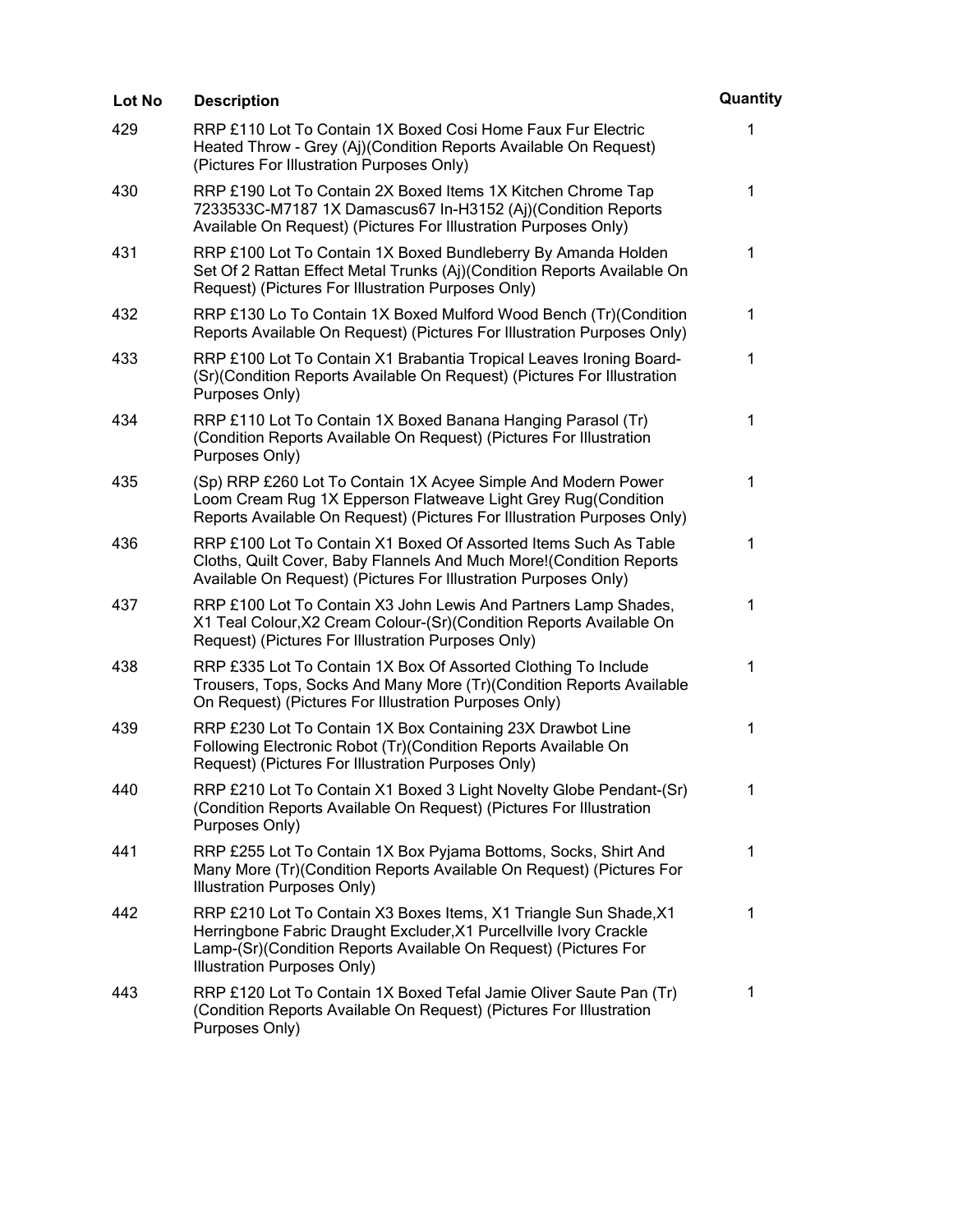| Lot No | <b>Description</b>                                                                                                                                                                                                 | Quantity    |
|--------|--------------------------------------------------------------------------------------------------------------------------------------------------------------------------------------------------------------------|-------------|
| 444    | RRP £350 Lot To Contain 10X Cote&Ciel Zippered Sleeve For<br>MacBook (Tr)(Condition Reports Available On Request) (Pictures For<br>Illustration Purposes Only)                                                     | 1           |
| 445    | RRP £600 Lot To Contain 20X Take That Odyssey 4 Disc Set Greatest<br>Hits Live (Tr) (Condition Reports Available On Request) (Pictures For<br>Illustration Purposes Only)                                          | 1           |
| 446    | RRP £270 Lot To Contain 10X Knomo Geometric Embossed Sleeve<br>For MacBook (Tr)(Condition Reports Available On Request) (Pictures<br>For Illustration Purposes Only)                                               | 1           |
| 447    | RRP £350 Lot To Contain X11 Panzer Glass Protectors For Samsung<br>And iPhone-(Sr)(Condition Reports Available On Request) (Pictures For<br>Illustration Purposes Only)                                            | 1           |
| 448    | RRP £150 Lot To Contain 1X Boxed John Lewis And Partners Quad 2<br>Lever Kitchen Mixer Tap (Tr)(Condition Reports Available On Request)<br>(Pictures For Illustration Purposes Only)                               | 1           |
| 449    | RRP £400 Lot To Contain 8X Kensington Ultra Thin Magnetic Privacy<br>Screen For MacBook (Tr)(Condition Reports Available On Request)<br>(Pictures For Illustration Purposes Only)                                  | 1           |
| 450    | RRP £300 Lot To Contain 10X Geemarc Kbsv3 Keyboard (Tr)<br>(Condition Reports Available On Request) (Pictures For Illustration<br>Purposes Only)                                                                   | 1           |
| 451    | RRP £600 Lot To Contain 20X Take That Odyssey 4 Disc Set Greatest<br>Hits Live (Tr)(Condition Reports Available On Request) (Pictures For<br>Illustration Purposes Only)                                           | 1           |
| 452    | RRP £120 Lot To Contain 1X Rockjam Rj761 Keyboard Super Kit With<br>Touch Display (Tr)(Condition Reports Available On Request) (Pictures<br>For Illustration Purposes Only)                                        | 1           |
| 453    | (Tr) RRP £650 Lot To Contain 1X Boxed Scully 515Mm Free-Standing<br>Cloakroom Vanity Unit Basin Not Included (Condition Reports Available<br>On Request) (Pictures For Illustration Purposes Only)                 | 1           |
| 454    | (Tr) RRP £100 Lot To Contain 1X Leifheit Airboard Compact<br>Lightweight Ironing Board (Condition Reports Available On Request)<br>(Pictures For Illustration Purposes Only)                                       | 1           |
| 455    | (Tr) RRP £450 Lot To Contain 1X Bagged Elegant Traditional Radiator<br>In Anthracite(Condition Reports Available On Request) (Pictures For<br>Illustration Purposes Only)                                          | $\mathbf 1$ |
| 456    | RRP £100 Lot To Contain 1X Unboxed Leifheit Ironing Board In Blue<br>(Sp)(Condition Reports Available On Request) (Pictures For Illustration<br>Purposes Only)                                                     | 1           |
| 457    | RRP £350 Lot To Contain X1 Werner Fibreglass Swing Back Ladders<br>(Sr)(Condition Reports Available On Request) (Pictures For Illustration<br>Purposes Only)                                                       | 1           |
| 458    | RRP £110 Lot To Contain X2 Ironing Boards, X1 Brabantia Titan Oval<br>Ironing Board, X1 Minky Classic T Leg Ironing Board(Sp)(Condition<br>Reports Available On Request) (Pictures For Illustration Purposes Only) | $\mathbf 1$ |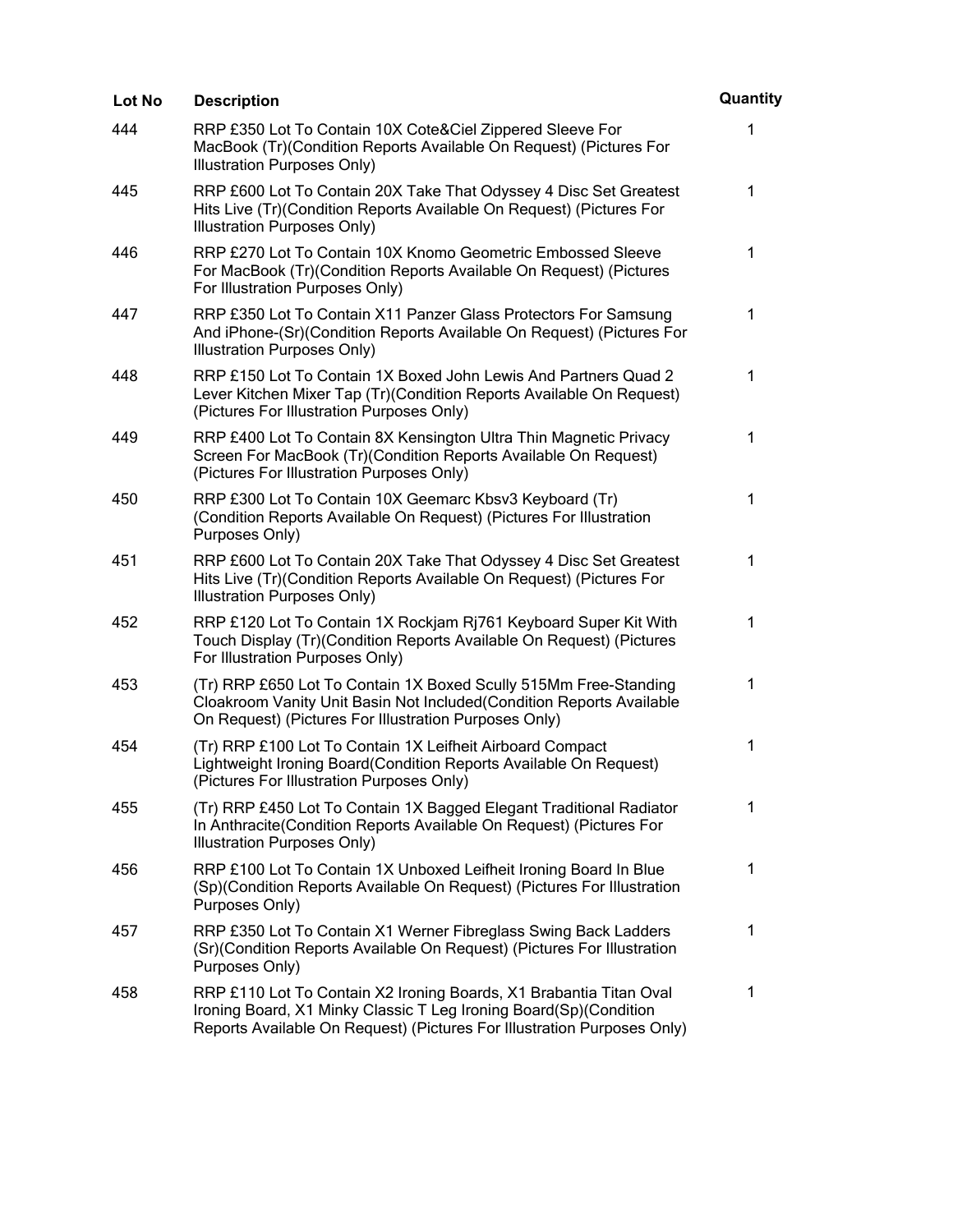| Lot No | <b>Description</b>                                                                                                                                                                                                                        | Quantity    |
|--------|-------------------------------------------------------------------------------------------------------------------------------------------------------------------------------------------------------------------------------------------|-------------|
| 459    | RRP £100 Lot To Contain X1 Gardinia Aluminium Venetian Blinds, X1<br>Innovators 1.8 Embellished Parasol-(Sr)(Condition Reports Available<br>On Request) (Pictures For Illustration Purposes Only)                                         | 1           |
| 460    | RRP £100 Lot To Contain X2 John Lewis And Partners Grey Spindle<br>Chairs (Sr) (Condition Reports Available On Request) (Pictures For<br>Illustration Purposes Only)                                                                      | $\mathbf 1$ |
| 461    | RRP £100 Lot To Contain X1 Eton Vertical Straight Towel 600X1200<br>Radiator-(Sr)(Condition Reports Available On Request) (Pictures For<br>Illustration Purposes Only)                                                                    | 1           |
| 462    | RRP £140 Lot To Contain X1 Unboxed Grey/Chrome Gazebo-(Sr)<br>(Condition Reports Available On Request) (Pictures For Illustration<br>Purposes Only)                                                                                       | 1           |
| 463    | RRP £235 Lot To Contain 1X Boxed Leifheit Rotary Dryer-Lino Protect<br>400 40M (Sp)(Condition Reports Available On Request) (Pictures For<br>Illustration Purposes Only)                                                                  | 1           |
| 464    | RRP £205 Lot To Contain 1X Unboxed Leifheit Linoprotect 400 40M<br>Rotary Outdoor Dryer (Sp)(Condition Reports Available On Request)<br>(Pictures For Illustration Purposes Only)                                                         | 1           |
| 465    | RRP £100 Lot To Contain 1X Unboxed Rolled Celestial Modern<br>Abstract Rugs Ces09 Wave By Nourison (Aj)(Condition Reports<br>Available On Request) (Pictures For Illustration Purposes Only)                                              | $\mathbf 1$ |
| 466    | RRP £235 Lot To Contain 1X Boxed Leifheit Rotary Dryer-Lino Protect<br>400 40M (Aj)(Condition Reports Available On Request) (Pictures For<br>Illustration Purposes Only)                                                                  | 1           |
| 467    | RRP £200 Lot To 2X Boxed Items 1X Alissabeth 150Cm Traditional<br>Floor Lamp 1X Wall Decoration Branches (Aj)(Condition Reports<br>Available On Request) (Pictures For Illustration Purposes Only)                                        | 1           |
| 468    | RRP £170 Lot To Contain 2X Unboxed Items 1X Brabantia Ironing<br>Board Solid Stem 1X Leifheit Air Board Express Ironing Board L Max<br>130X45Cm (Aj)(Condition Reports Available On Request) (Pictures For<br>Illustration Purposes Only) | 1           |
| 469    | RRP £110 Lot To Contain 1X Unboxed Rolled Surya Grey/Taupe Rug<br>(Aj)(Condition Reports Available On Request) (Pictures For Illustration<br>Purposes Only)                                                                               | 1           |
| 470    | RRP £150 Lot To Contain 2X Rolled Unboxed Rugs 1X Kristian<br>Flatweave Anthracite Rug 80X150Cm 1X Ivory/Pink Rug Rectangle 160<br>X 221Cm(Aj)(Condition Reports Available On Request) (Pictures For<br>Illustration Purposes Only)       | $\mathbf 1$ |
| 471    | RRP £205 Lot To Contain 1X Unboxed Leifheit Linoprotect 400 40M<br>Rotary Outdoor Dryer (Aj)(Condition Reports Available On Request)<br>(Pictures For Illustration Purposes Only)                                                         | 1           |
| 472    | RRP £180 Lot To Contain 6X Bonamaison Digitally Printed Carpets (Aj)<br>(Condition Reports Available On Request) (Pictures For Illustration<br>Purposes Only)                                                                             | 1           |
| 473    | RRP £230 Lot To Contain 1X Boxed Apc Rack Power Distribution Unit<br>Basic 1U 16A 208/230V 12 X C13 (Aj)(Condition Reports Available On<br>Request) (Pictures For Illustration Purposes Only)                                             | 1           |